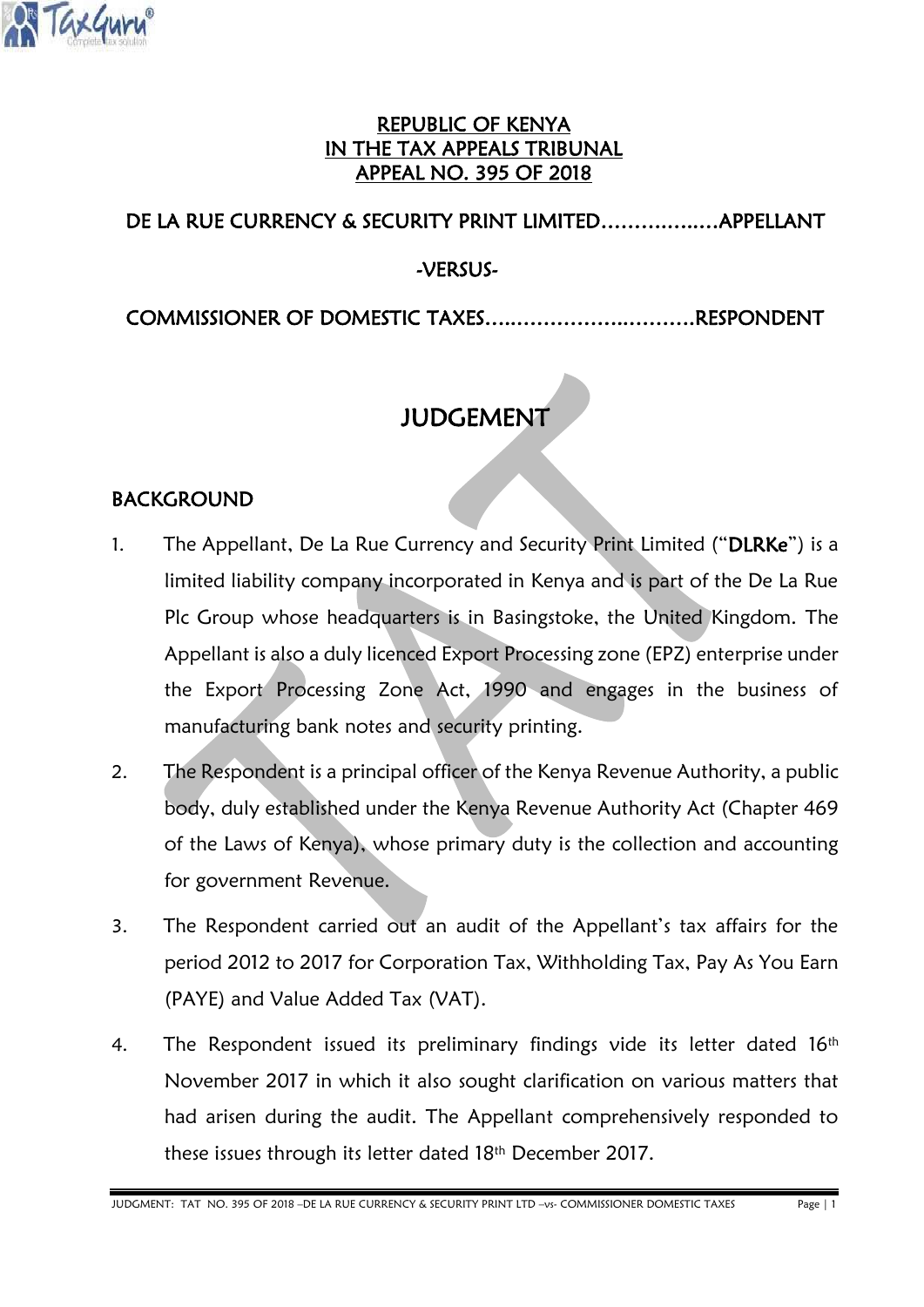- 5. Following various meetings and exchange of correspondence, the parties resolved all the issues raised during the audit, save for Corporation Tax on royalty recharge and interest income arising from the Appellant's loan to its group companies.
- 6. On 24th August 2018, the Respondent issued a tax assessment of Kshs 1,106,043,698.00 (being principal Corporation Tax, penalties and interest). On 21<sup>st</sup> September 2018, the Appellant objected to the Assessment.
- 7. Following review of the objection letter and in consideration of all facts at issue and documents availed, the Respondent issued an Objection Decision on 2nd November 2018 in which he confirmed the assessment. Being dissatisfied with the Respondent's decision, the Appellant lodged this Appeal through a Memorandum of Appeal dated 13<sup>th</sup> December, 2018 filed on 14<sup>th</sup> December, 2018.

### THE APPEAL

- 8. The Appeal was premised on the following grounds:
	- i. The Respondent erred in law and fact by characterizing and assessing DLRKe as a fully-fledged entrepreneur responsible for all activities in the supply chain of the contract for the manufacture of banknotes with the Central Bank of Kenya (CBK) whilst the Appellant is a licensed contract manufacturer with limited risk.
	- ii The Respondent erred in law and fact in its assertion that DLRKe performs all the economically significant activities and takes on the significant risks.
	- iii The Respondent erred in law and fact by failing to acknowledge the Appellant's functional, asset and risk profile under the contract manufacturing arrangement with De La Rue International Limited (DLRI)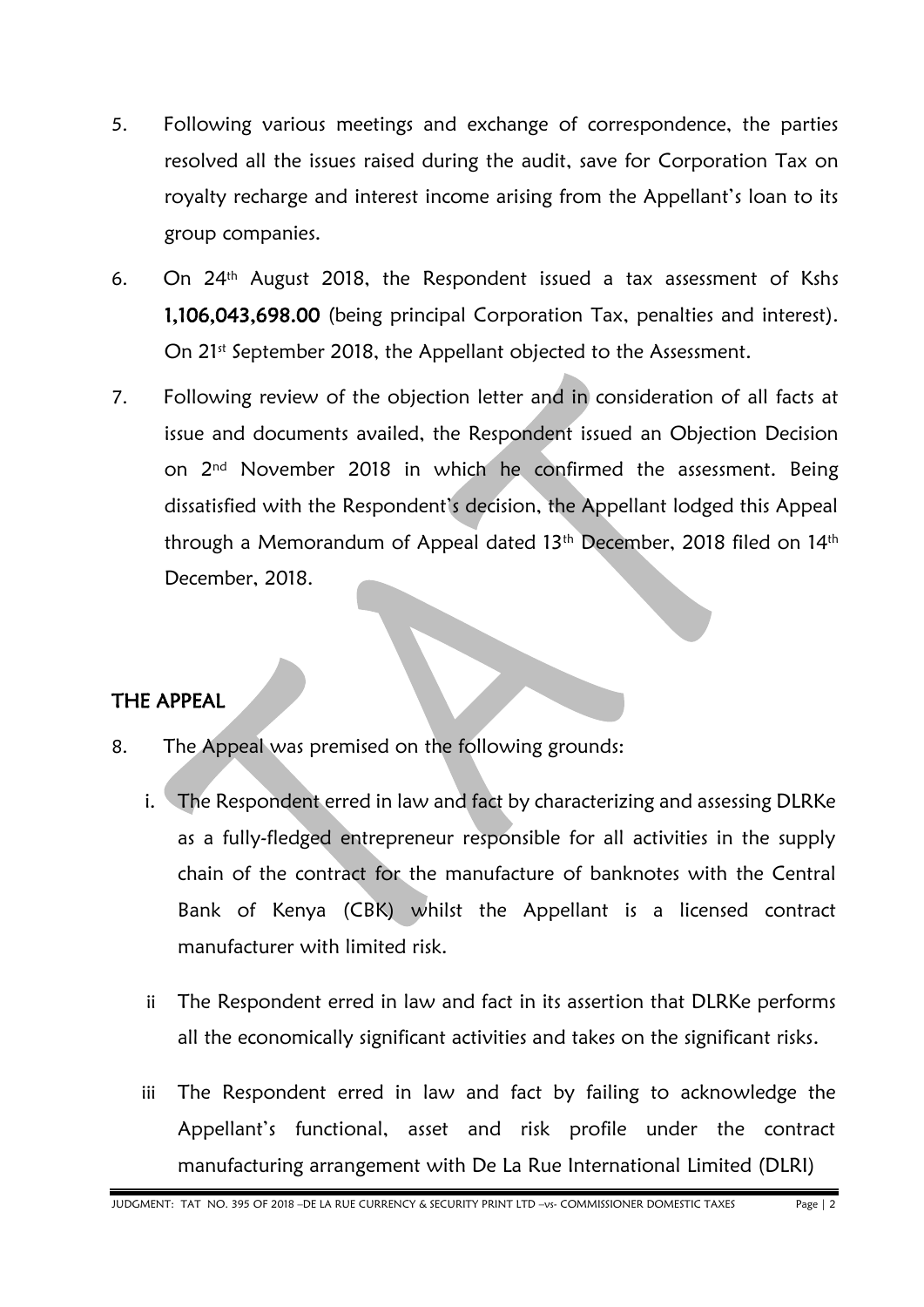- iv The Respondent erred in law and fact in failing to adopt a consistent and rational approach to the Appellant's licensed contract manufacturing operations for both local indent and export banknote manufacturing which are practically identical activities.
- v The Respondent erred in law and fact in failing to recognize DLRI's involvement in the manufacturing contract from negotiations to research and development, production scheduling, sourcing and purchasing raw materials, procurement and vendor qualification, design decisions, use of know-how, logistics and invoicing.
- vi The Respondent erred in law and fact in alleging that the Appellant's total production of banknotes for CBK is not purchased whilst in fact, the Appellant's total production of banknotes for CBK is purchased by CBK.
- vii The Respondent erred in fact by alleging that DLRI was not involved in negotiations of the contract between DLRKe and CBK.
- viii The Respondent erred in fact in failing to acknowledge the historical basis and development of the contracts between DLRI and CBK and how these informed the contracting surrounding the current assessment and dispute.
	- ix The Respondent erred in law and fact by alleging that DLRKe had legal and technical capacity to negotiate the contract, sign and fulfil the contract with CBK.
	- x The Respondent erred in law and fact in assessing that DLRKe had created marketing intangibles due to its customer relationship with CBK.
	- xi The Respondent erred in law and fact in disregarding the historical relationship between DLRI and CBK and DLRI's role in the maintenance of this relationship. The Respondent erroneously attributed the Appellant's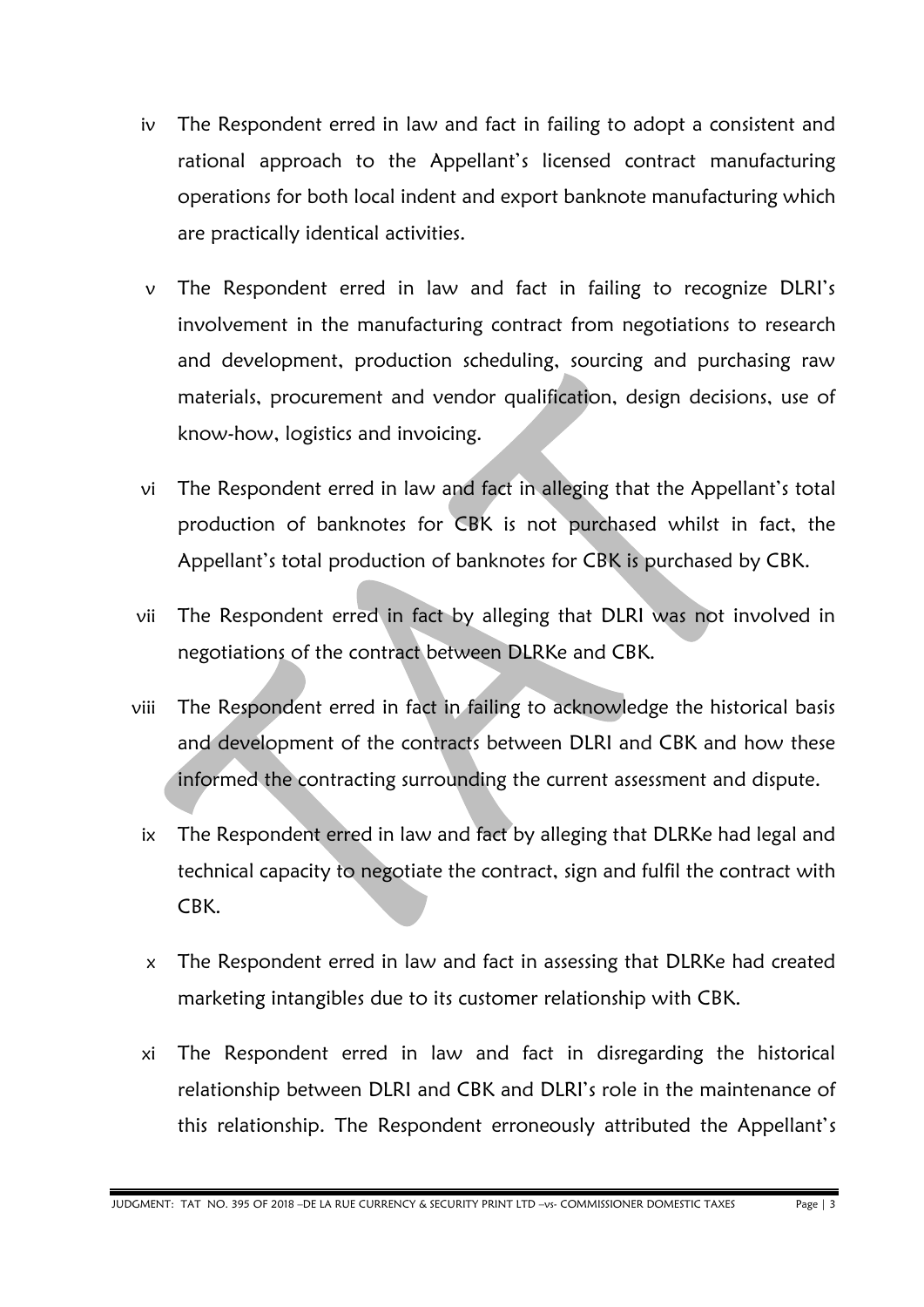relationship with CBK as the key value driver whilst in fact the key value driver is DLRI's relationship and negotiations with CBK.

- xii The Respondent erred in law and fact by failing to recognize and take into account the product and process know-how and technical assistance provided to the Appellant by DLRI.
- xiii The Respondent erred in law and fact in failing to appreciate the roles and function executed by DLRI in production planning and scheduling, oversight and quality control, all of which confirm the characterization of the Appellant as a licensed contract manufacturer in respect of the CBK banknote production.
- xiv The Respondent erred in law and fact by failing to acknowledge DLRKe's practical inability to assume all the risks associated with the CBK contract.
- xv The Respondent erred in law and fact in its assertion that the Appellant owns all the intangibles. The Respondent has further failed to take into consideration the role played by DLRI in the development, enhancement, maintenance, protection and exploitation (DEMPE) of the intangibles employed in fulfilling the customer's orders. These intangible assets include patents, trademarks, copyrights, manufacturing know-how and marketing intangibles.
- xvi The Respondent erred in law and fact in failing to acknowledge that the relevant intangibles in the manufacture of banknotes are owned by the Appellant's related party DLRI.
- xvii The Respondent erred in law and fact in alleging that the Appellant designed a scheme to erode its tax base whilst in fact, the Appellant has a properly and fully documented transfer pricing policy setting out the basis of the royalty charges.

JUDGMENT: TAT NO. 395 OF 2018 –DE LA RUE CURRENCY & SECURITY PRINT LTD –vs- COMMISSIONER DOMESTIC TAXES Page | 4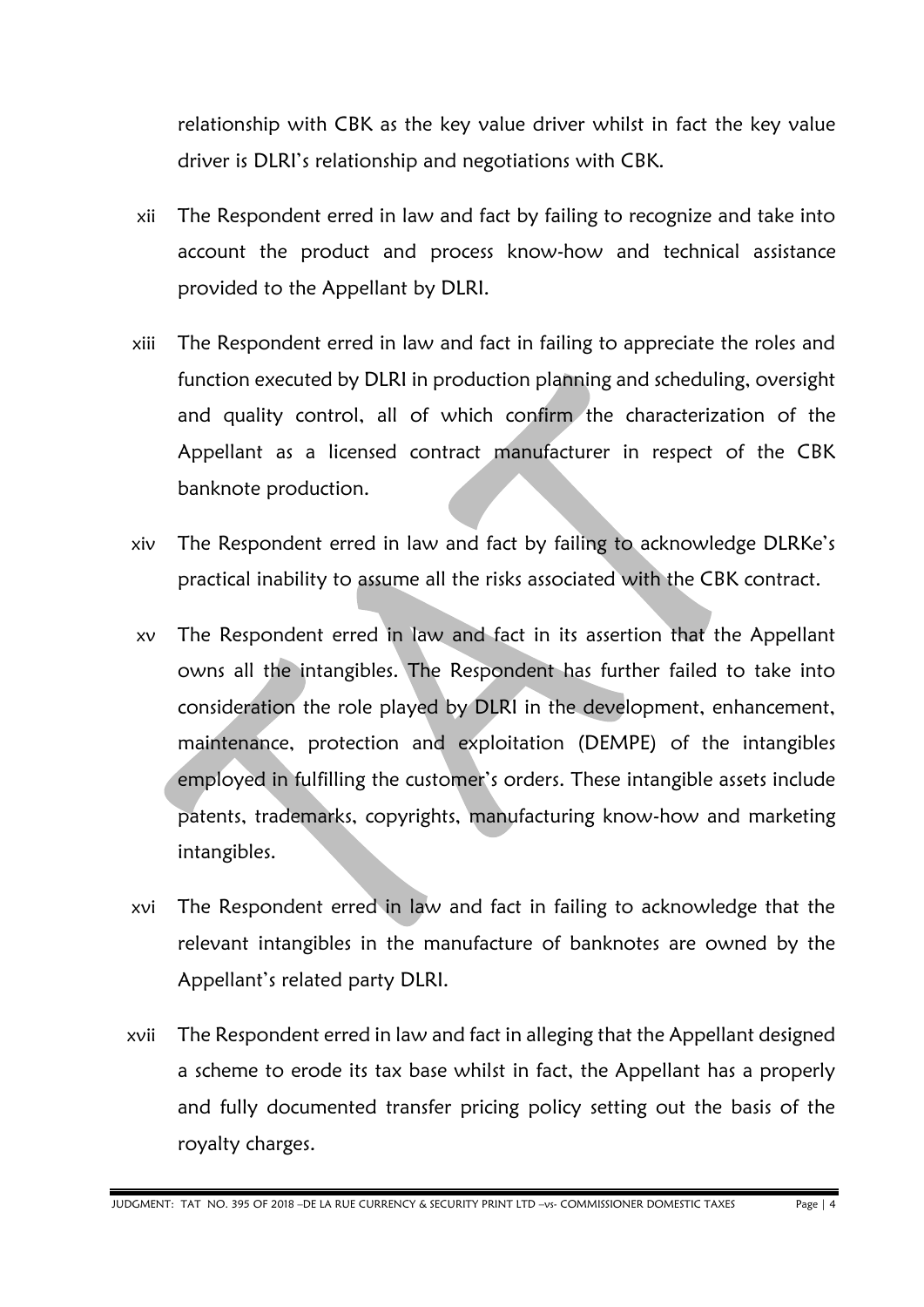- xviii The Respondent erred in law and fact by failing to recognize the letter from the National Treasury which is in fact the competent authority in Kenya on transactions with international parties to the shareholder of the Appellant, Thomas De La Rue AG, approving the terms of the Know How Agreement
	- xix The Respondent erred in law and fact by disregarding the importance of the letter which in essence validated the royalty payments to DLRI as being adequate compensation.
	- xx The Respondent erred in law in breaching the Appellant's legitimate expectation based on the conclusive position and decision expressed and communicated to Thomas De La Rue AG by the Cabinet Secretary for the National Treasury in a letter dated 13 October 2017.
	- xxi The Respondent erred in law by wrongfully and irregularly imposing a tax shortfall penalty under Section 84 of the TPA which only applies where taxpayers knowingly provide misleading information.
- xxii The Respondent erred in law and fact by assessing the Appellant under Section 16(1) of the Income Tax Act (ITA) on the basis that the royalty was not incurred in production of income by the Appellant while the matter in question is a transfer pricing matter and should therefore have been properly considered under Section 18(3) of the ITA.
- xxiii The Respondent erred in law and fact in failing to acknowledge that without the Appellant paying the disputed royalty, the Appellant could not carry on its business of licensed contract manufacturer of banknotes for the CBK contract. The Respondent therefore erred in failing to recognize the critical importance of the royalty paid by the Appellant to DLRI.
- xxiv The Respondent erred in law and fact by disregarding the existing transfer pricing documentation and support provided by the Appellant to justify the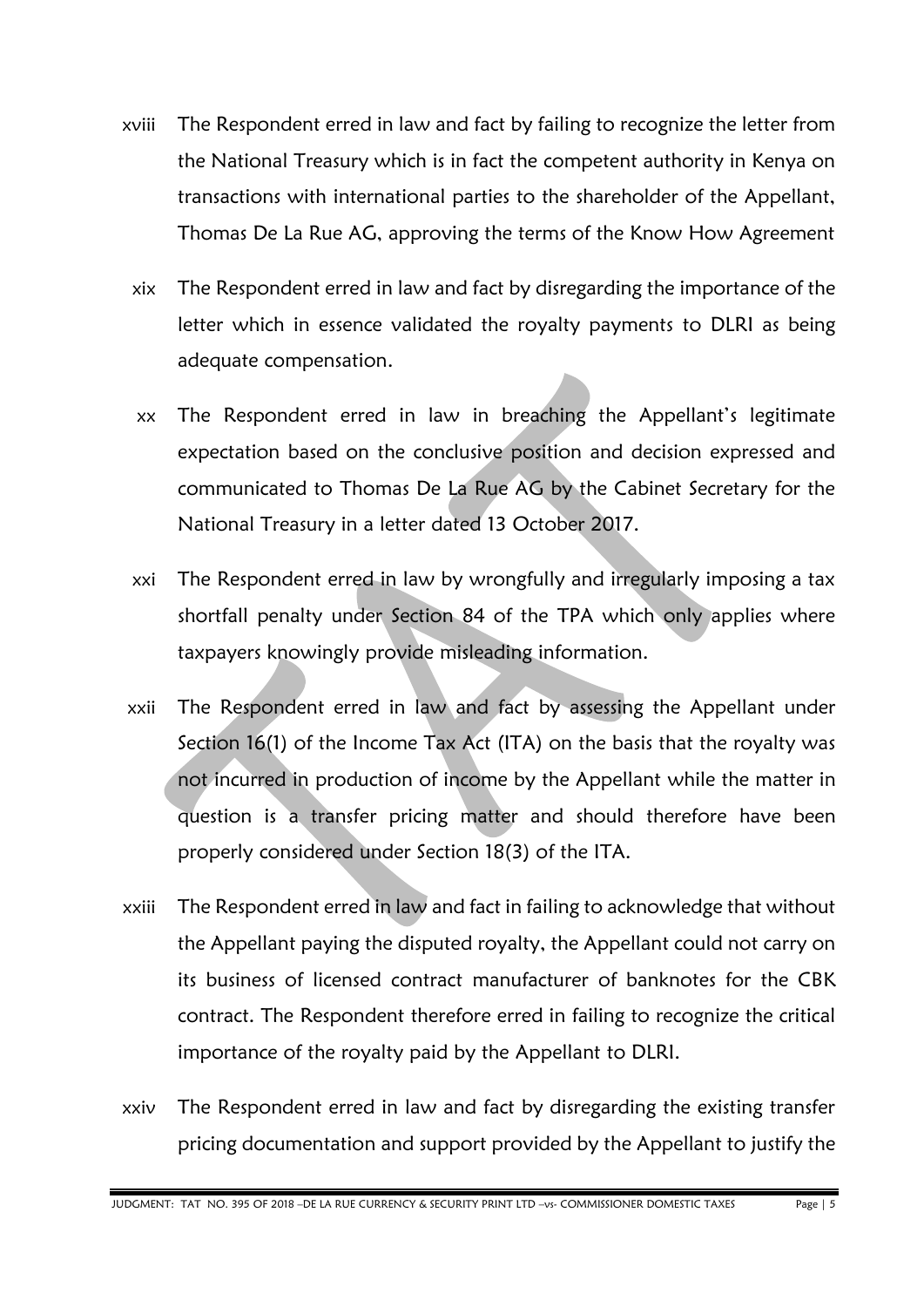relevant parties' characterization and royalty payments made to DLRI and whether the royalty payments comply with the arm's length principle recognized under the Income Tax (Transfer Pricing) Rules, 2006.

- xxv The Respondent erred in law and fact by not providing a clear and rational basis of the impugned assessment in assessing tax under Section 16(1) of the ITA which relates to disallowed expenses yet still made reference to the OECD guidelines and principles under transfer pricing.
- xxvi The Respondent erred in law and fact in its computation of the confirmed assessment by subjecting the total sales to CBK to tax and failing to take into account the correct royalties actually paid. Accordingly, as the principal tax computation is erroneous, the penalties and interest computation is also excessive and erroneous.
- xxvii The Respondent erroneously and irregularly applied a higher interest rate contrary to that prescribed in Section 38(1) of the TPA.
- xxviii Without prejudice to the foregoing, the Respondent further erred in law and fact by failing to take into account the 15% withholding tax already paid on the same and disputed royalties.
	- xxix The Respondent erred in law by failing to appreciate that the dispute in question is founded on the Appellant's interpretation of the law for which it has provided sufficient evidence.
	- xxx The Respondent erred in fact by computing penalties on the principal tax due without appreciating the international best practice of penalty protection.
	- xxxi The Respondent erred in fact by failing to provide penalty protection to the Appellant when the Appellant has provided sufficient transfer pricing documentation and the matter in dispute is the grounds of adjustment.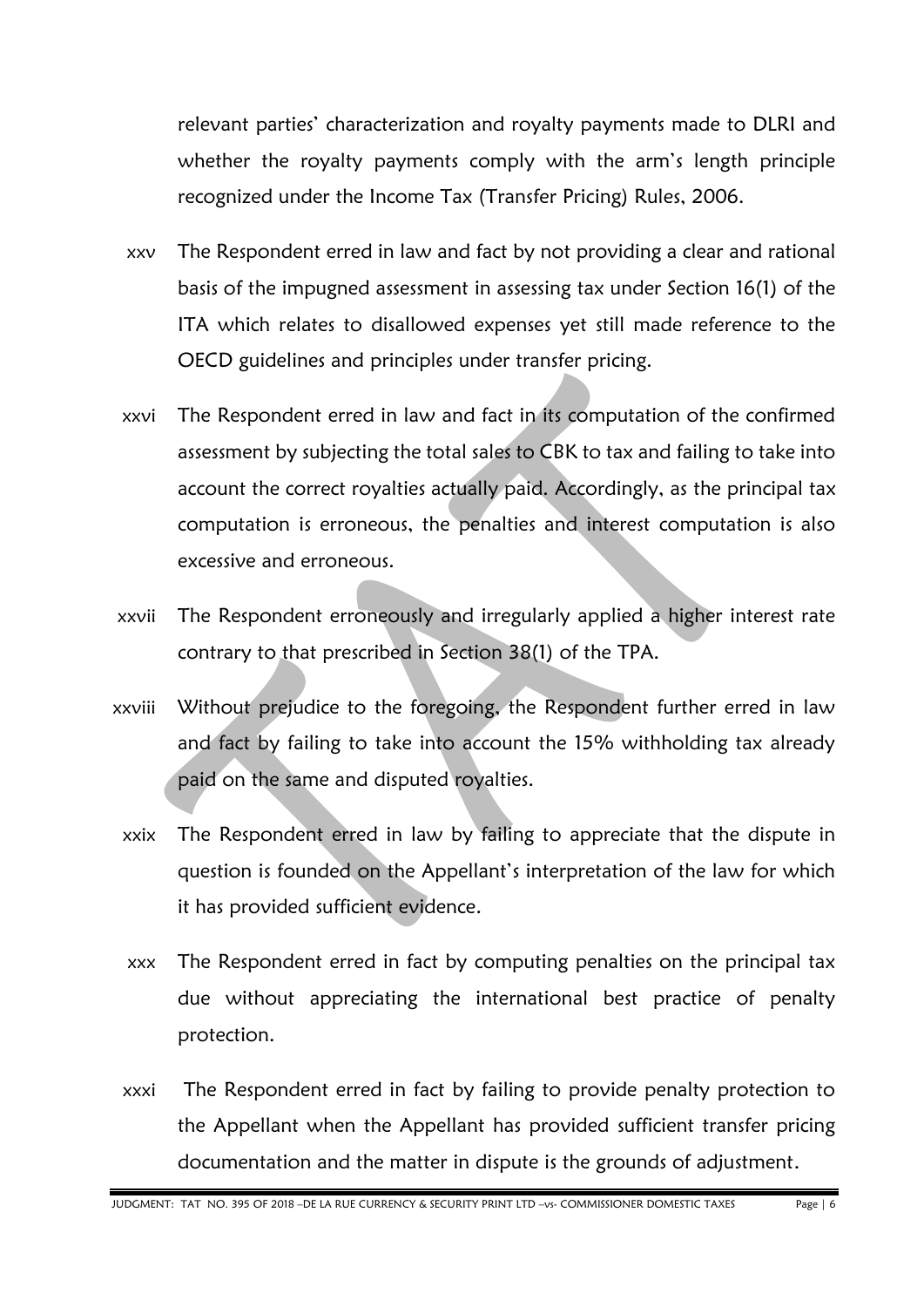xxxii The Respondent erred in law and fact in applying an erroneous penalty of 20% contrary to the Tax Procedures Act (TPA).

#### The Appellant's Case

- 9. The Appellant's case is premised on the hereunder material documents and proceedings:
	- i. The Appellant's Statement of Facts dated 13<sup>th</sup> December 2018 together with the documents filed therewith on 14<sup>th</sup> December 2018;
	- ii. The witness statement of Titus Mukora dated 16<sup>th</sup> March 2021 filed on the same day;
	- iii. The witness statement of Francis Gakuru dated 16th March 2021 filed on the same day;
	- iv. The Appellant's written submissions dated 24<sup>th</sup> March 2021 filed on 25<sup>th</sup> March 2021 together with the attached copies of legal authorities.
- 10. The Appellant has, in its submissions, summarized the above grounds into the following key points which it deems form the issues for determination:
	- a) Whether the Appellant is a licensed contract manufacturer of DLRI.
	- b) Whether DLRI was significantly involved in the negotiation of the CBK contracts and continued relationship with CBK from 1991 to date.
	- c) Whether the Respondent has failed to recognize and consider the product and process know-how and technical assistance provided to the Appellant by DLRI.
	- d) Whether the Respondent as an agent of the Government failed to recognize the letter from its principal, the National Treasury, approving the terms of the Know How Agreement between the Appellant and DLRI and validating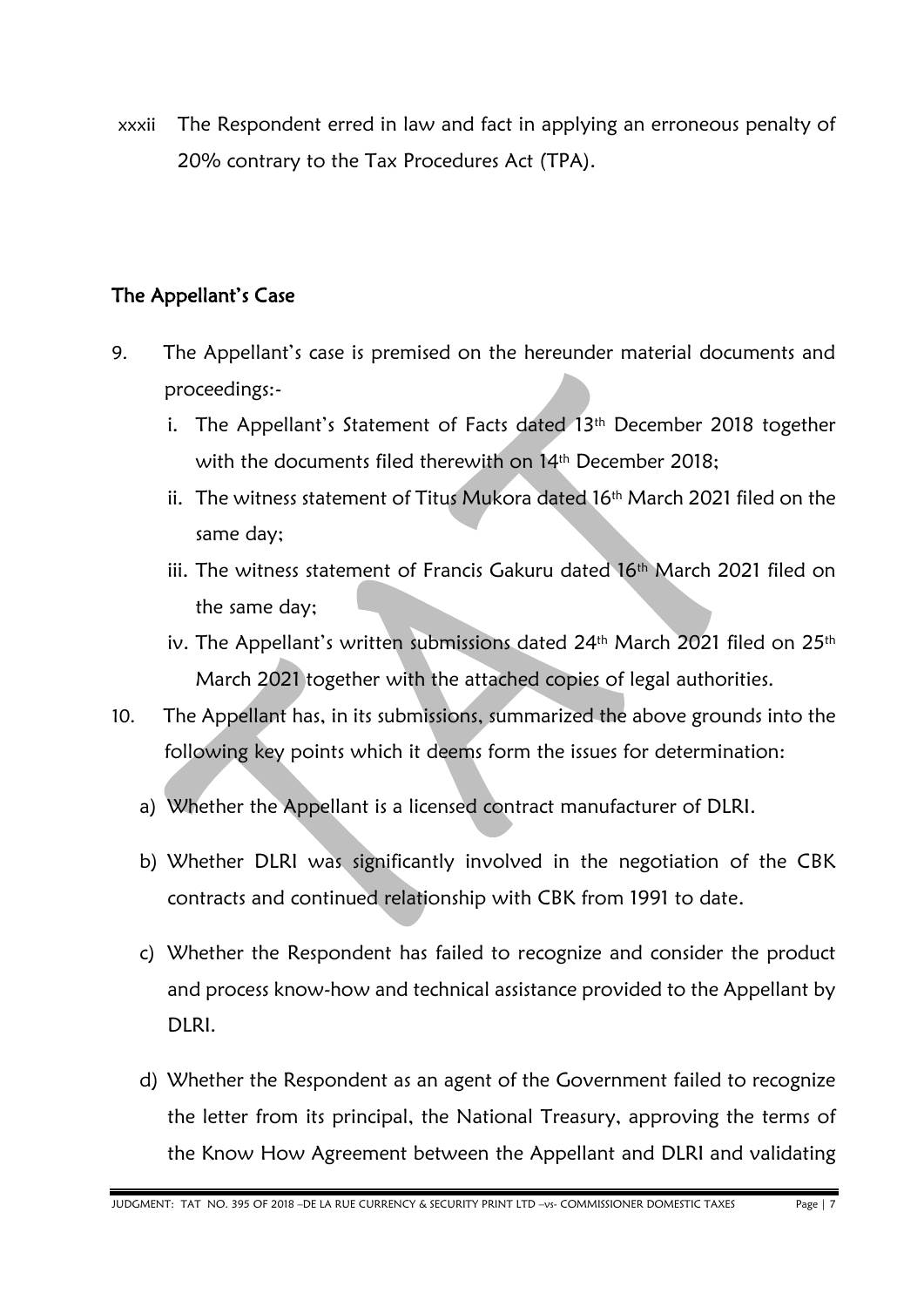the transfer pricing agreements and royalty payments to DLRI as being adequate compensation.

- e) Whether the Respondent's computation of principal tax due, penalties and interest is erroneous. The Respondent disregarded Withholding Tax already collected in respect of royalty payments to DLRI and further demands Corporation Tax on the royalty expense. In addition, the Respondent applied 30% Corporation Tax for the year 2014 yet the applicable rate was 25% being the  $20<sup>th</sup>$  year of operation as set out in paragraph  $2(f)$  of the Third Schedule to the Income Tax Act
- f) Whether any dispute in respect of the matter is an international issue subject to Mutual Agreement Procedure (MAP) under the Kenya-UK Double Tax Avoidance Agreement, as DLRI has paid income tax on the royalty income in the UK to Her Majesty's revenue and Customs (HMRC)

### Introduction of the Appellant

- 11. The Appellant submits that it is part of the De La Rue Plc Group. The main operating company in the group is its UK Company De La Rue International Limited (DLRI), which operates the main UK sites. DLRI has been involved in manufacturing and printing CBK's bank notes for over 50 years and has manufactured CBK's bank notes between 1991 and 2002. In 2002, the contract was signed by the Appellant.
- 12. According to the Appellant, DLRI as a banknote manufacturer is constantly involved in research and development to mitigate the risk of counterfeit bank notes. DLRI undertakes the research and development and owns the Intellectual Property (IP) in the group. DLRI also has the majority of the central functions and teams as well as the contracts with customers around the world on the back of contract manufacturing arrangements with subsidiaries in countries such as Malta, Kenya and Sri Lanka.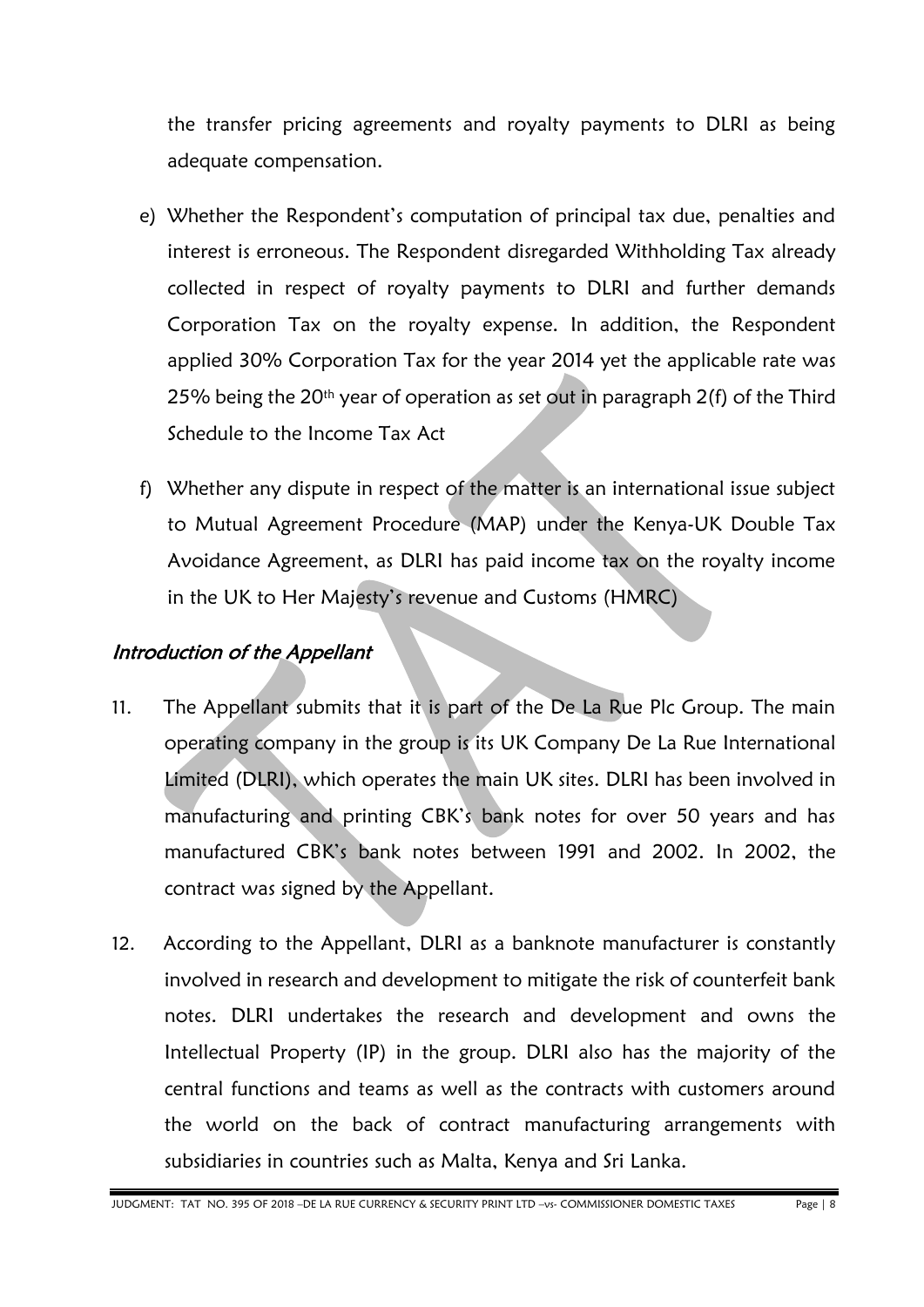- 13. The Appellant avers that its principal business during the period under review included manufacture of banknotes for various central banks under license from DLRI. Upon its establishment in 1994, the Appellant engaged in the manufacture of banknotes as a licensed contract manufacturer for DLRI in respect of the banknotes for CBK and for other central banks in the world. Through-out this period and owing to its historic presence in Kenya, DLRI as the principal party to the contracts with various central banks, including the CBK, was directly involved in the tendering, negotiations and contractual process for the contract for manufacture of banknotes.
- 14. It is the Appellant's assertion that despite the change of party to the contract in 2002 from DLRI to the Appellant, the terms of the contract with CBK for the manufacture of the banknotes remained the same. For instance, the product specifications and delivery terms (ex-works) remained the same as the provisions of the 1991 contract between DLRI and CBK.
- 15. Save for the change of contracting parties in 2002, the Appellant avers that the functions, rights, obligations and risks under the contract with CBK have also remained unchanged since 1991.

### a) The Appellant is a licensed contract manufacturer of DLRI.

- 16. The Appellant submits that the decision of the Respondent was premised on the erroneous assumption and disregard of DLRI's critical role in the contract between the Appellant and CBK.
- 17. It is the Appellant's submission that it provided evidence of DLRI's involvement in the Appellant's banknote manufacturing process and customer relationship support, for example through the DLRI sales and legal teams. The Respondent disregarded DLRI's product and process and knowhow and license and support availed to the Appellant in the manufacture of banknotes for CBK. This erroneous understanding is also anchored on the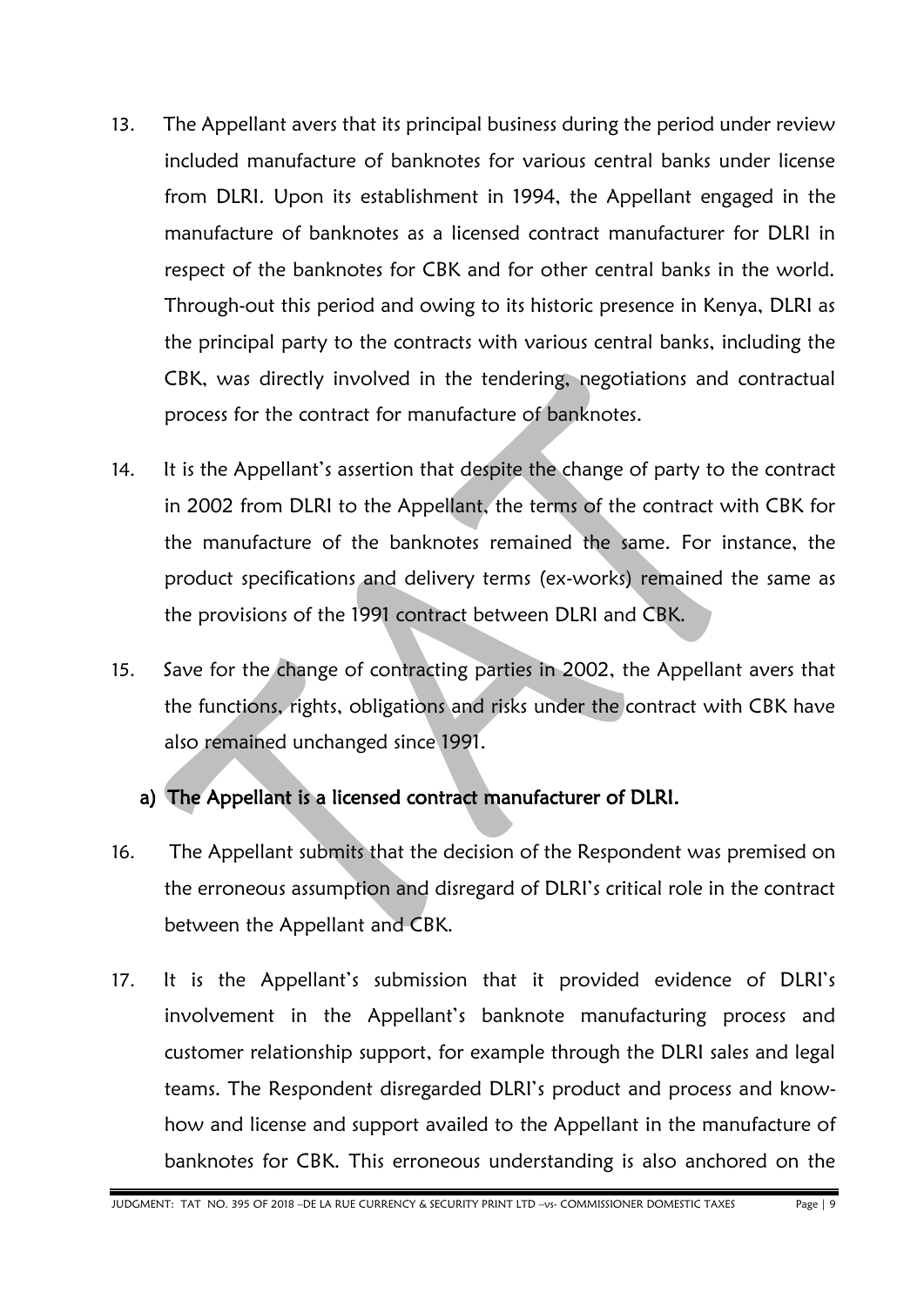misguided view that the Appellant is a fully-fledged manufacturer and not a licensed contract manufacturer for DLRI.

- 18. The Appellant submits that the Respondent's assertion is incorrect for the following reasons:
	- i) In order to deliver per the specifications and requirements of CBK, the Appellant is heavily reliant on both the product and process IP provided by DLRI. This is evidenced, for example by DLRI's planning involvement in the Appellant's manufacturing process where DLRI guides on the list of approved materials to be used for manufacture of CBK's Kenya Shilling 100 denominational notes. This particular example of DLRI's banknote order form relied on by the Appellant gives specific directions to the Appellant in respect of the technical specifications such as Litho and Intaglio printing of the banknotes. Further, DLRI has held and continues to hold the customer relationship since 1991.
	- ii) The witness for the Respondent, Mr. Philip Munyao, acknowledged during cross-examination that the Appellant does not have a research and development team, neither did it have a legal team involved in contract negotiations unlike DLRI that has such teams. The Appellant's expert witness outlined that under paragraph 6.65 of the OECD Guidelines, DLRI bears the research and development risk. The Appellant therefore submits that it is clear that it does not undertake any research and development in respect of the banknotes that it manufactures. It does not design the banknotes, nor does it manufacture the plates used in manufacturing the banknotes, nor does it maintain any client relationships and does not make any decisions relating to the contractual process including the contents of the contract between DLRI and its customers. Therefore, it is not a fully-fledged manufacturer.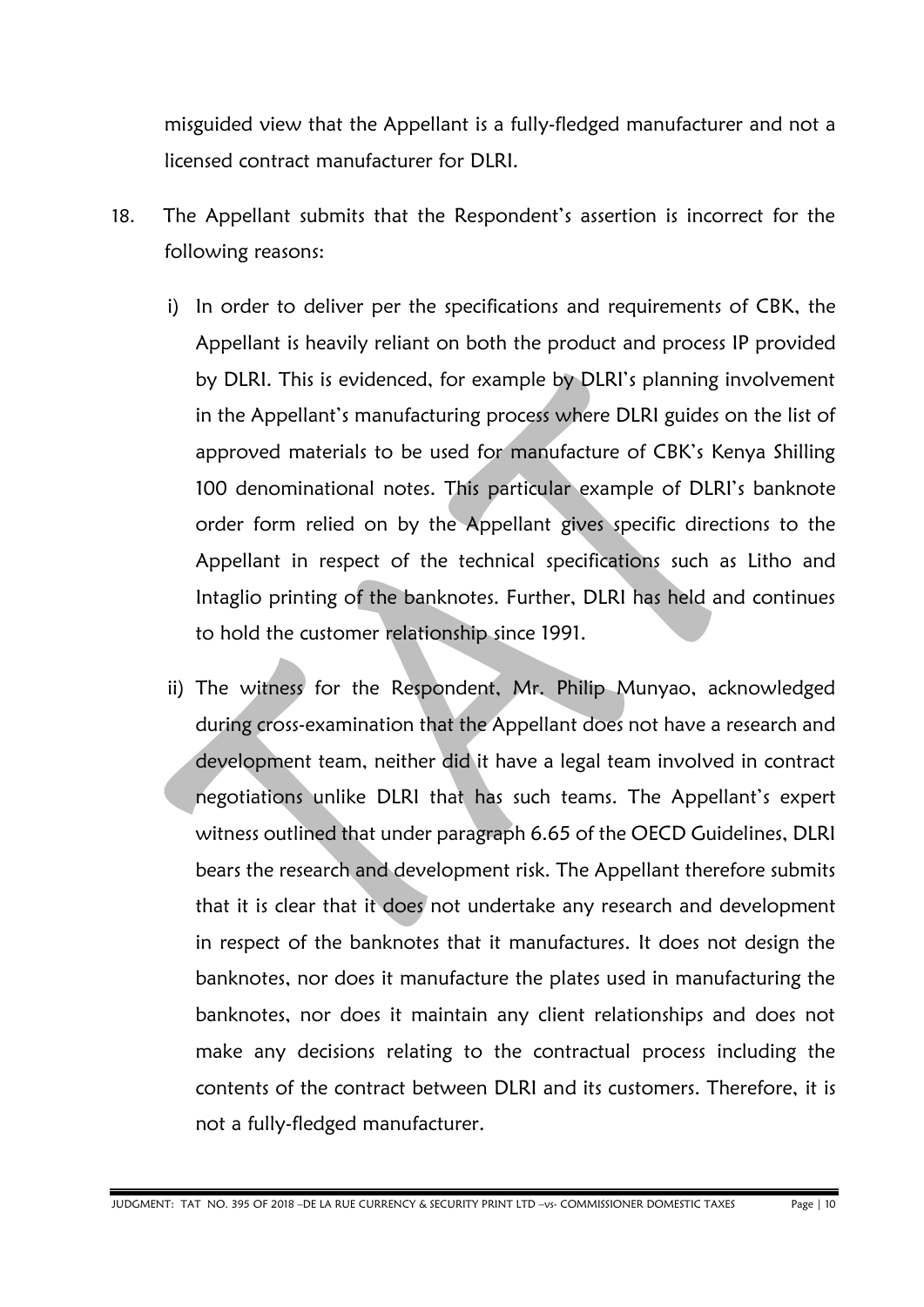- iii) The Appellant submits that despite being provided with both the group and the Appellant's transfer pricing policies, the Respondent failed to understand the functional, asset and risk profile of the Appellant and especially the Appellant's functional profile as a contract manufacturer. As a result, the Respondent has erroneously characterized the Appellant as a fully-fledged manufacturer entitled to all the residual returns from the sale of banknotes to CBK. Indeed, the Appellant's witness, Mr. Titus Mukora, on cross examination by Respondent's counsel, confirmed that having reviewed the Appellant's and DLR Group transfer pricing policy he found that:
	- a) The question for consideration by the Tribunal is whether DLRI owns an intangible. The Respondent had already admitted that DLRI owns the intangible in a statement made in its Objection Decision of 2nd November 2018;
	- b) In his expert opinion and having reviewed the Appellant's and DLR Group's transfer pricing policies, the Appellant's transfer price for the royalty payment is well within arm's length.
- iv) The Appellant argues that having demonstrated its role in the manufacture of banknotes and that the process of manufacture of banknotes for the CBK is identical to that of manufacturing bank notes for other DLRI customer central banks, it is inexplicable how the Respondent was satisfied that the Appellant is a contract manufacturer in respect of the other DLRI customer central banks' banknotes and not for CBK. As the banknote manufacturing processes are identical, it follows that the Appellant is a contract manufacturer.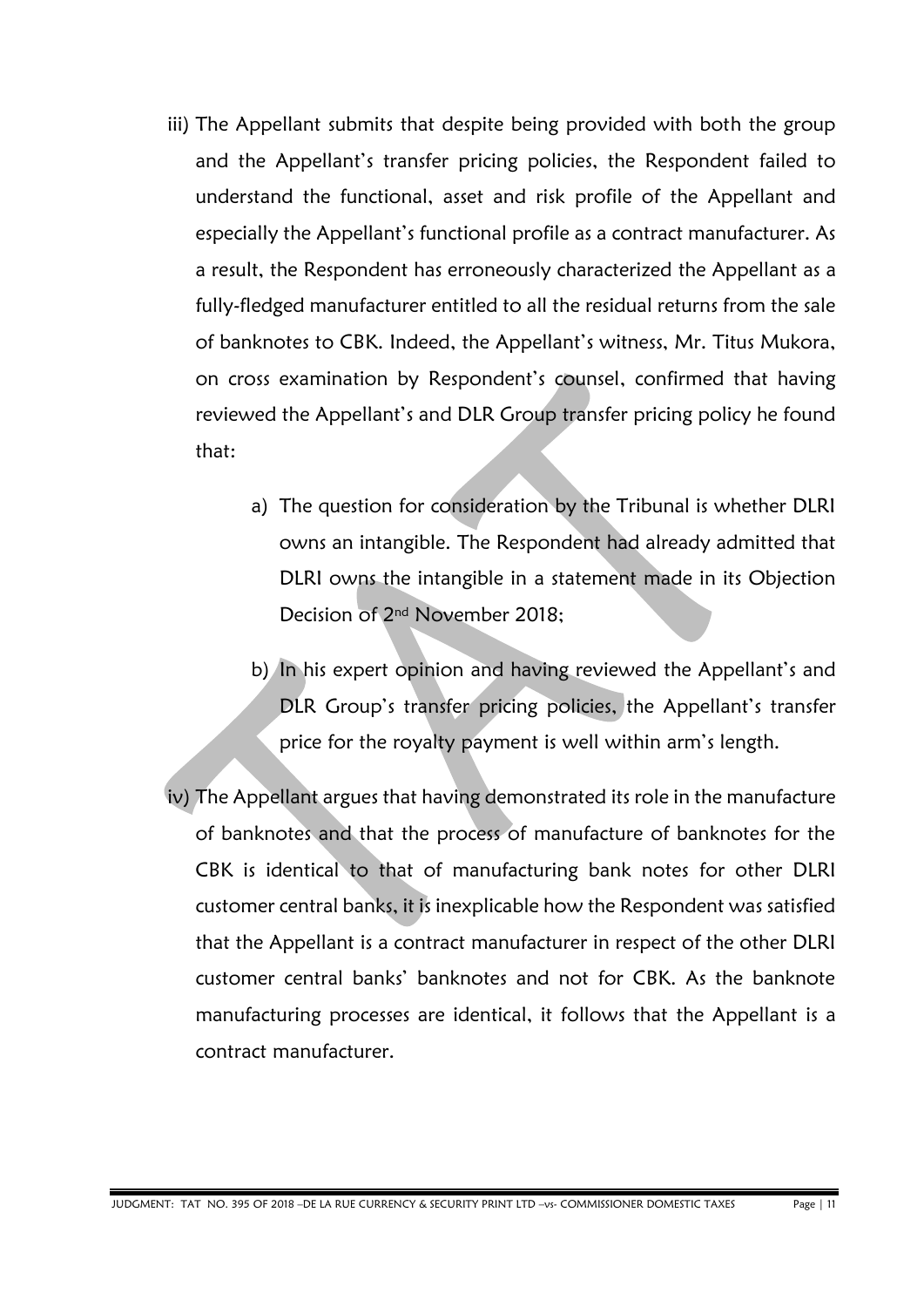- v) According to the Appellant, it is evident that DLRI has held the customer relationships. This is corroborated and strengthened by the fact that the 2018 CBK contract for the new generation bank notes has been signed by DLRI which, as per the group organogram, has the capacity to execute the role and function of a designer, IP developer and owner of such IP.
- vi) Further, Mr. Titus Mukora asserted that there is no bar to a fully-fledged manufacturer paying a third party for IP rights. This was also confirmed by the Respondent's witness Mr. Munyao during cross examination.
- vii) The above approach by the Appellant is consistent with the arrangements that the Group applies for a similar contract that it has in Sri Lanka, through a company in which the Government of Sri Lanka owns 40% shareholding, and which has also entered into an identical Know How License and technical assistance agreement effective 1st April 2020.
- 19. Further, in his witness statement, the expert witness Mr. Mukora affirmed the position that DLRI is a significant company with substance, and which earned royalties from the use of its intangibles. Mr. Mukora notes further that having established that the intangibles are owned by DLRI and reviewed the transfer pricing reports, the Respondent neither challenged the method that the Appellant used nor the comparable used by the Appellant in its benchmarks.
- 20. The Appellant therefore asserts that the royalty payment for DLRI's Know How and Technical Assistance Agreement is commercially supported and absolutely necessary for the Appellant's execution of its contract. Further, the payment of these intangibles is properly supported and benchmarked, and that the Respondent has not disputed the transfer price or benchmarks. Consequently, the Respondent's disallowance of the royalty expense is incorrect, lacks legal basis and ought to be set aside.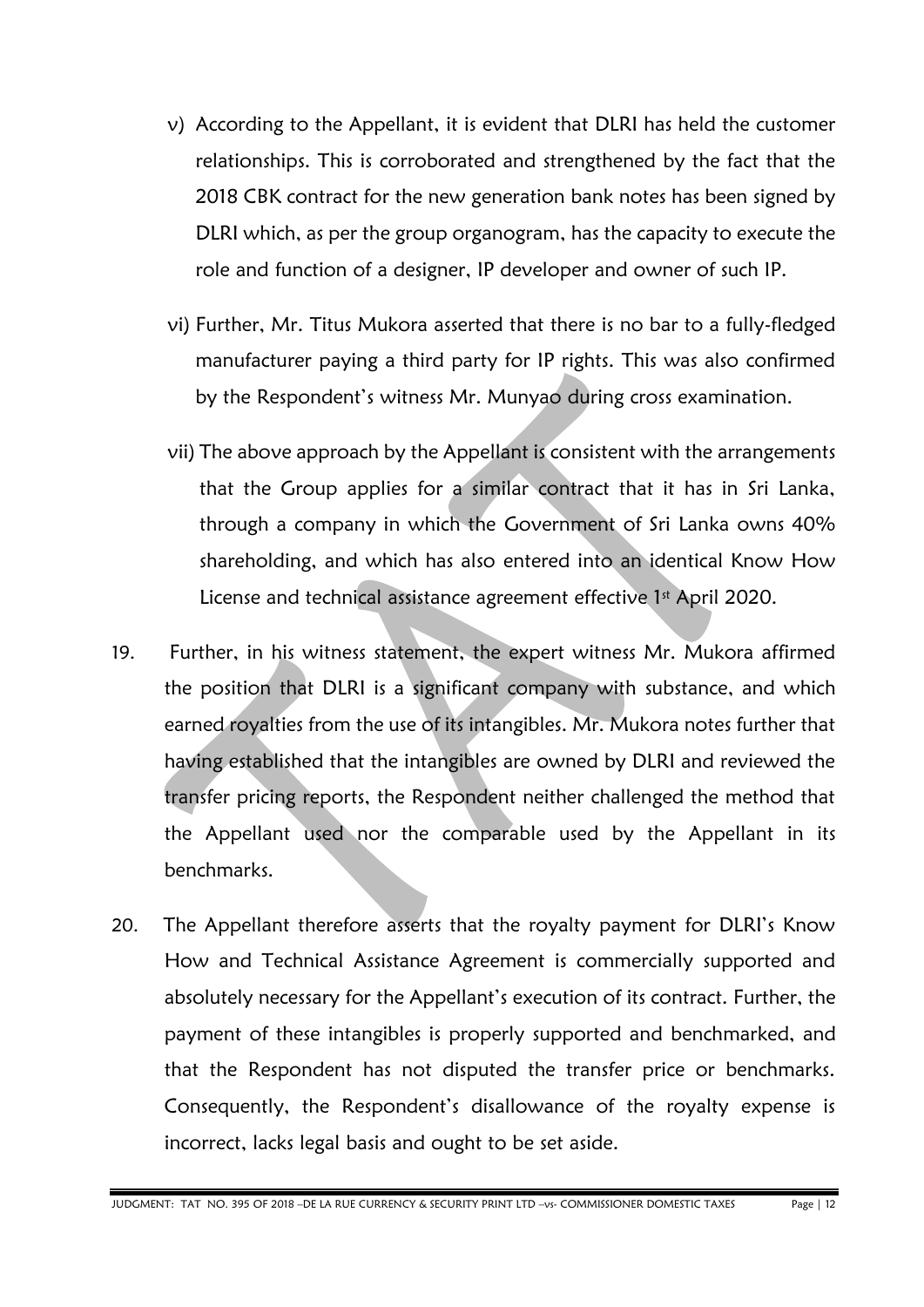## b) DLRI was significantly involved in the negotiation of the CBK contract and continued relationship with the client

- 21. It is the Appellant's submission that DLRI has been significantly involved in the contract for the manufacture of banknotes for CBK from the onset (hence the signing of the 1991 to 2002 contracts) and subsequent negotiations leading up to the signing of the CBK contract in 2002 between the Appellant and CBK. The initial contacts between 1991 and 2002 were between DLRI and CBK. Through this and historically since 1966, DLRI developed and established a long-standing relationship with CBK which the Appellant continued to enjoy.
- 22. The Appellant submits that in 2002, it did not have the technical capacity to bid or negotiate for contracts with CBK in isolation of DLRI. The Appellant and DLRI worked in conjunction with each other for subsequent years. This is further evidenced by the fact that the 2018 tender that led to the contract for supply of banknotes to CBK from 2019 was negotiated with DLRI and was in fact signed by DLRI and CBK, and not the Appellant.
- 23. It is the Appellant's assertion that it continued to rely heavily on the already established customer relationship between DLRI and CBK for the continuance of production and supply of banknotes currently sold by the Appellant to CBK.
- 24. According to the Appellant, even if it had developed marketing intangibles (which is denied) the customer relationship with CBK is wholly and solely attributable to the initial and deliberate efforts by DLRI to negotiate, win and sustain the relationship with CBK under the contract for the production of bank notes at its Kenya plant. As captured by Mr, Mukora in his witness statement, the DLR Group is more than 300 years old. During this time, the group has developed intangibles including customer intangibles that is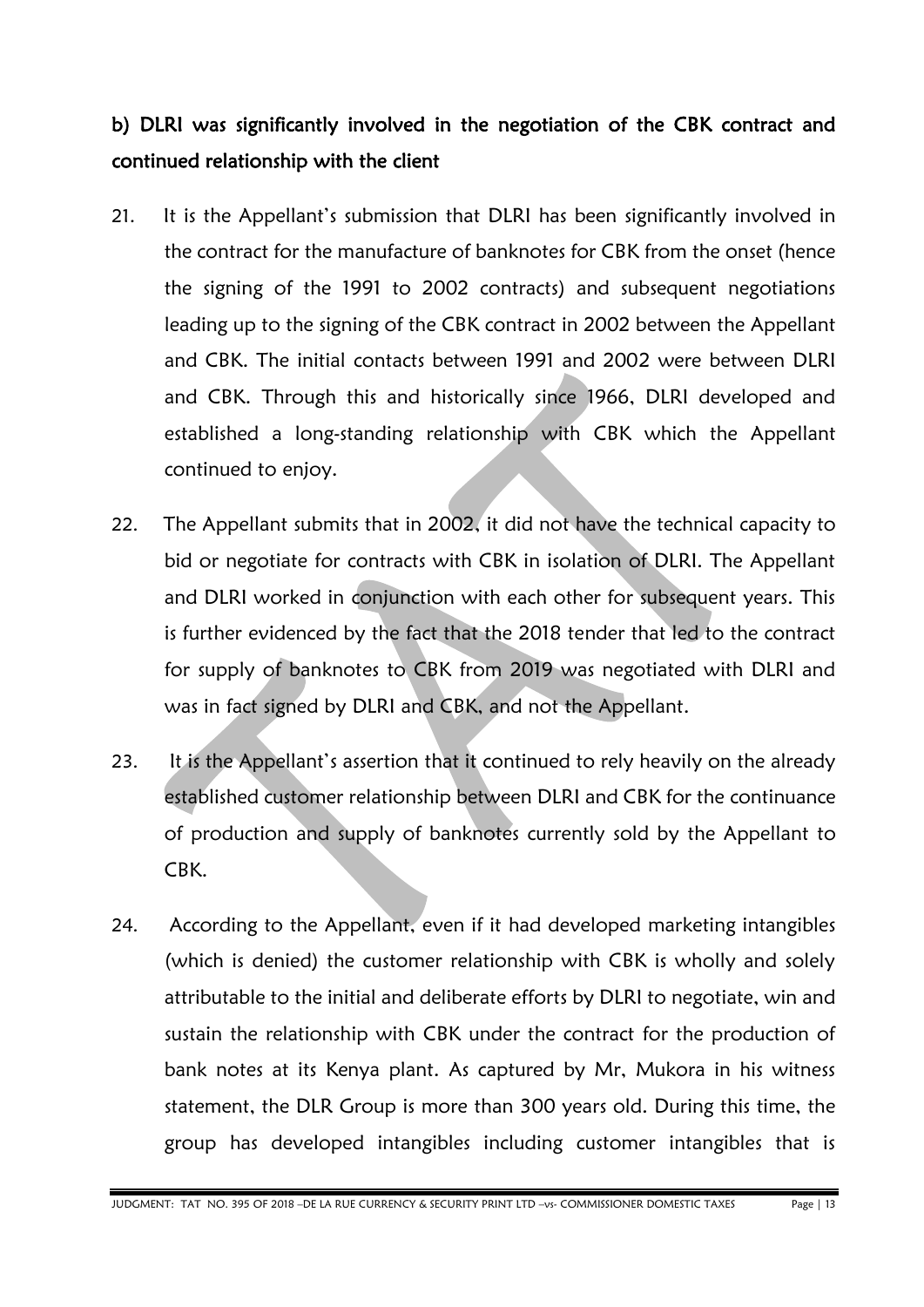brought to bear in all the group's customer relationships, including the Appellant's contract with CBK in 2002.

25. The 2010 contract between the Appellant and CBK provides at clause 1.9 that:

"If for any reason the Company is not able to meet the Bank's orders or the Company's delivery commitments to the Bank from the Plant, the Bank consents to the Company meeting any delivery through production at any of the other facilities owned or operated by the De La Rue group of Companies."

 This clause, it argues, shows that the Appellant is one of DLRI's several contract manufacturers and that DLRI and the larger group effectively guaranteed and assumed the performance risk in respect of the Appellant's contract in the event that it failed to deliver on its part. This is yet another demonstration of DLRI's significant involvement in the Appellant's contract to supply CBK with banknotes.

26. It is the Appellant's assertion that under clause 3.1 of the 2010 contract between the Appellant and CBK, payments for the supply of the banknotes were made directly to DLRI in the UK on behalf of its licensed contract manufacturer, the Appellant. This, it argues, also points to DLRI's significant involvement and relationship with CBK with respect to the contract, including DLRI taking on the role of following up and collecting payments from CBK. By way of example, the Appellant referred to a letter from DLRI to CBK acknowledging receipt of a down payment for an order of 300 million bank notes.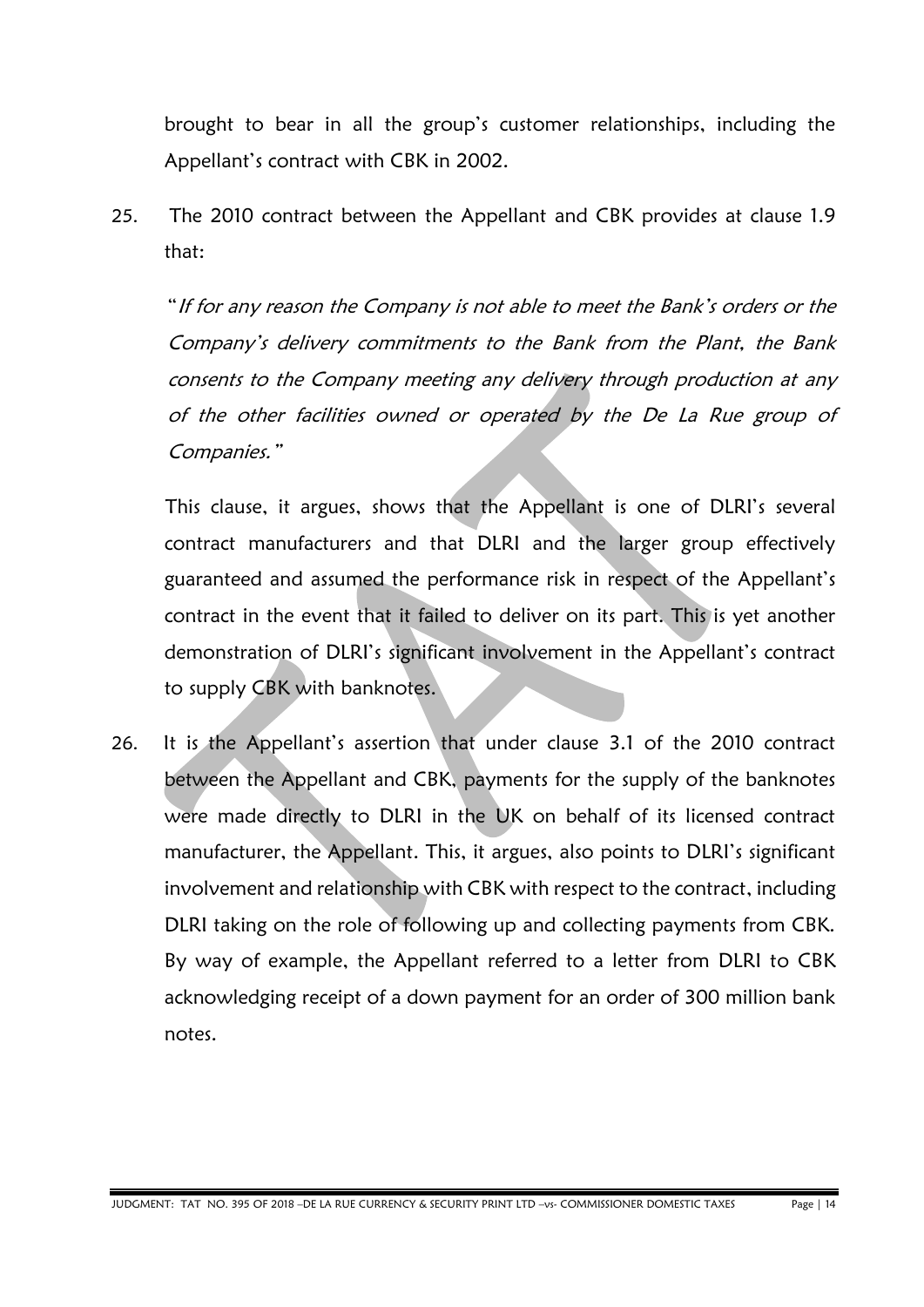27. Based on the foregoing, the Appellant submits that it is undoubtedly a limited risk manufacturer especially as it has no Research and Development or any registered IP or patents in Kenya as was confirmed by Mr. Francis Gakuru, witness for the Appellant and by Mr. Munyao, on cross-examination by the Appellant's counsel. The Appellant therefore submits that the Respondent therefore has no basis or justification for its characterization of the Appellant as an independent manufacturer and not a licensed contract manufacturer for DLRI.

## c) The Respondent failed to recognize and consider the product and process knowhow and technical assistance provided to the Appellant by DLRI

- 28. The Appellant submits that it and DLRI entered into a Know How License and Technical Assistance Agreement (the Agreement) that came into force on 1 April 2010. The Agreement stipulates a strict limitation to the license with Clause 1.1 defining the field of use as "...for the manufacture, sale and distribution of banknotes to the Central Bank of Kenya."
- 29. The Agreement further confirms the licensed products as *'banknotes'* and the territory as *'Kenya'*. The Appellant submits that the effect of this clause is that the Appellant has limited use of the know-how owned by DLRI and used in the manufacturing process and the rights to do so are owned, controlled and licensed by DLRI.
- 30. During cross-examination, the Respondent's witness, Mr. Munyao suggested that the banknotes come ready and that all the Appellant does is to "add colour". The Appellant submits that this is a very simplistic view that does not bear resemblance to the commercial reality of banknote manufacturingotherwise, every ordinary printer in Kenya could manufacture banknotes for CBK.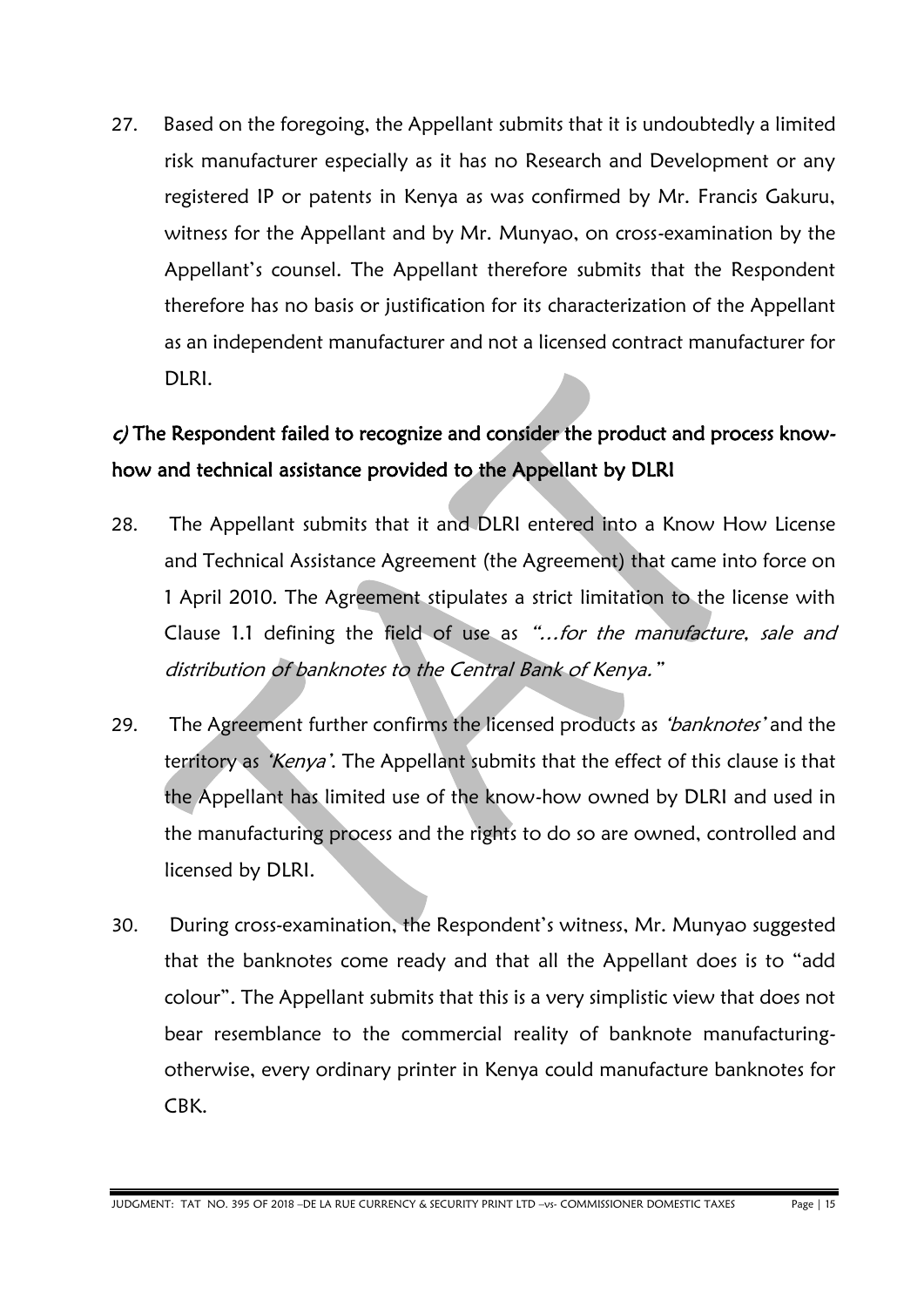- 31. The Appellant's witness Mr. Francis Gakuru asserted during cross-examination that the Kenyan banknotes have about 120 security features that change depending on user and customer feedback. The paper that the Appellant imports comes with only 20 of these features embedded in it. The Appellant under the direction and support of DLRI and using DLRI's intangibles inputs the balance of these features. There is also critical technical support in form of ink procurement, ink mixing and quality control all of which are part of the Know How License and Technical Assistance Agreement between the Appellant and DLRI. Therefore, the Respondent's claim that DLRI's IP is embedded in the paper and ink is incorrect. Consequently, the Appellant does not double pay for any royalties through the paper and ink as alleged by the Respondent.
- 32. The Appellant submits that as indicated in Mr. Mukora's witness statement, it is not disputed that DLRI owns intangibles. Mr Munyao, witness for the Respondent also conceded that the Appellant does not have any design and legal team or functions both of which are critical in the development and protection of intangibles. Mr. Munyao also conceded during crossexamination that DLRI, on the other hand, has a design and legal function both of which are necessary for the development and protection of intangibles. The Appellant therefore submits that the Respondent failed to take into consideration the role played by DLRI in the development, enhancement, maintenance, protection and exploitation (DEMPE) of the intangibles-all of which are DLRI intangibles that are used in CBK banknotes.
- 33. To further demonstrate DLRI's involvement in the development of these intangibles under the DEMPE principle as outlined in paragraph 6.6 of the OECD guidelines on Transfer Pricing, DLRI bears the risk of maintenance and protection of the intangibles that it owns, and which are used by the Appellant. To support this, the Appellant relied on excerpts of DLRI's audited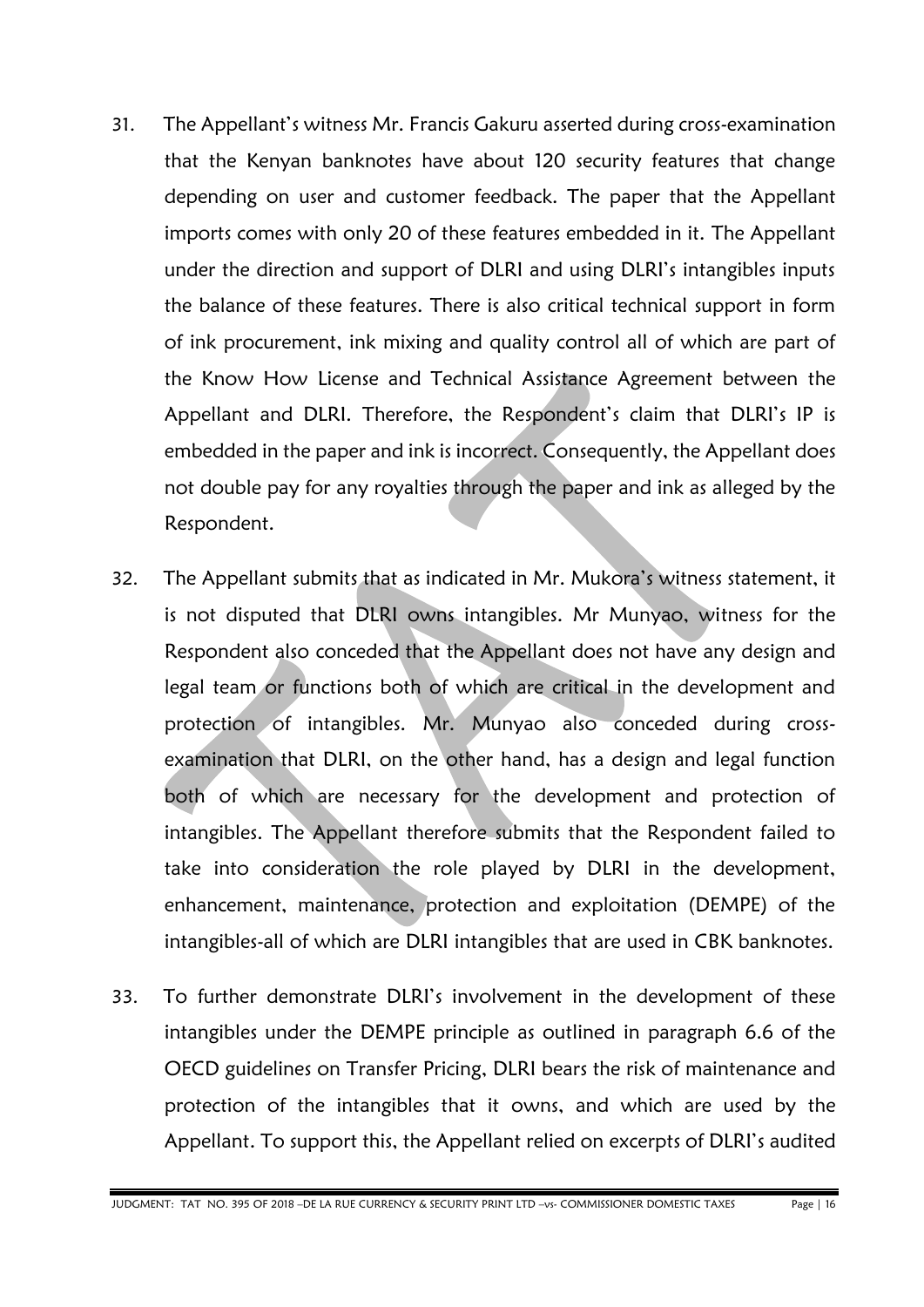financial statements which show that DLRI incurred research and development costs for the years 2013 to 2016 in coming up with proprietary intangibles. This was also admitted by Mr. Munyao during cross-examination. In contrast, the Appellant does not have a research and development team or costs. Other than the supply of printing paper, DLRI supports the Appellant in the following functions:

- a) Sales as evidenced by correspondence between DLRI and CBK on a contract extension.
- b) Training-as evidenced by DLRI training materials.
- c) Shipping/logistics-as evidenced by packing details.
- d) Equipment procurement and investment.
- e) Health and safety training and certification
- f) Advanced manufacturing engineering support including conducting trials on new products all under the Group Chief Operating Officer (COO).
- g) Systems and security audits.
- h) Quality control including review of samples.
- i) Procurement which includes managing relationships with external suppliers and procurement of capital projects all managed within the COO function under the procurement director.
- j) Manage and issue master production schedules and regular pulse calls to manage inventory.
- k) Liaising with the UK banks for organizing guarantees on behalf of the Appellant in respect of the CBK contract.
- 34. It is the Appellant's assertion that DLRI owns the rights in all intangible assets and process know how referred to above and listed in the schedule to the know-how license and technical assistance agreement. The 2017 DLR Group Master File which was not challenged by the Respondent also outlines the research and development functions undertaken by DLRI.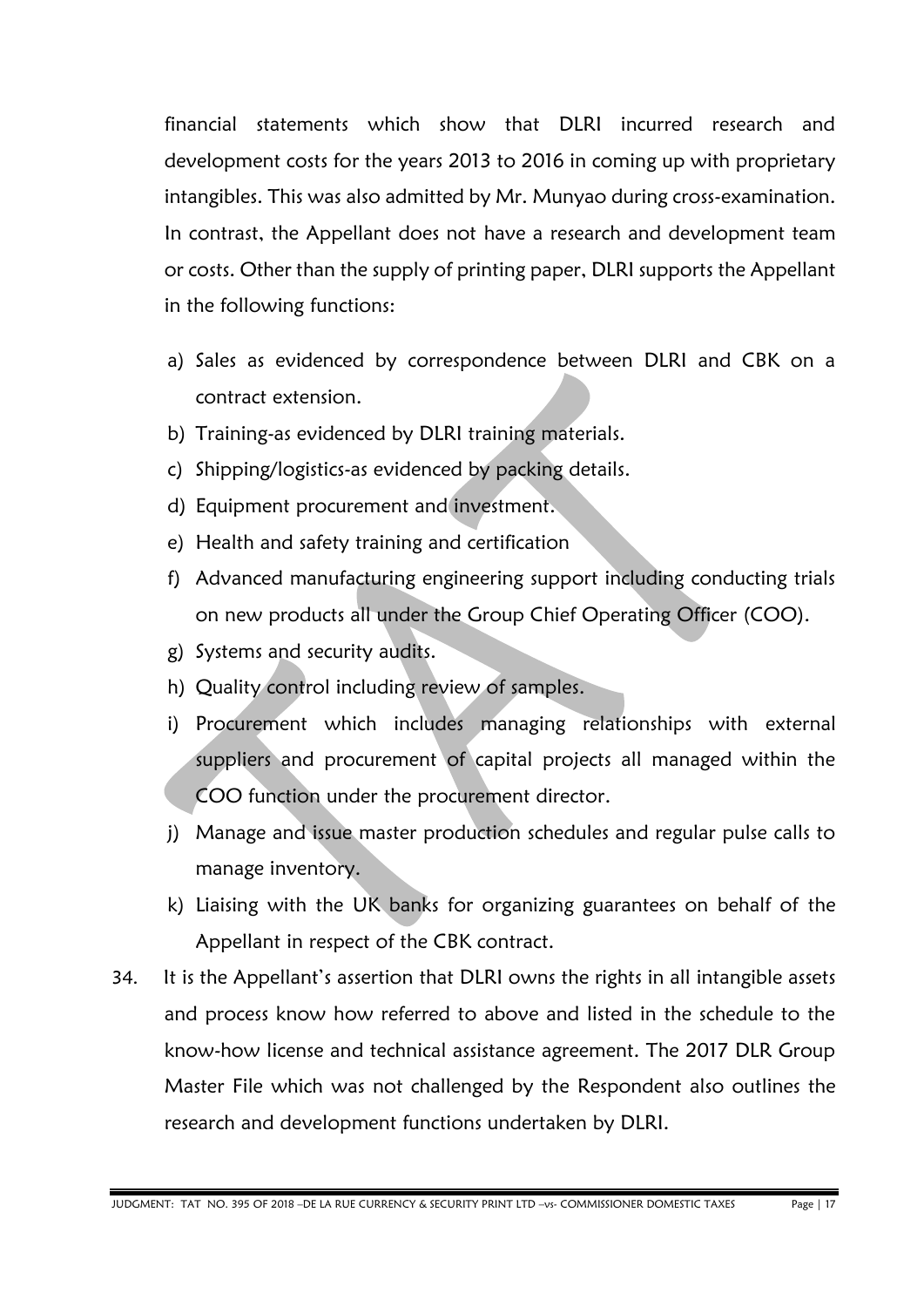35. According to the Appellant, it is not uncommon for fully-fledged manufacturers to have a requirement to license certain technology to fulfil their contracts, as was the case in SC Enviro Agro India Pvt Ltd Mumbai (TA Nos. 2057& 2018 of 2009). In this case, the Income Tax Appellate Tribunal (ITAT) observed that:

> "This (royalty) payment is independent of whether assesse is fullyfledged manufacturer or a contract manufacturer or a toll manufacturer and the nature of manufacturing activity cannot have any bearing on the payment of royalty..."

36. The ITAT allowed the royalty payments on the grounds that:-

"Without going into the nitty-gritty of determining whether the assesse is a contract manufacturer or a fully-fledged manufacturer, since royalty is paid for allowing assesse in utilizing the technical know-how and the license for manufacturing activity, we are of the opinion that the payment of royalty is wholly and exclusively for the purpose of business..."

37. The Appellant further relied on the case of Samsung India Electronics Private Limited (ITA No. 5316 of 2011) the ITAT rejected the disallowance of the royalty payment and observed that the taxpayer cannot carry out the manufacturing activity without access to the technical know-how and expertise developed by the group company. Of greater importance was the ITAT's finding that the group company cannot be deprived of its right to earn the Research and Development investment in the technology it has made over the years.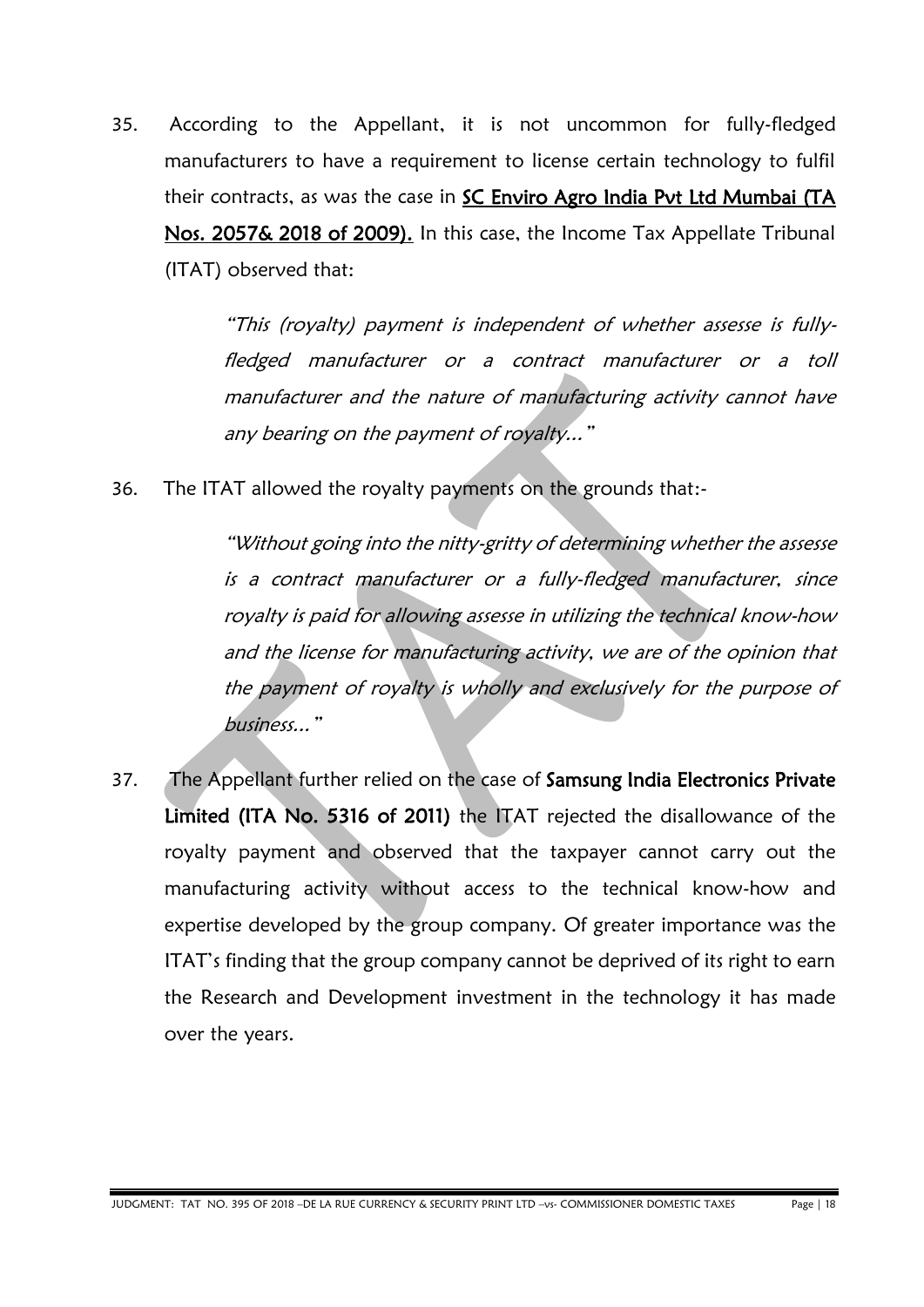- 38. It is the Appellant's contention that the above cases cited demonstrate its rationale for the royalty payment to DLRI and why such royalty payments are fully allowable in determining its tax liability. It is therefore the Appellant's submission that the royalty payments by the Appellant to DLRI were properly incurred in furtherance of its business and are therefore allowable. The Respondent's act of disallowing these royalty expenses is without legal basis and ought to be set aside in totality.
- 39. Despite the Appellant demonstrating DLRI's involvement in the Appellant's banknote manufacturing process and its use of DLRI's intangibles and presenting both the group transfer pricing policy and DLRKe's transfer pricing policy, the Respondent did not question the selected transfer pricing method or resultant benchmarks forming the basis of the Appellant's remuneration. Therefore, the Appellant can only logically conclude that, just like the National Treasury, the Respondent accepted the transfer pricing arrangements in respect of the Know How License and Technical Assistance Agreement of 2010.
- 40. The Appellant pointed out that prior to 2010 there were management charges between DLRKe and DLRI. In all instances, the transactions targeted a stable return for DLRKe in accordance with the transfer pricing policy - irrespective of how the charge from the UK was made.
- 41. The Respondent in its statement of facts alleged that the costs related to technical assistance were recharged separately to the Appellant. The Respondent picked a few invoices dated between 2014 and 2016 from DLRI to the Appellant which related to recharge of costs for expatriates working in Kenya including Steve Craig (operations Manager) Annesley Wilson (Security manager) and David Hepple (Finance Manager). The Appellant's submission is that these three were employed by the Appellant as expatriates and that their salaries and other expenses would be paid for by DLRI and recharged to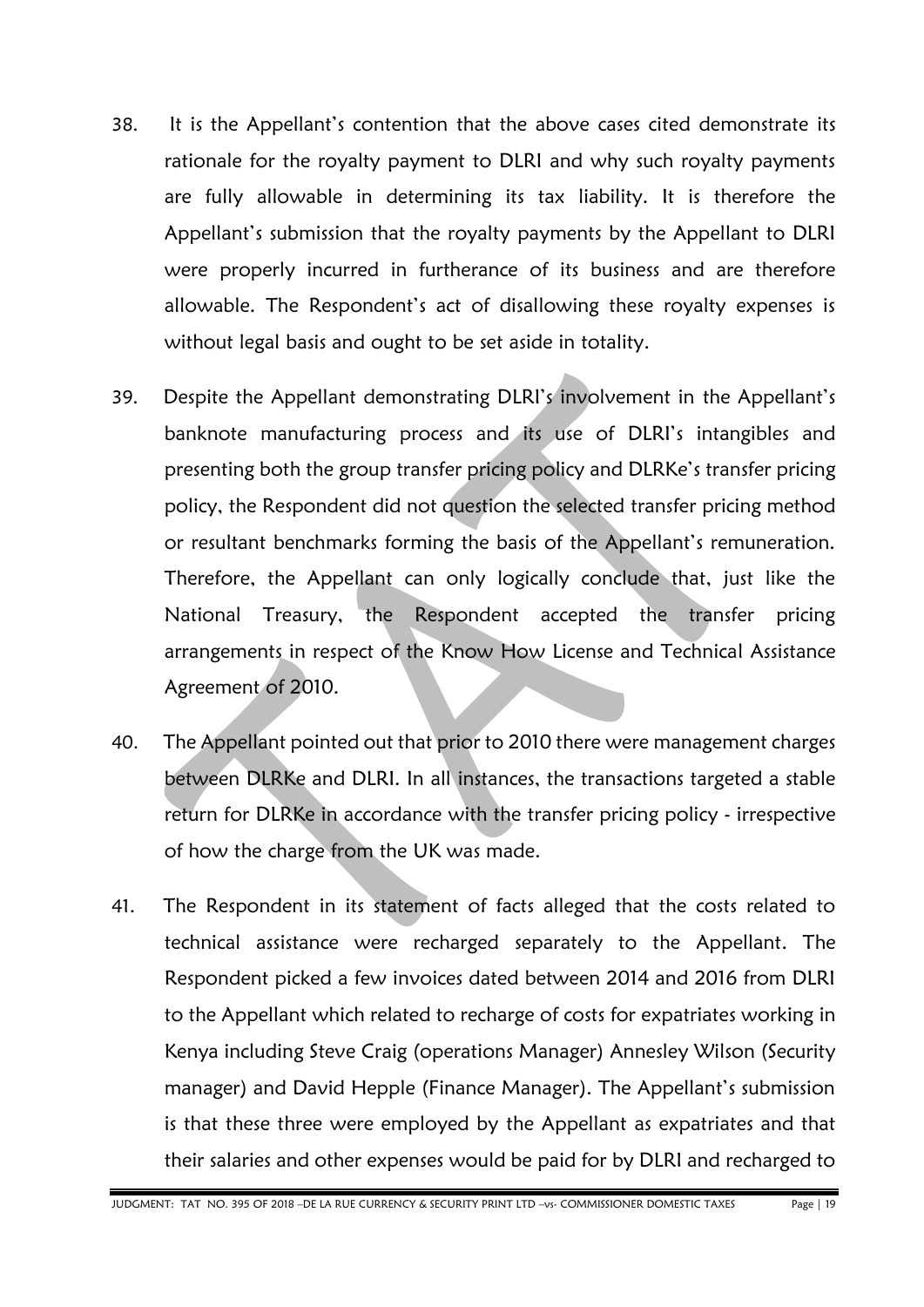the Appellant. The Appellant avers that the Respondent acknowledged that the Appellant is charged a management fee for the expatriates seconded to Kenya. As confirmed by Mr. Gakuru during re-examination, these costs were and are separate and distinct from the royalty charge for use of DLRI's intangibles and are not a duplication of costs, as alleged by the Respondent. In any event, it is important for this Tribunal to note that the cost of the expatriates still formed part of the Appellant's cost base on which it earned a return under its transfer pricing policy.

- 42. The Appellant also noted that the Respondent attached a local contract for Scott Atkins and his secondment agreement between DLRI and the Appellant. Scott Atkins was employed to deal with passports and not banknotes and his expenses were paid for locally and recharged to DLRI at cost plus 10%.
- 43. The Appellant therefore submits and as outlined in the witness statement of Mr. Mukora, DLRI, which is a company registered in the U.K has substance. It owns intangibles that are exploited by the group which ought to be rewarded and had no incentive to enter into a scheme. Further, the Appellant documented a transfer pricing policy in support of its royalty payment to the DLRI. The Respondent neither challenged the transfer pricing method nor the resultant benchmarks applied by the Appellant. Consequently, it is the Appellant's submission that the Appellant's transfer pricing arrangements comply with the arm's length requirement and that its royalty payment is a legitimate and allowable business expense.
- 44. According to the Appellant, Mr. Gakuru during his cross-examination confirmed that the Appellant manufactures CBK's banknotes on the back of an order from CBK. Consequently, it does not carry any inventory risk as all the banknotes produced are taken up by CBK. Mr. Mukora also confirmed during his cross-examination that, based on its functions as outlined in its transfer pricing policy, the Appellant does not take any inventory risks. Mr.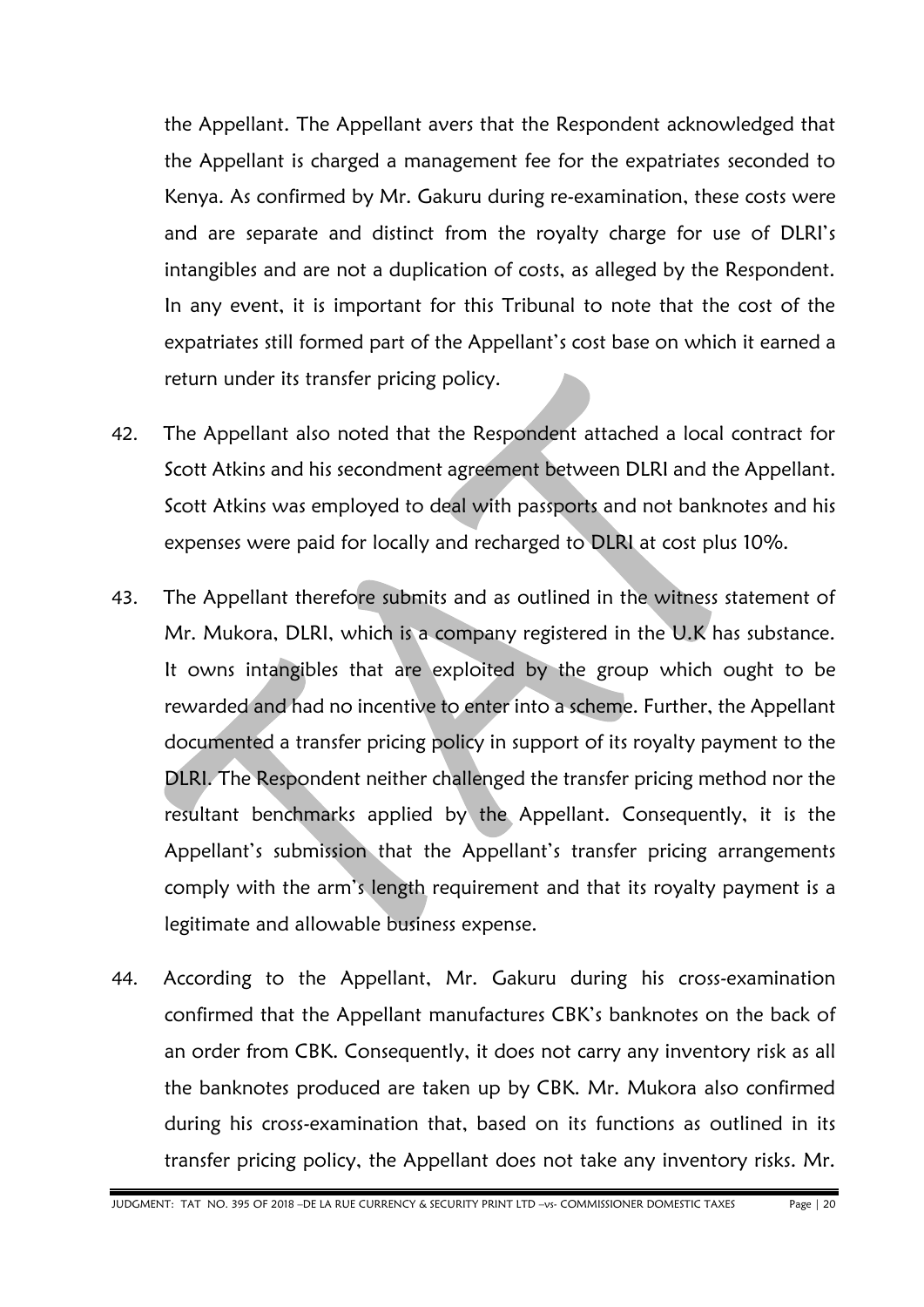Mukora further explained that inventory risk is the risk that a manufacturer will not be able to sell its products due to market changes. Clearly, as the Appellant manufactures banknotes to CBK's order, it does not carry any inventory risk. These confirmations support the Appellant's assertion that it is a limited contract manufacturer and not a fully-fledged manufacturer as alleged by the Respondent.

#### d) Letter from National Treasury

- 45. The Appellant invited the Tribunal to take note of the National Treasury letter dated 13th October 2017, in which the Respondent's parent ministry, as set out in Section 5 of the Kenya Revenue Authority Act, confirmed having reviewed and been satisfied with the need for the Know How License and Technical Assistance Agreement and the transfer pricing arrangements supporting the content.
- 46. The Appellant argues that in arriving at this position, the Cabinet Secretary to the National Treasury considered all relevant factors including the functions of the parties, the risks assumed, and assets employed and concluded that the pricing arrangements as outlined in the Know-How Agreement was and is acceptable. It should also be noted that the Respondent had sight of the deliberations of the National Treasury that took place in May and June 2017 in which an officer of the Respondent was present.
- 47. The Appellant therefore submits that it is correct to conclude that the Respondent was aware of the National Treasury's review and the deliberations that went into arriving at the conclusion that the National Treasury is satisfied with the need for and the transfer pricing arrangement in respect of the Know How License and technical Assistance Agreement as set out in the letter dated 13 October 2017 following correspondence in the months before this letter.

JUDGMENT: TAT NO. 395 OF 2018 –DE LA RUE CURRENCY & SECURITY PRINT LTD –vs- COMMISSIONER DOMESTIC TAXES Page | 21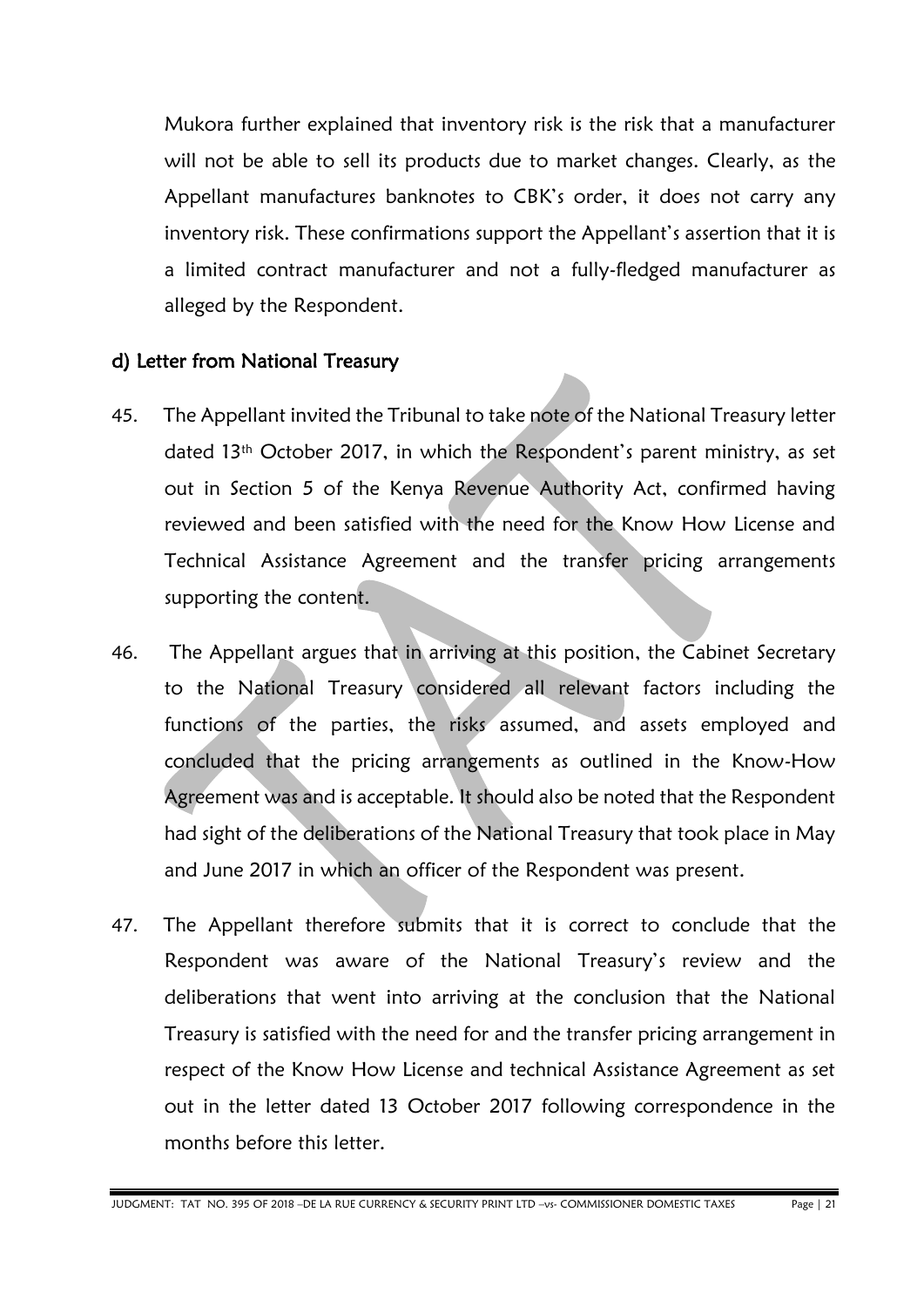- 48. The National Treasury issuing the said letter, the Appellant avers, the Respondent was consulted and gave concurrence to the National Treasury's satisfaction with the need for the Know How License and Technical Assistance Agreement and the Appellant's transfer pricing arrangement in respect of the Know How License and Technical Assistance Agreement.
- 49. It is the Appellant's assertion that the National Treasury letter is evidence that the structure and substance of the transaction and specifically the royalty paid by the Appellant were deemed to have commercial substance. This assertion is further supported by the Appellant's expert witness statement in which he quotes paragraph 3.26 of the OECD guidelines on Transfer pricing which provides that the presence of minority shareholders (such as the government of Kenya holding a 40% stake in DLR Kenya EPZ Limited which currently manufactures CBK's and other world central bank's banknotes) is demonstrative of an arm's length transaction and outcome. The Respondent cannot now be heard to say that these transfer pricing arrangements are not satisfactory as it is attempting to do in this current assessment.
- 50. The Appellant argues that in its transaction with CBK and in paying royalties to DLRI, placed reliance on the letter from the National Treasury. This reliance was premised on the fact that the National Treasury letter had been written following, not only a review of the Appellant's transfer pricing policy and operations, but also after concurrence with independent transfer pricing benchmarks and extensive consultations with the Respondent's officer.
- 51. Therefore, the Appellant avers, the Respondent's statement to the effect that payment of royalties to DLRI was a scheme designed to erode the Appellant's Corporation Tax base is completely unfounded and is in fact breach of its legitimate expectation. According to the Appellant, the existence of this letter invalidates the Respondent's assertion that this is a 'tax erosion scheme' since the contract was reviewed and accepted by the Cabinet Secretary who is the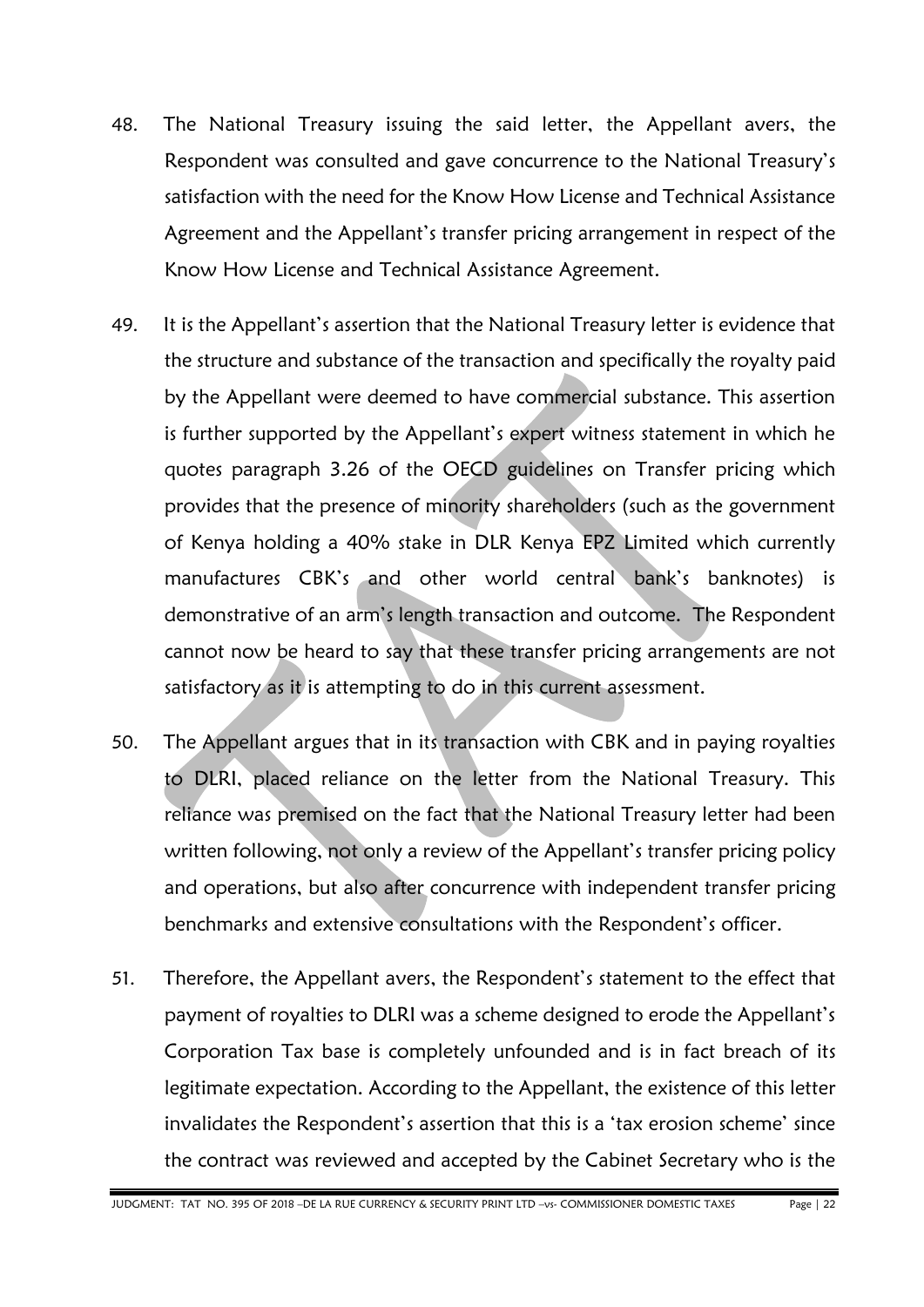Competent Authority for the resolution of disputes relating to cross-border transactions/international tax under the Kenya-UK Double Tax Agreement.

- 52. In any case, the Appellant argues, DLRI's income was taxed in the UK under higher Corporate Tax rates comparative to the Corporation Tax obtaining in Kenya. For instance, DLRI was subject to tax at a rate between 26%-28% between 2010 and 2012 while the Appellant's income tax rate was 25%. It stands to reason that there is no commercial sense or imperative to shift profits to a higher tax jurisdiction.
- 53. It is therefore the Appellant's submission that the Respondent is bound by the decision and position taken by its principal, the National Treasury. In any event, as the Respondent was extensively involved when the National Treasury reviewed the Appellant's Know How and Technical Assistance Agreement and related transfer pricing arrangements, the Respondent is bound by this position, which the Appellant has since placed reliance on.

## e) The Respondent's computation of principal tax due, penalties and interest is erroneous

- 54. The Appellant asserts that the Respondent completely disregarded the 15% Withholding Tax which the Appellant correctly accounted for in respect of the royalty payment to DLRI. The Respondent's disregard of the Withholding Tax correctly accounted for and further demand for Corporation Tax on the disallowed royalty expense is a clear case of collecting tax twice on the same income.
- 55. The Appellant submits that at this point, disallowing the royalty payments is contradictory because the Respondent has over the past acknowledged Withholding Tax on the royalty payments. Moreover, at all material times.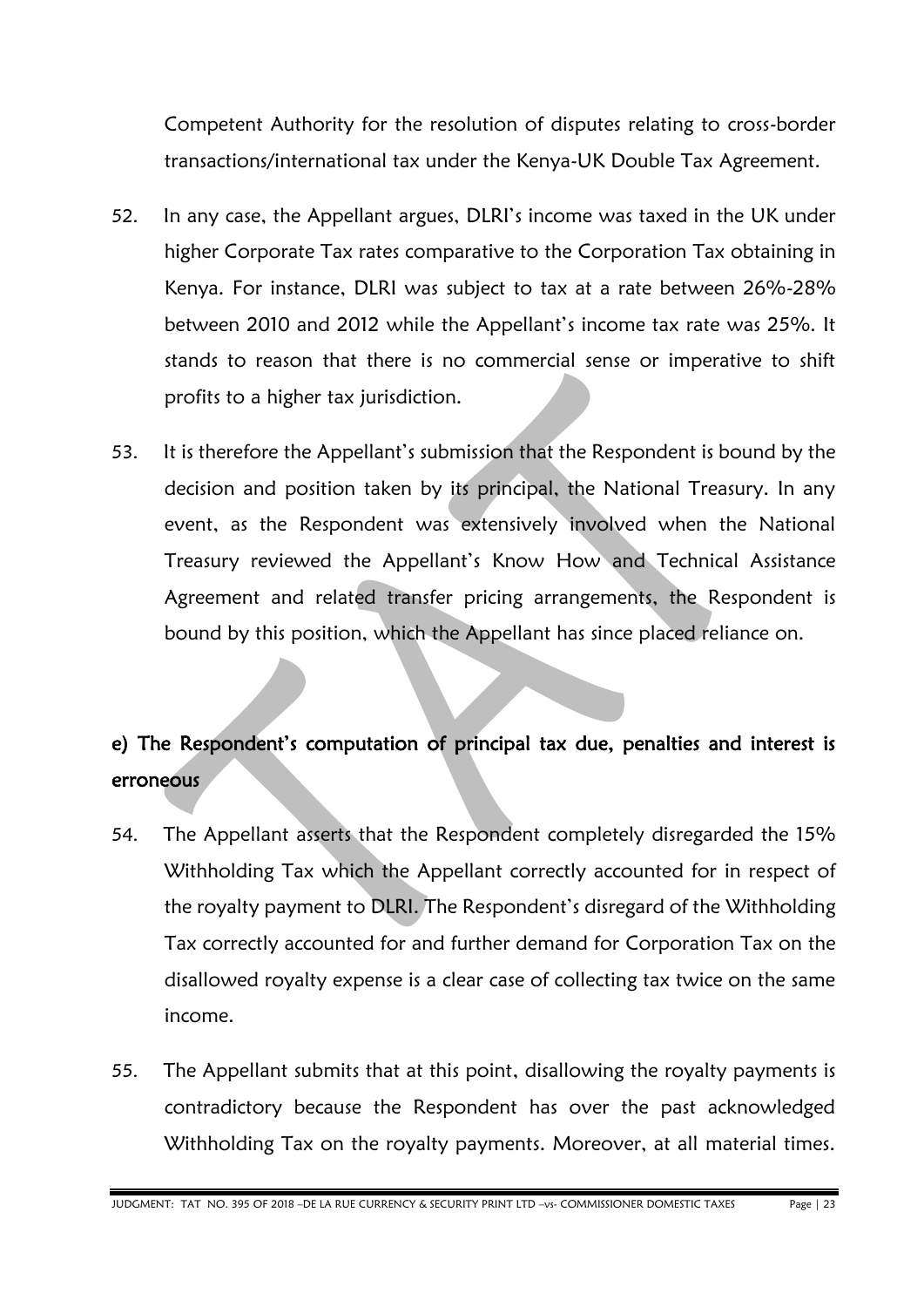The royalty payments received by DLRI were declared in the UK and subjected to the full rate of Corporation Tax. The Respondent's position to disallow the entire royalty in totality without considering the correctly accounted for and previously deducted Withholding Tax is excessive, without legal basis and in breach of good faith avoidance of double taxation as enshrined in the Kenya-UK Double Tax Agreement.

56. Further, in its assessment, the Respondent has applied a Corporation Tax rate of 30% for the period under assessment without appreciating that the Appellant was enjoying a reduced corporation tax rate of 25% in 2013 and 2014 due to its EPZ status and as clearly provided for in Paragraph 29 (f) of the Third Schedule to the Income Tax Act.

f) DLRI has paid income tax on the royalty income in the UK to Her Majesty's Revenue and Customs (HMRC) and therefore any dispute in respect of this matter is an international issue and subject to MAP under the Kenya-UL Double Tax Avoidance Agreement (DTA).

- 57. The Appellant submits that the Respondent has failed to consider the fact that DLRI has also paid UK income tax on the royalty income earned from the Appellant in Kenya to HMRC. Nevertheless, the Appellant, desirous to resolve the matter and eliminate double taxation has shown good faith by initiating Mutual Agreement Procedure (MAP) discussion between HMRC and the Respondent as provided for under the Kenya-UK DTA, which the Appellant believes could resolve the dispute and ensure that the Appellant and DLRI are not taxed twice.
- 58. The Appellant applied for MAP proceedings on 17<sup>th</sup> June 2019 and HMRC notified the Respondent of this request with a proposed a start date of 24<sup>th</sup> July 2019. The Respondent acknowledged receipt of this MAP request. However, despite its email dated 28th September 2020 acknowledging receipt

JUDGMENT: TAT NO. 395 OF 2018 –DE LA RUE CURRENCY & SECURITY PRINT LTD –vs- COMMISSIONER DOMESTIC TAXES Page | 24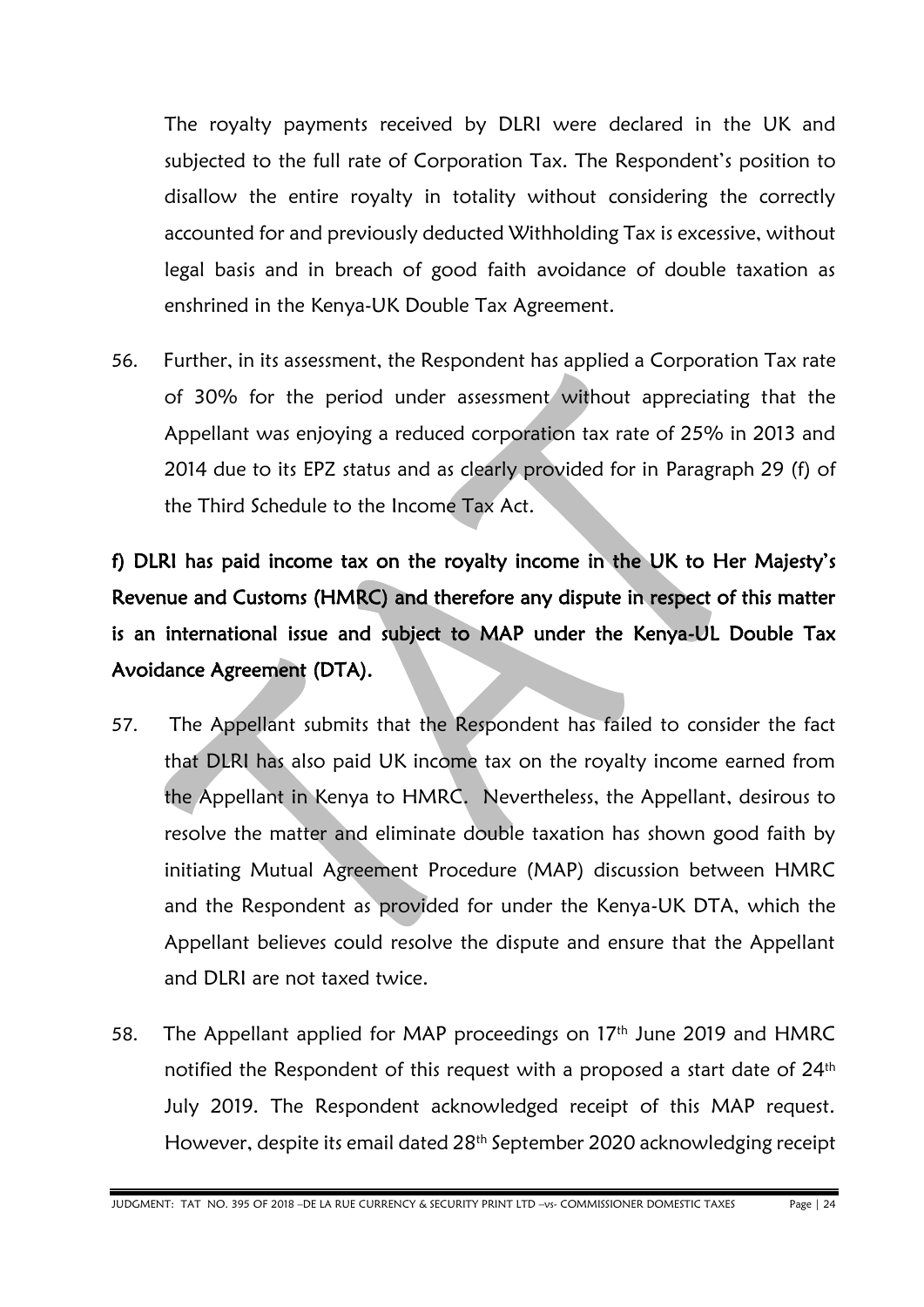of the MAP request, the Appellant understands that the Respondent has yet to provide a position paper to HMRC despite having been asked to do so a number of times.

- 59. The Appellant cited Republic v Kenya Revenue Authority Ex parte Queensway Air Service Limited Miscellaneous Application No 1231 of 2003 where the High Court ruled that the DTA takes precedence over domestic law. Therefore, the continued proceedings before the Tribunal are a breach of the provisions of the DTA between Kenya and the UK and Kenya's international obligations in respect to this DTA.
- 60. According to the Appellant, it paid the royalty to DLRI net of the 15% Withholding Tax as provided for in the DTA and is entitled to a tax deduction for this royalty expense. DLRI received this royalty income and subjected it to tax in the UK as demonstrated in excerpts of DLRI's UK tax returns for the period 2013 to 2019. The Appellant submits that this is the appropriate and correct manner in which the royalty payment should have been viewed and accepted.
- 61. The Appellant submits that it and DLRI have, by withholding the payments at 15%, fully complied with the DTA which should be sufficient without the need for MAP. However, if any challenge is to be made then MAP should be given the opportunity to consider rather than a unilateral approach from one treaty partner.
- 62. In conclusion, the Appellant submits that the Respondent's assessment is erroneous, based on a misapprehension of the law and facts and that it negates the Appellant's legitimate expectation with respect to the Appellant's use of DLRI's intangibles in the manufacture of banknotes.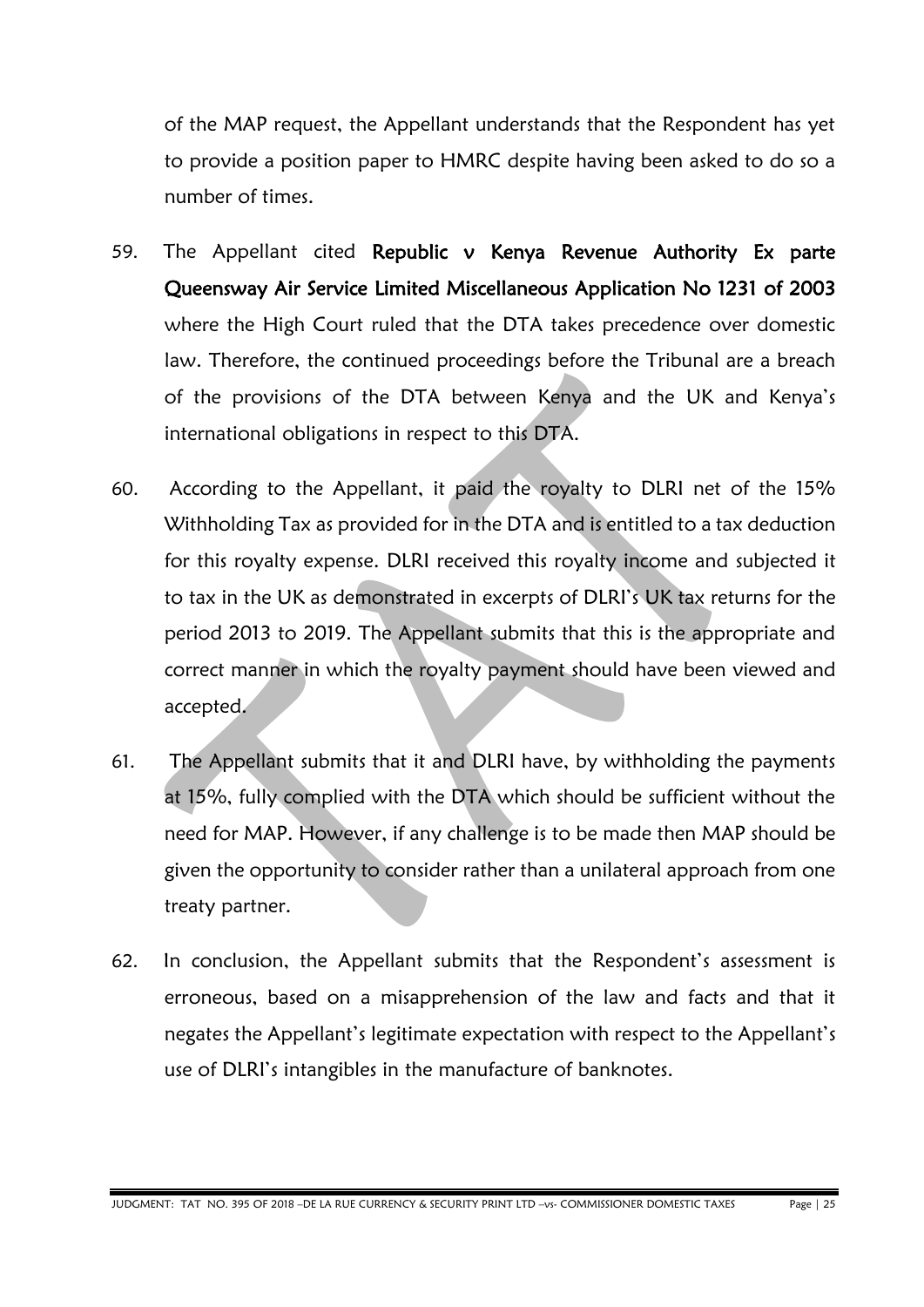63. Further, the Appellant avers that the Respondent's wilful neglect to respond to the MAP request and dispute resolution mechanism not only disenfranchises the Appellant and imposes double taxation on the same income, is contrary to judicial precedence as espoused in the Queensway Case but also a dereliction of its and indeed Kenya's duty and obligations under international law and the Kenya-UK DTA.

#### Appellant's prayers

- 64. The Appellant therefore prays:
- a) That the assessment of Kshs 1,106,043,698.00 and the resulting penalties and interest be vacated together with all attendant penalties and interest
- b) That the Appeal be allowed with costs to the Appellant.
- c) Any other remedies that the Tribunal deems just and reasonable in the circumstances.

### THE RESPONDENT'S CASE

- 65. The Respondent's case is premised on the hereunder material documents and proceedings:
	- i) The Respondent's Statement of Facts dated 9<sup>th</sup> January 201 together with the documents filed therewith on 11th January 2019;
	- ii) The witness statement of Philip Munyao dated 16<sup>th</sup> March 2021 filed on the same day;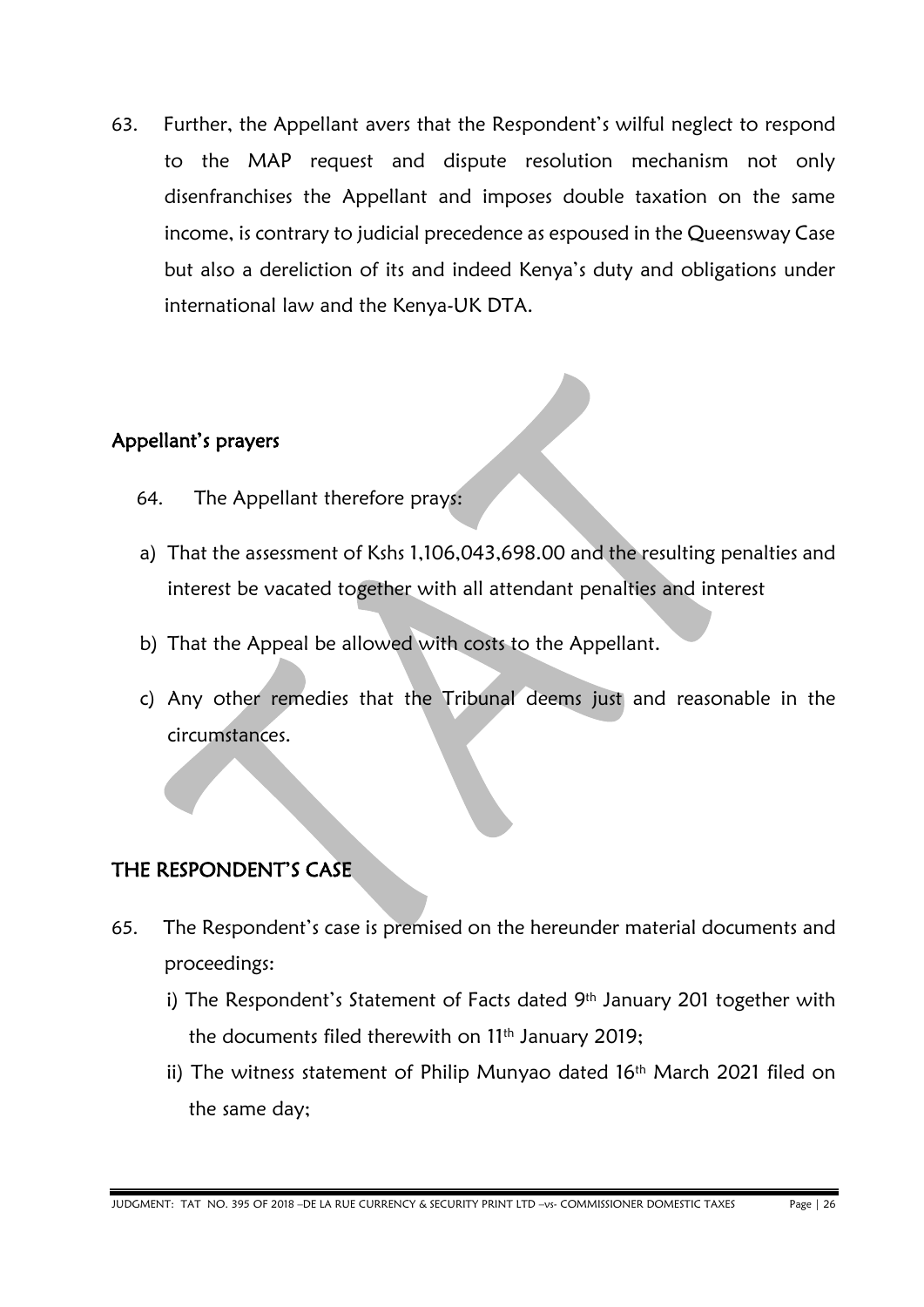- iii) The Respondent's written submissions dated 25<sup>th</sup> March 2021 filed on the same day together with the attached copies of legal authorities.
- 66. The Respondent submits that it subjected the Appellant to a Transfer Pricing audit for the period 2013 to 2017. This was after review of the Appellant's operations revealed significant royalty payments to DLRI.
- 67. The Respondent avers that for the period 2013 to 2017, the Appellant paid royalty to DLRI amounting to Kshs. 2,383,928,191.00. This, as a percentage of total sales made by the Appellant to CBK ranges from 17% to 24% as tabulated below:-

| Year             | $2013$ (M) | 2014 (M) | 2015 (M) | 2017 (M) | TOTAL (M) |
|------------------|------------|----------|----------|----------|-----------|
| Sales to CBK (A) | 3,706.00   | 2,350.00 | 1,360.00 | 4,296.00 | 12,396.00 |
| Royalty Paid (B) | 734.00     | 406.00   | 320.00   | 829.00   | 2,384.00  |
| $(A)/(B)$ %      | 20%        | 17%      | 24%      | 20%      | 19%       |

68. It is the Respondent's assertion that in accordance with Section 15(1) as read together with Section 18(3) of the Income Tax Act, the Respondent disallowed the royalty payments made to DLRI in years 2013 to 2017. The Respondent then issued a Notice of Assessment on Corporation Tax vide the letter dated 24th August 2018. The assessed tax was Kshs. 1,106,043,698.00 including penalty and interest. The Appellant objected to the assessments through the letter dated  $21<sup>st</sup>$  September 2018. Following a review of the objection letter, and in consideration of all facts in issue and the documents at hand, the Respondent issued the Commissioner's Objection Decision confirming the assessment vide the letter of 2nd November 2018.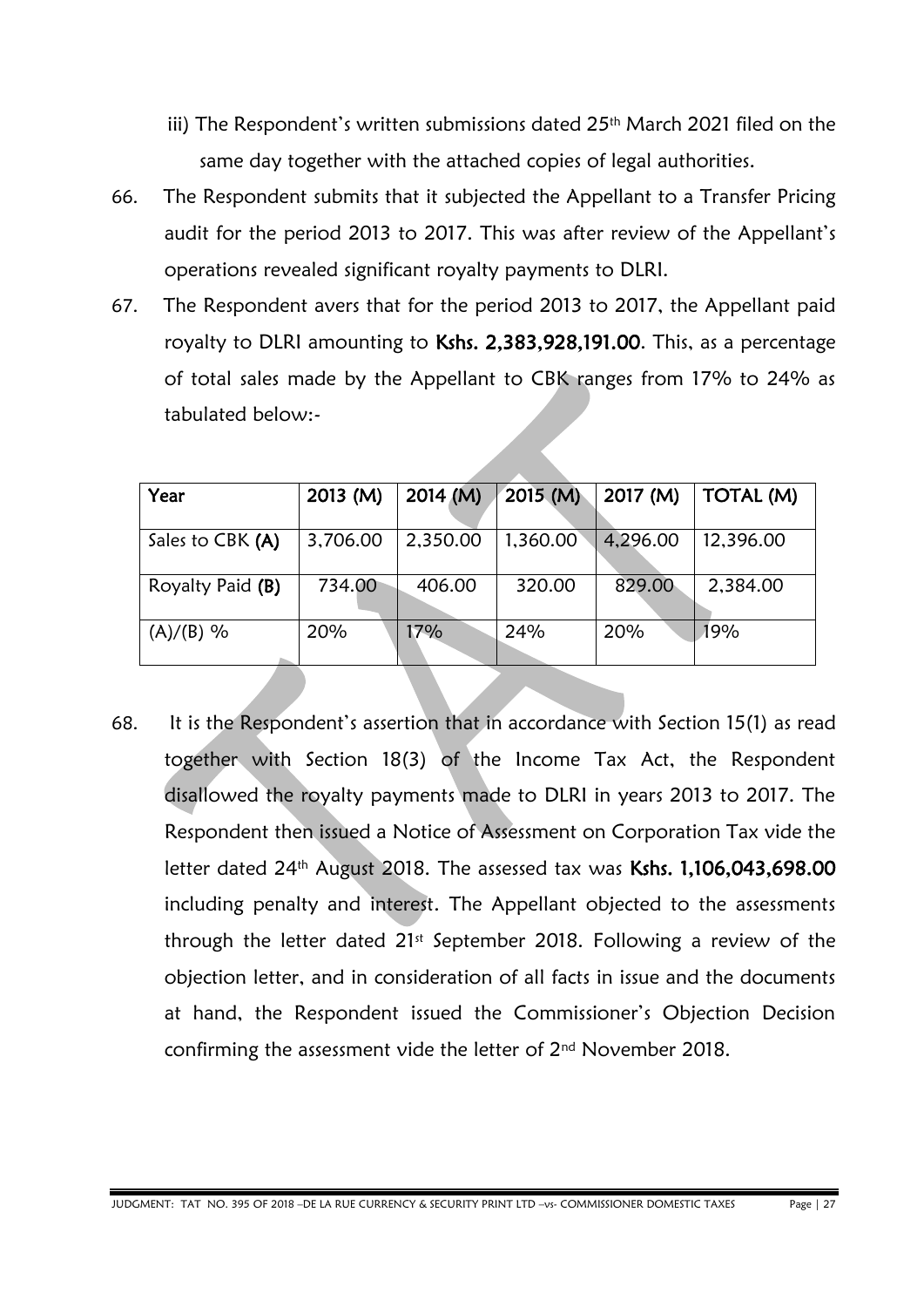- 69. The Respondent submits that the De La Rue Group engages in design, manufacture and delivery of banknotes around the world, manufacture and delivery of passports and identity solutions and manufacture and delivery of secure product identifiers. The Group owns three manufacturing sites outside the UK, which are Sri Lanka, Kenya and Malta. DLRI, a company registered in United Kingdom (UK), is a wholly owned subsidiary of De La Rue Holdings Limited (UK). DLRI's principal activities are design and development, production and sale of currency paper and currency banknotes. The Appellant purchases majority of the banknotes paper from DLRI.
- 70. It was the Respondent's submission that the Appellant's principal business activity is printing of banknotes and security documents. In Kenya, the Appellant manufactures and sells banknotes to Central Bank of Kenya (CBK) and security printed documents to local commercial banks and performs contract manufacturing on behalf of De La Rue International (DLRI) for export work, that is, in relation to manufacture of banknotes for other countries that DLRI holds contract with, other than the CBK. To support this the Respondent referred to the Pricing Agreement for the Sub-contracting of Intra-Group Security Printed Banknotes between DLRI and the Appellant.
- 71. According to the Respondent, the above agreement provides that DLRI was to enter into contracts with customers for the supply of the banknotes and sub-contract some of that work to the Appellant under the terms of the agreement. The Respondent submits that, there exists no such sub-contract between the Appellant and DLRI for manufacture of CBK banknotes, since the Appellant is the owner of the contract with the CBK. Thus, the allegation by the Appellant that it is a licensed contract manufacturer should be disregarded.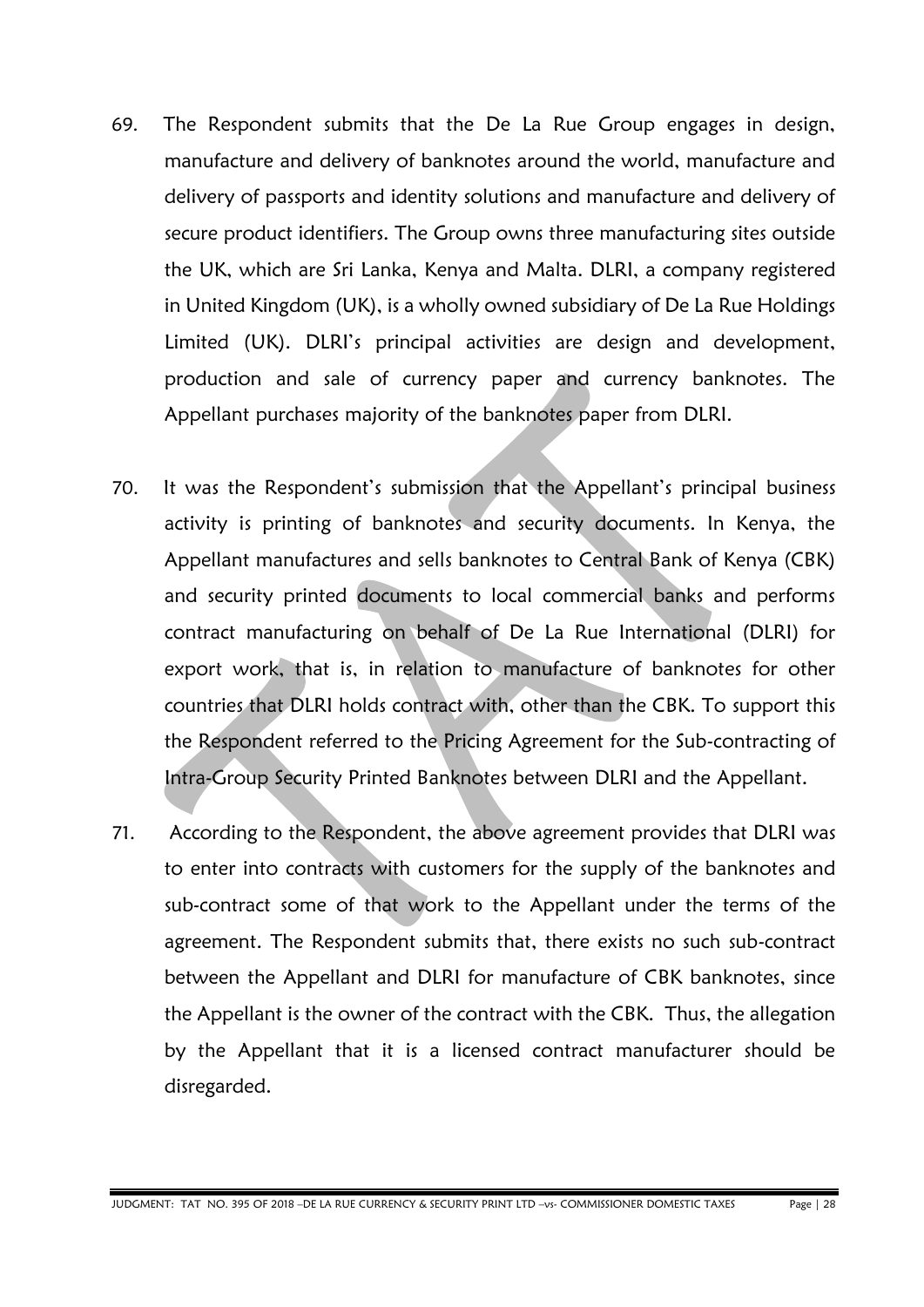- 72. Having provided this background, the Respondent submits that the following are the main issues for determination:
	- (a) Whether the Appellant is a Licensed Contract Manufacturer on behalf of DLRI or a Fully-Fledged Manufacturer in execution of contract between CBK and the Appellant for manufacture of banknotes;
	- (b) Whether DLRI was significantly involved in the negotiation of the CBK contracts and continued relationship with the CBK from 1991 to date;
	- (c) Whether the price of the banknote paper purchased by the Appellant from DLRI is at arm's length and thus the price includes the costs associated with the know-how to manufacture and design of the banknote paper;
	- (d) Whether the royalty payments by the Appellant to DLRI in relation to manufacture and sale of banknotes to CBK is justified, considering that the price of the banknote paper was adjudged arm's length and subsequent transfer of know-how was charged separately;
	- (e) Whether the letter by the Cabinet Secretary Treasury has any relevance to the current case;
	- (f) Whether the Respondent should have assessed tax under Section 18(3) or Section 16(1) of the Income Tax Act where the royalty payments by the Appellant to DLRI were adjudged not wholly and exclusively incurred for the production of the Appellant's income;
	- (g) Whether, the tax shortfall penalty is charged under Section 84 of Tax Procedure Act, 2015 or Section 72D of the Income Tax Act;
	- (h) Whether credit on the 15% Withholding Tax paid by The Appellant is allowable in respect of the royalty payments to DLRI;
	- (i) Whether this dispute ought to be subjected to Mutual Agreement Procedure as provided for under Kenya-UK Double Tax Avoidance Agreement (DTA).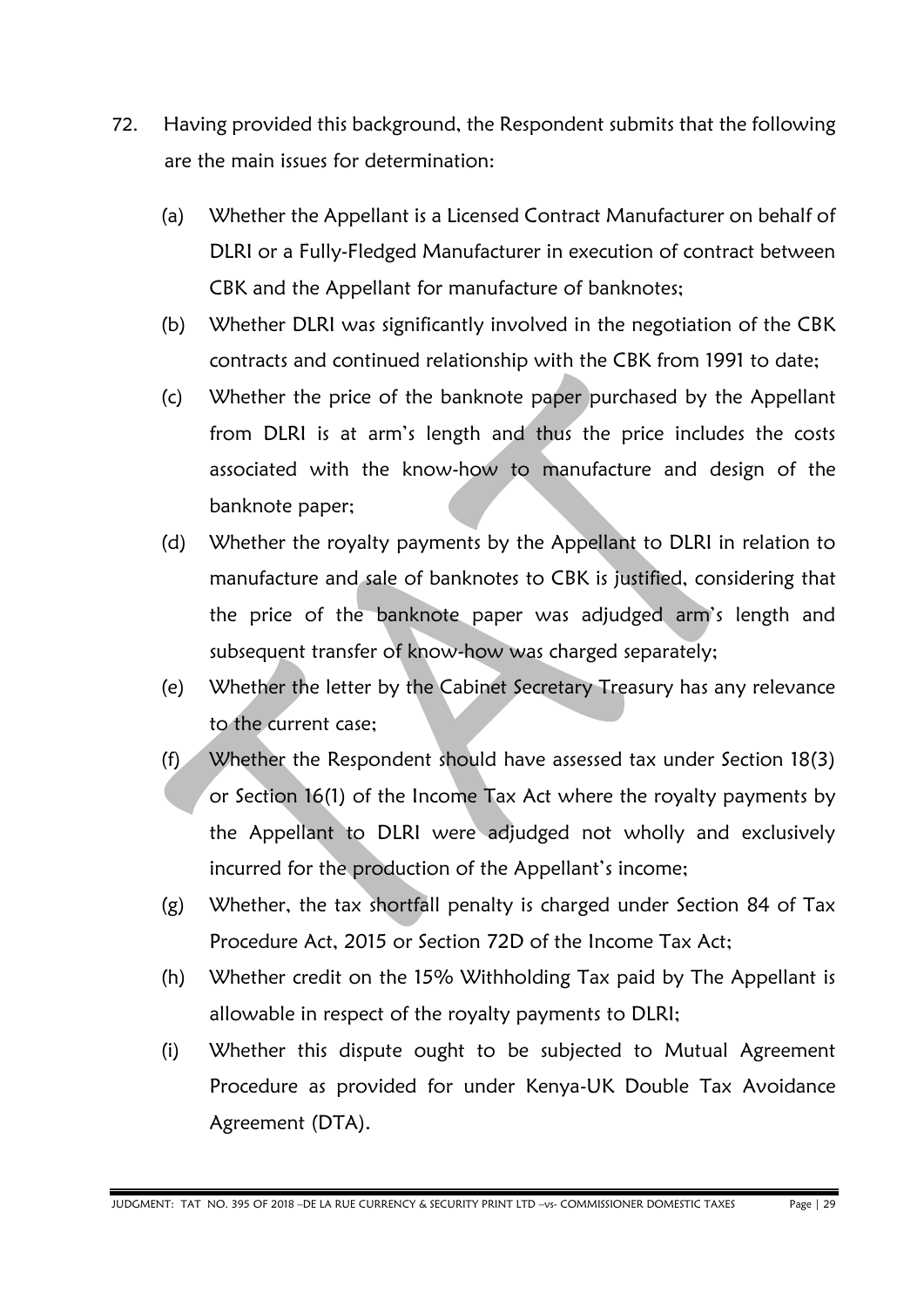- a) Whether the Appellant is a Licensed Contract Manufacturer on behalf of DLRI or a Fully-Fledged Manufacturer in execution of contract between Central Bank of Kenya (CBK) and The Appellant for manufacture of banknotes
- 73. The Respondent submits that the Appellant is a fully fledged manufacturer and not merely a licensed contract manufacturer that has assumed minimal risk in the transaction, as claimed in the Appeal. Indeed, on its own admission in the witness statement of Titus Mukora and during cross-examination of Francis Gakuru, it was evident that DLRI played a minimal role in the operations of the contract between CBK and the Appellant neither was it privy to the contract.
- 74. It is the Respondent's assertion that the Appellant did not avail any evidence to indicate that DLRI was involved in negotiation of the year 2002 contract. Furthermore, no evidence was availed to show that DLRI was involved in the negotiation of the 2007 and 2009 contracts and any other stopgap contracts. Without prejudice to the above, negotiation services provided by DLRI do not warrant payment of residual royalties. The compensation due to DLRI should have been a mere "negotiation fee" for its negotiation services. Subsequent to the year 2002, all the contracts were entered between the Appellant and Central Bank of Kenya (CBK).
- 75. During the period 2010 to date, the Respondent submits, no competitive contracts were floated. All contracts were awarded to the Appellant under the stopgap arrangements. Therefore, and without prejudice to the above, DLRI was not entitled to the residual returns out of the performance of the CBK contract(s) by the Appellant.
- 76. The Appellant alleges that the DLRI is involved in planning of its manufacturing process and evidenced through the banknote order forms. The Respondent submits that the specifications for the banknotes are provided by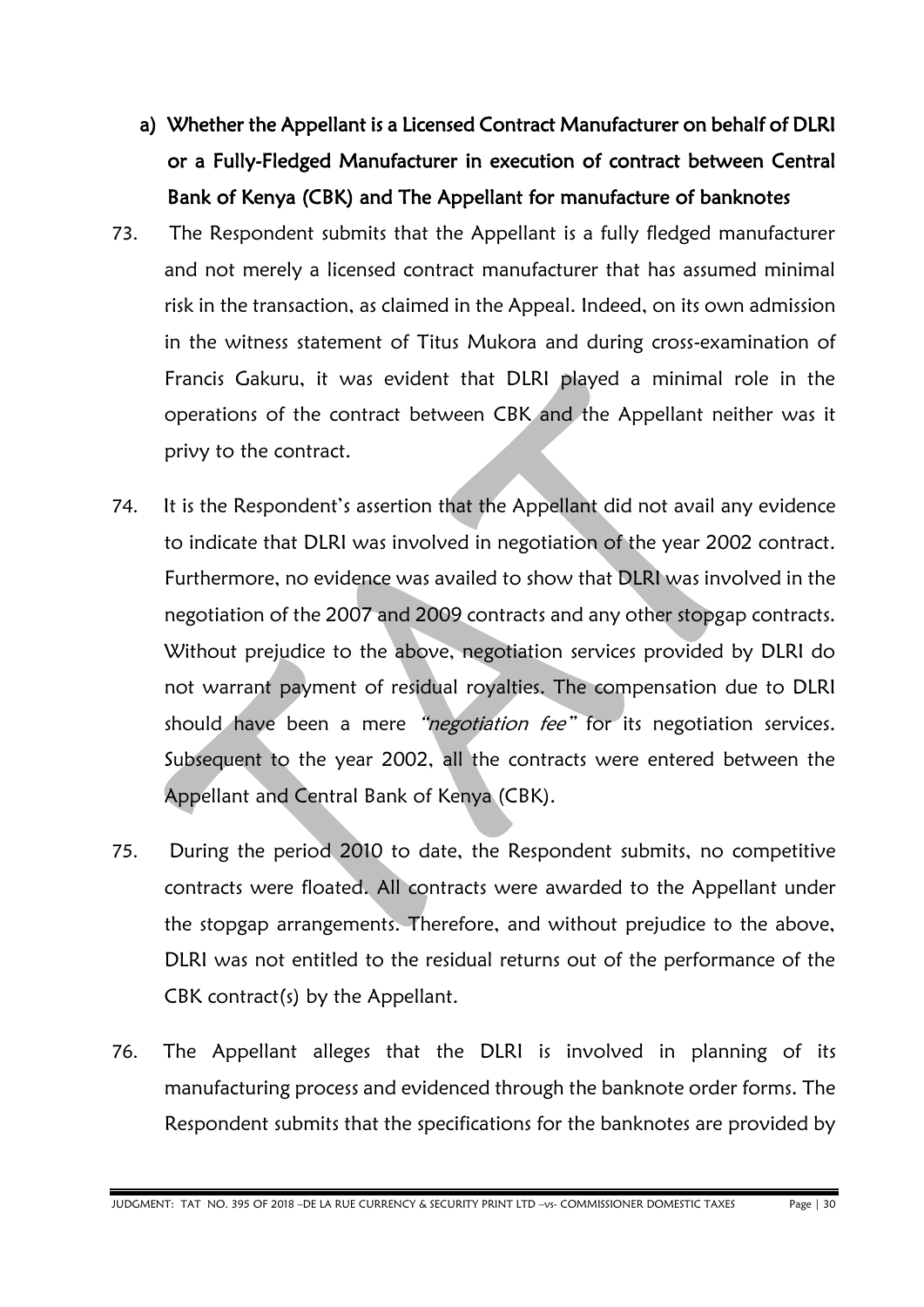CBK and that the banknote order forms specifies the features to be included in the banknotes which were already provided by CBK in the signed contracts.

- 77. The Respondent avers that during the period, 1966 1985 Kenyan banknotes were printed by Bradbury & Wilkinson, UK, which was later acquired by Thomas De La Rue and Company Limited in 1986. Since then and up to the year 1991, DLRI provided currency-printing services to CBK. Following the acquisition, DLRI was not involved in any tendering, negotiations and contractual process with CBK since there was a long-standing relationship with Bradbury & Wilkinson. In 1991, Thomas De La Rue and Company Limited and CBK entered into a 10-year agreement for supply of 170 million pieces of banknotes each year. The Agreement became effective in 1993. The banknotes were produced at the new factory established at Nairobi. In 1992, the Appellant was established in Kenya to operate currency and security printing business. This was a requirement under the above Agreement.
- 78. On 5th December 2002, the Appellant entered into a ten (10) year's Banknotes Production and Supply Agreement with Central Bank of Kenya (CBK). However, in March 2003, the contract was cancelled to allow for competitive binding. Upon cancellation of the Agreement dated 5th December 2002, the Appellant was granted temporary contract extensions under stopgap orders. On 4th May 2006, CBK floated an international tender for the design, manufacture and supply of 1.71 billion new-look banknotes for three (3) years. The Appellant did not bid for the tender, but DLRI bid for it and won the tender with a view to printing the banknotes (new-look banknotes) at its Malta plant. However, the CBK delayed the commencement date for the above contract until January 2018. Following the intention of the Government to form a Joint Venture with DLRI the Agreement signed on 4th May 2006 was cancelled in year 2007.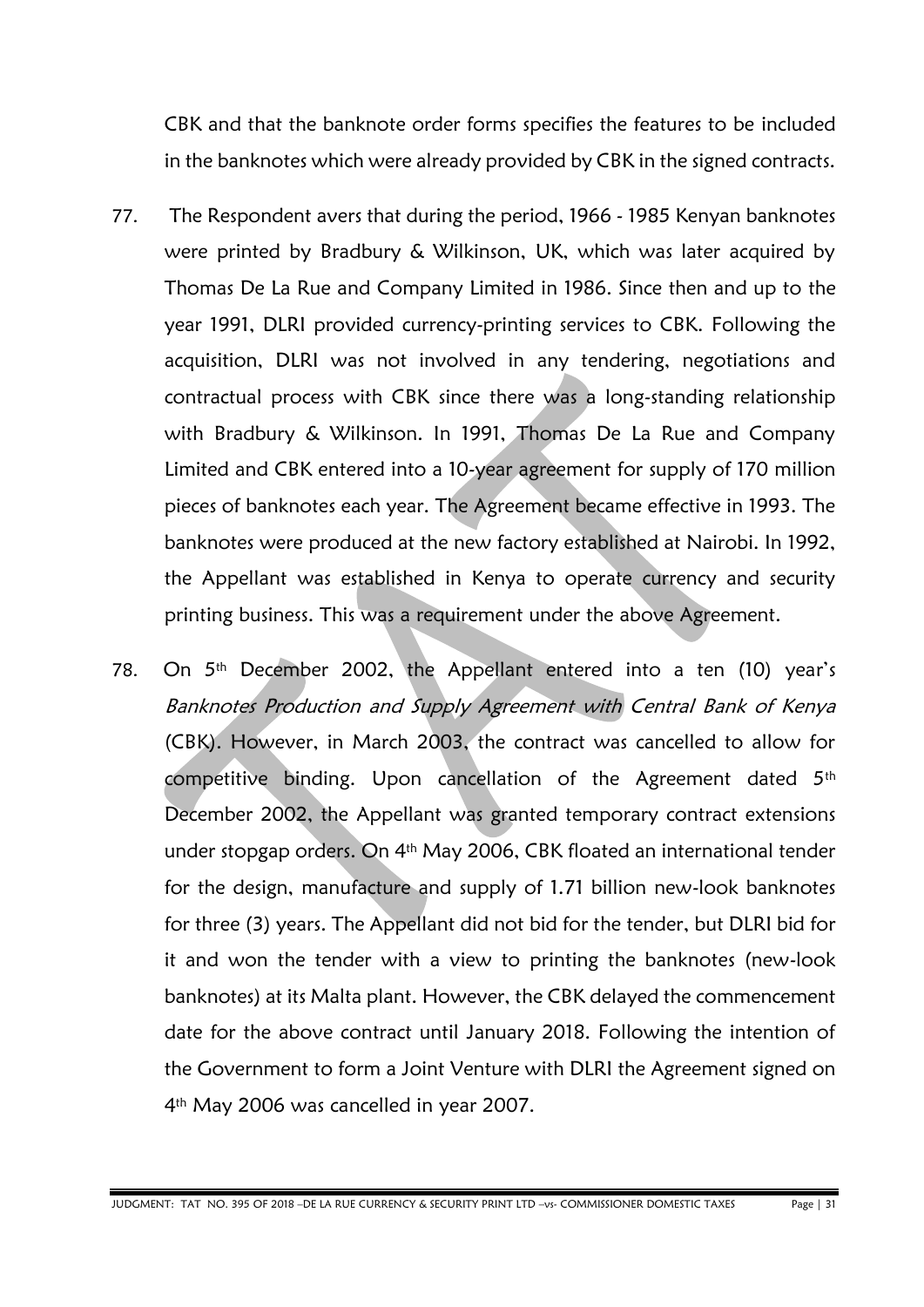- 79. The Respondent submits that DLRI competitively bid for and was awarded the above contract. Therefore, it argues, the contract is not relevant in the instance case since the parties are different, that is the Appellant and CBK. The Appellant cannot rely on the year 2018 contract that was won and awarded to DLRI to evidence that DLRI held the customer relationship with CBK. Furthermore, there is no evidence to indicate that this contract was subcontracted to the Appellant and thus the Appellant becoming a Licensed Contract Manufacturer.
- 80. It is the Respondent's submission that the Appellant's allegation that it was a contract manufacturer for both banknotes manufacture for the CBK and the banknotes manufacture for other DLRI customer central bank is erroneous. The Respondent submits that the Appellant was only a contract manufacture in relation to banknotes manufacture for other DLRI customer central banks. In relation to the CBK banknotes, the Appellant was the contract owner and manufactured the banknotes under its own name.
- 81. The Agreement dated 14<sup>th</sup> December 2007 between CBK, and the Appellant provides at clause 12.3 that:

"A person who is not a party to this Agreement shall have no right to enforce any of the terms of this Agreement or otherwise and no party to this Agreement can declare itself a trustee of the rights under it for the benefit of any third party."

 The Respondent submits that the above clause defines the Appellant as the bona fide owner of the contract thus a fully-fledged manufacturer. There is no evidence to indicate that the Appellant assigned its rights under the abovementioned contracts to DLRI and thereafter licensed to contract manufacture. Further, there is no contract between the Appellant and DLRI for contract manufacturing of banknotes sold to CBK during this period.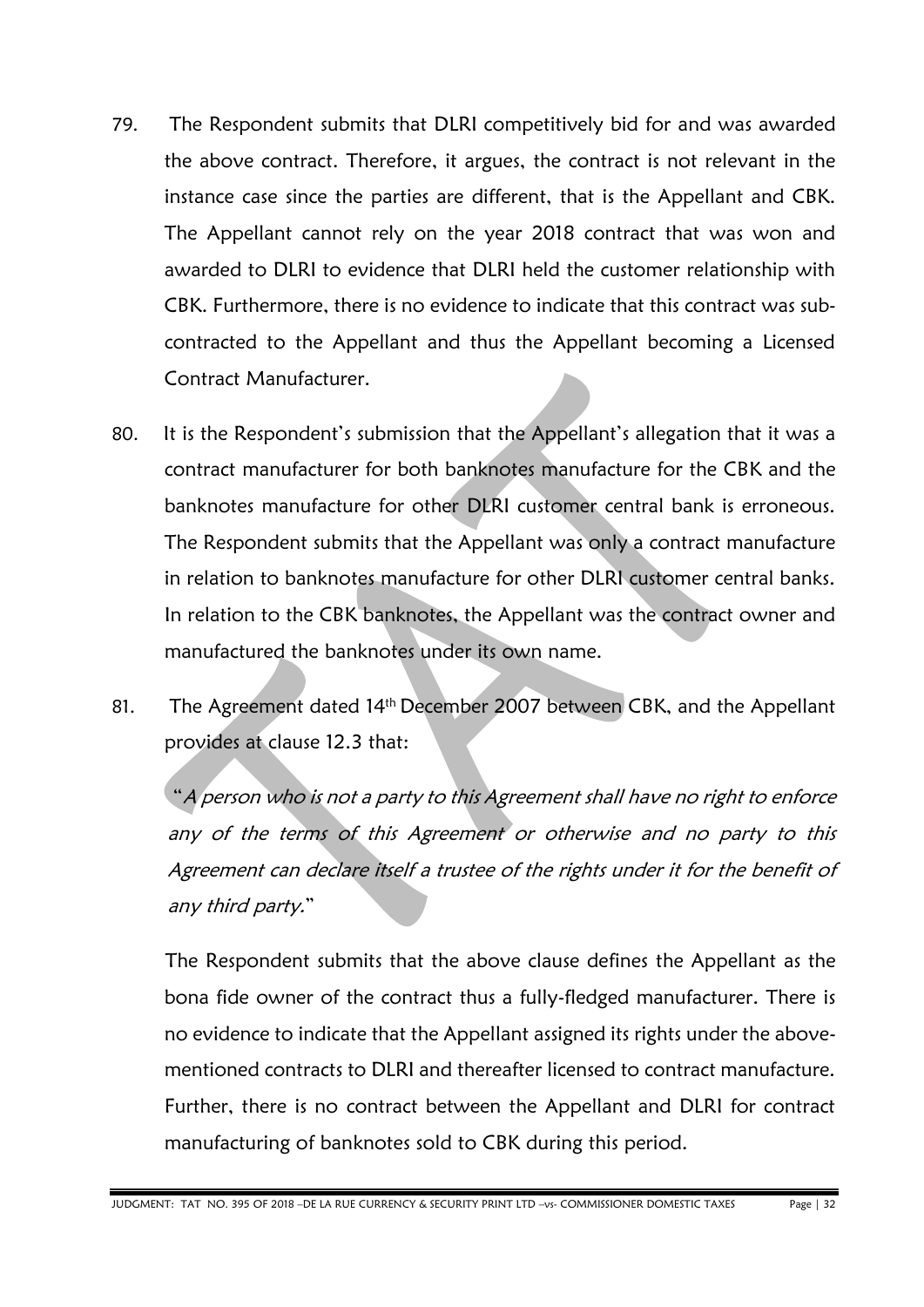82. The Respondent reiterates that the Appellant has not met the threshold to be a licensed or contract manufacturer. It has not demonstrated that it is in line with the OECD Transfer Pricing Guidelines, 2017 which defines a contract manufacturer at Paragraph 7.40 as follows:

> "Another example of an activity that may involve intra-group services is manufacturing or assembly operations. The activities can take a variety of forms including what is commonly referred to as contract manufacturing. In some cases of contract manufacturing, the producer may operate under extensive instruction from the counterparty about what to produce, in what quantity and of what quality. In some cases, raw materials or components may be made available to the producer by the counterparty. The production company may be assured that its entire output will be purchased, assuming quality requirements are met…"

83. The Respondent also relied on Paragraph 9.50 of the OECD Transfer Pricing Guidelines, 2017 which states:

> "Assume an Appellant, which is a member of an MNE group, used to operate as a "full-fledged" manufacturer and distributor…, The Company purchased raw materials, manufactured finished products using tangible property and intangibles that belonged to it or were rented/licensed to it, performed marketing and distribution functions and sold the finished products to third party customers. In doing so, the Company assumed a series of risks such as inventory risks, bad debt risks and market risks."

84. The Respondent's witness confirmed that design work was done and paid for separately by CBK and therefore CBK became the proprietor of the design. It must also be noted that all design specifications would come from CBK. Therefore, the Appellant cannot fund the Group's Research and Development (R&D) through payment of royalties for future use. The R&D applied by DLRI has been paid for through the transfer price of the banknotes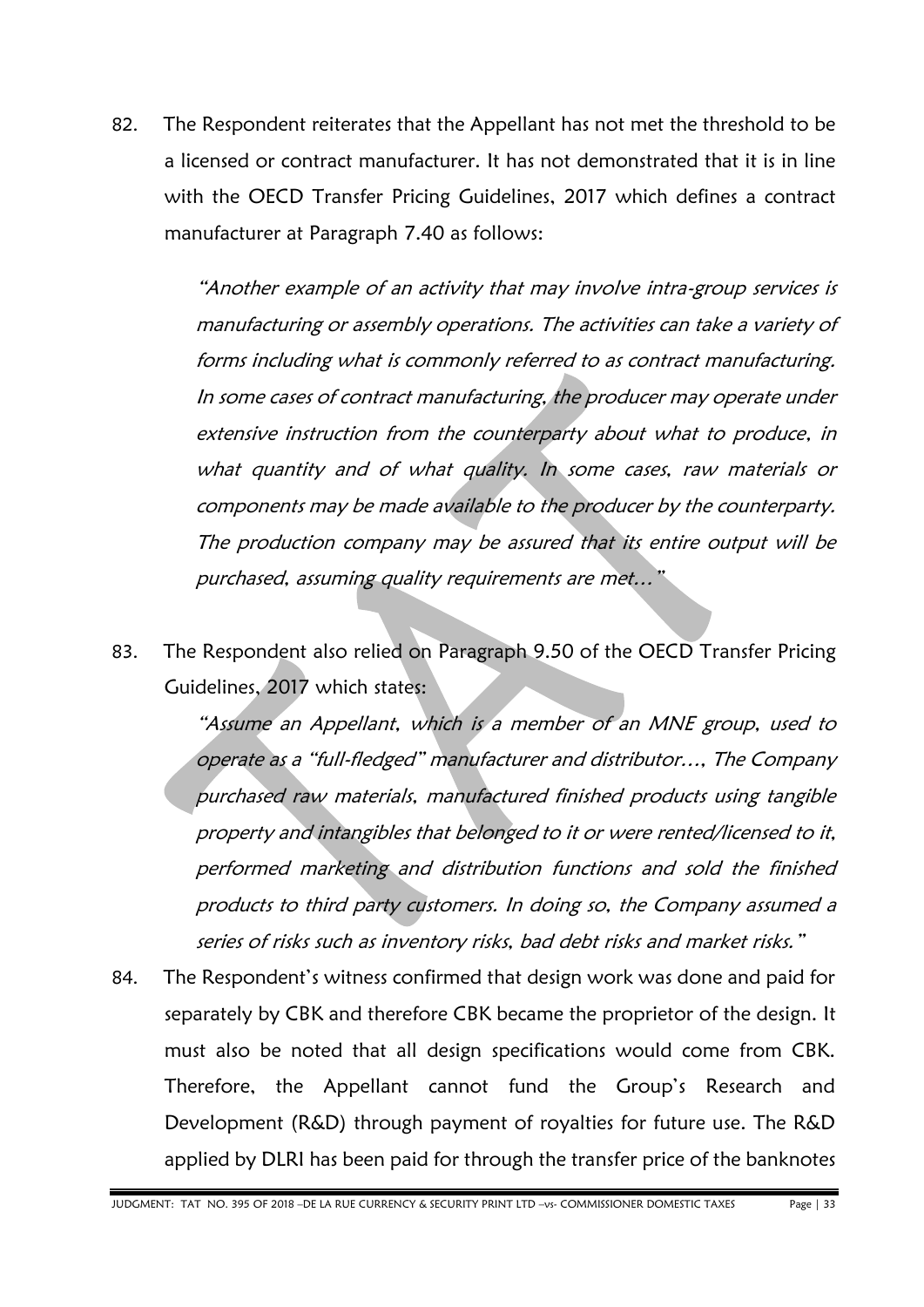paper from DLRI. Future R&D has no correlation to the manufacture of the CBK banknotes, since all the design works were specified in the CBK contract and paid for. The contract between CBK and the Appellant is also clear on who assumes the risk both of the inventory and the pricing risk.

- 85. On the issue of the Appellant utilizing DLRI's legal team, the Respondent submits that the Appellant has not provided evidence to indicate use of the legal team under the CBK contract. No dispute whatsoever arose under the CBK contract, and the Appellant has never been sued by CBK on any nonperformance of the contract to warrant use of DLRI legal team. A fact that has not been disputed.
- 86. The Respondent further submits that a full-fledged manufacturer that possesses routine intangibles bears a range of risks associated with those activities, such as product liability, warranty, capacity utilization, market demand and pricing risks. An entrepreneur manufacturer earns returns on routine functions (including routine manufacturing operations) and on its contribution toward valuable intangibles. Therefore, the Appellant cannot claim to be a licensed manufacturer and is in fact and indeed a fully-fledged manufacturer.
- 87. According to the Respondent an analysis of the contracts with the CBK shows that the Appellant carries with it potential risks such as quality/product risk, inventory risk for the period between after production and before delivery of the banknotes, safe custody risk for the designs, artworks, films, engraved dies, plates and other origination materials for the banknotes. Clause 6.2 of the June 2009 Agreement specifies that:

"In the event that the banknotes delivered by the company do not meet the agreed specifications, the company shall print and deliver, at its cost, the replacement banknotes thereof within a time frame agreed upon with the Bank. The rejected banknotes shall be destroyed at the earliest opportunity…"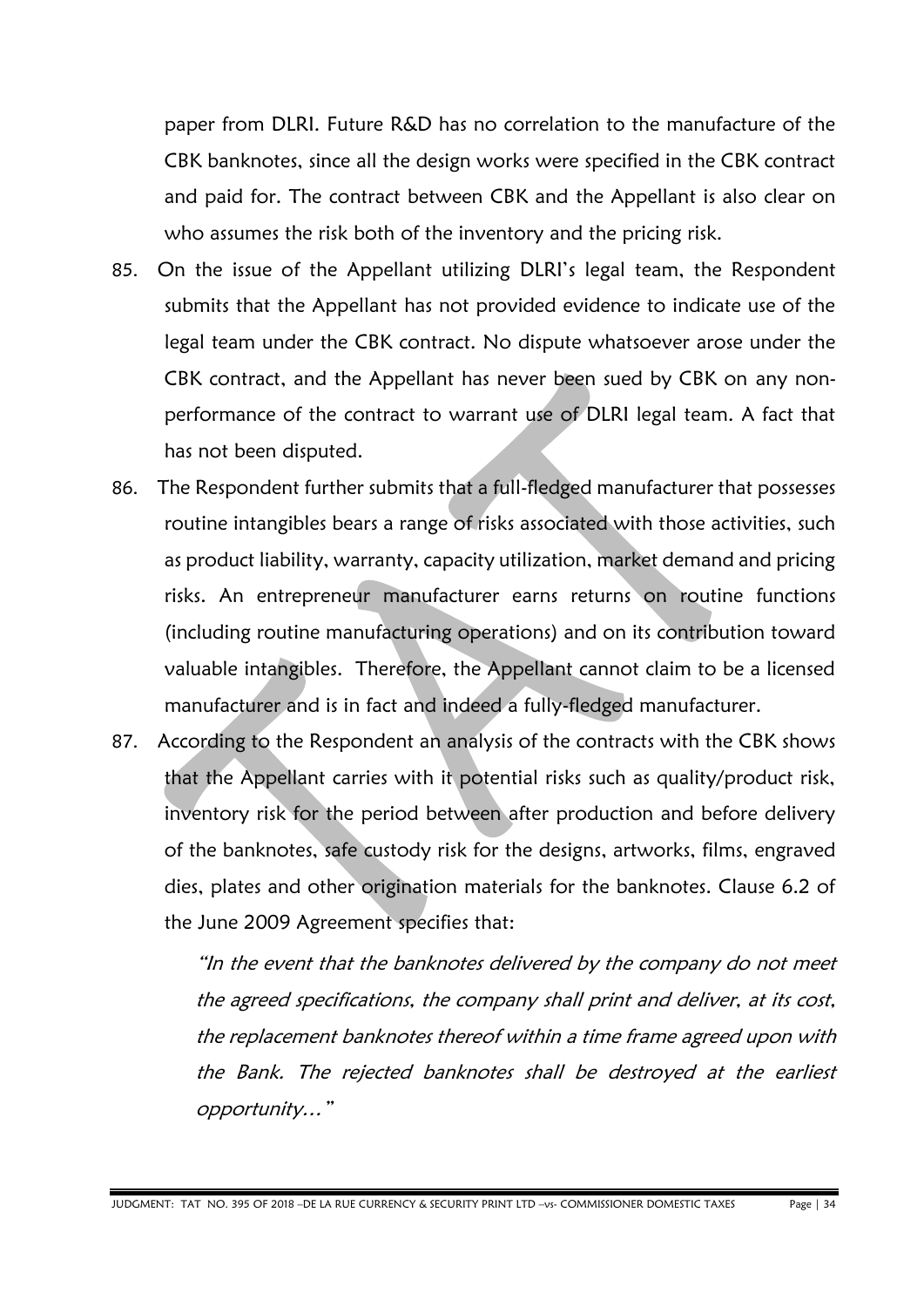- 88. The Respondent submits that pursuant to the contract with CBK, the Appellant takes all the risks and obligations under the contract by carrying out all the economically significant activities and taking on the significant risks in the business and therefore should be characterized as a fully-fledged manufacturer. The Appellant has not demonstrated how DLRI takes on any of the risks or manages and controls those risks on behalf of the Appellant. It therefore follows that the company is not justified to reallocate any of the risks to DLRI.
- 89. In response to the Appellant's witness statement's (Mr. Titus Mukora) assertion that the there is no bar to a fully-fledged manufacture paying a third party for IP right, the Respondent submits that fully-fledged manufacturer can only pay for specific IPs that have been evidenced and transferred and the same creates value to the manufacturer. Notably, DLRI wants the Appellant to pay for, such items, as the De La Rue Trademark, Brand and Name that they do not need or use in the manufacturer of the CBK banknotes. In the instance case, the IP has no economic value to the Appellant.
- 90. It is the Respondent's assertion that the Know How License and Technical Assistance Agreement is a sham and is not aligned to the conduct of the parties to the CBK contract. Notably, the CBK contracts were signed by the Appellant, therefore the royalty agreement cannot purport to appoint the Appellant as licensed contract manufacture of the CBK banknotes.
- 91. The Respondent submits that it is not in contention that DLRI owns certain IP. However, it submits that any transfer of the IP was embedded in the cost of banknote paper and was remunerated at arm's length. Therefore, any further charge in the form of "royalties" amounts to duplicated charges.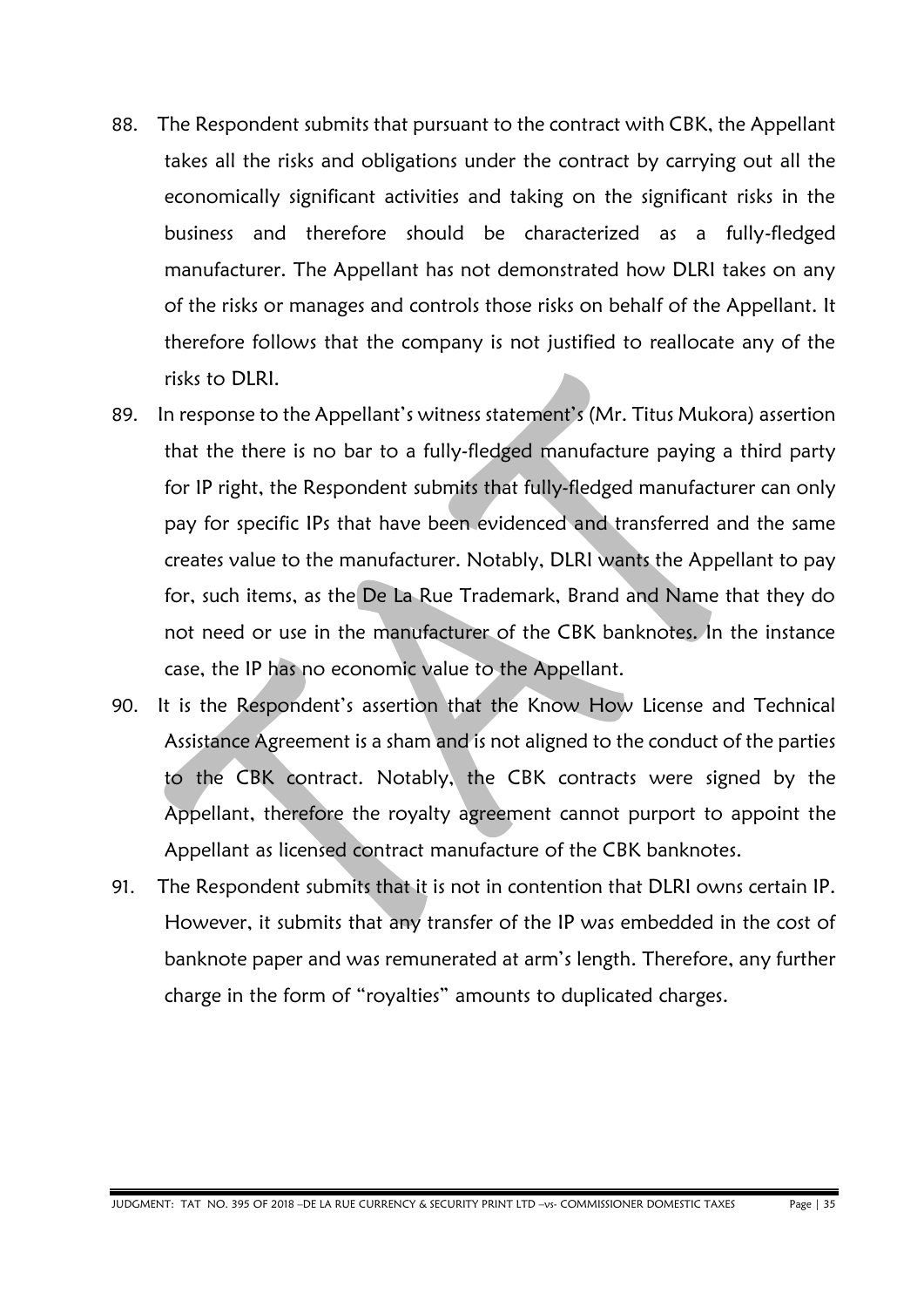## b) Whether DLRI was significantly involved in the negotiation of the CBK contracts and continued relationship with the CBK from 1991 to date.

- 92. It is the Respondent's submission that the Appellant has not provided evidence to indicate that DLRI was involved in the negotiation of the CBK contracts including the stopgap contracts. The evidence by the Appellant that DLRI negotiated the years 2018 and 2019 contracts is irrelevant in the current case, since the contracts were signed between DLRI and the CBK.
- 93. The Respondent avers that the Appellant developed the marketing intangible, that is, customer relationship, with the CBK and has sustained this relationship over the years as evidenced by the contracts entered there-in. Under the audit period, the relationship is between the Appellant and the CBK, since the contracts were signed by the two parties. Without prejudice to the above, the Respondent submits that the Appellant, in-fact, was involved in the development and enhancement of De La Rue Group image (brand) in Kenya by holding positive relationship with the CBK and ensuring timely performance of the contracts. If, the Appellant failed to deliver the contracts, the Group would have been blacklisted, or more. Thus, it argues, it is the Appellant that should be compensated for its function under DEMPE of the De La Rue Group intangibles.
- 94. The Respondent submits that Clause 1.9 of the contract between the Appellant and CBK, relied on by the Appellant, does not invalidate the Appellant as being a fully-fledged manufacture. If, in any instance, the Appellant was unable to deliver the order to CBK and the same was sub-contracted, a subcontract fee would apply and not a royalty payment to DLRI.
- 95. The Respondent does not dispute that payments were made to DLRI. It however argues that this does not invalidate the functions performed, risks assumed under the CBK contracts by the Appellant and its character as fullyfledged manufacturer. Furthermore, taxation is not based on flow of money,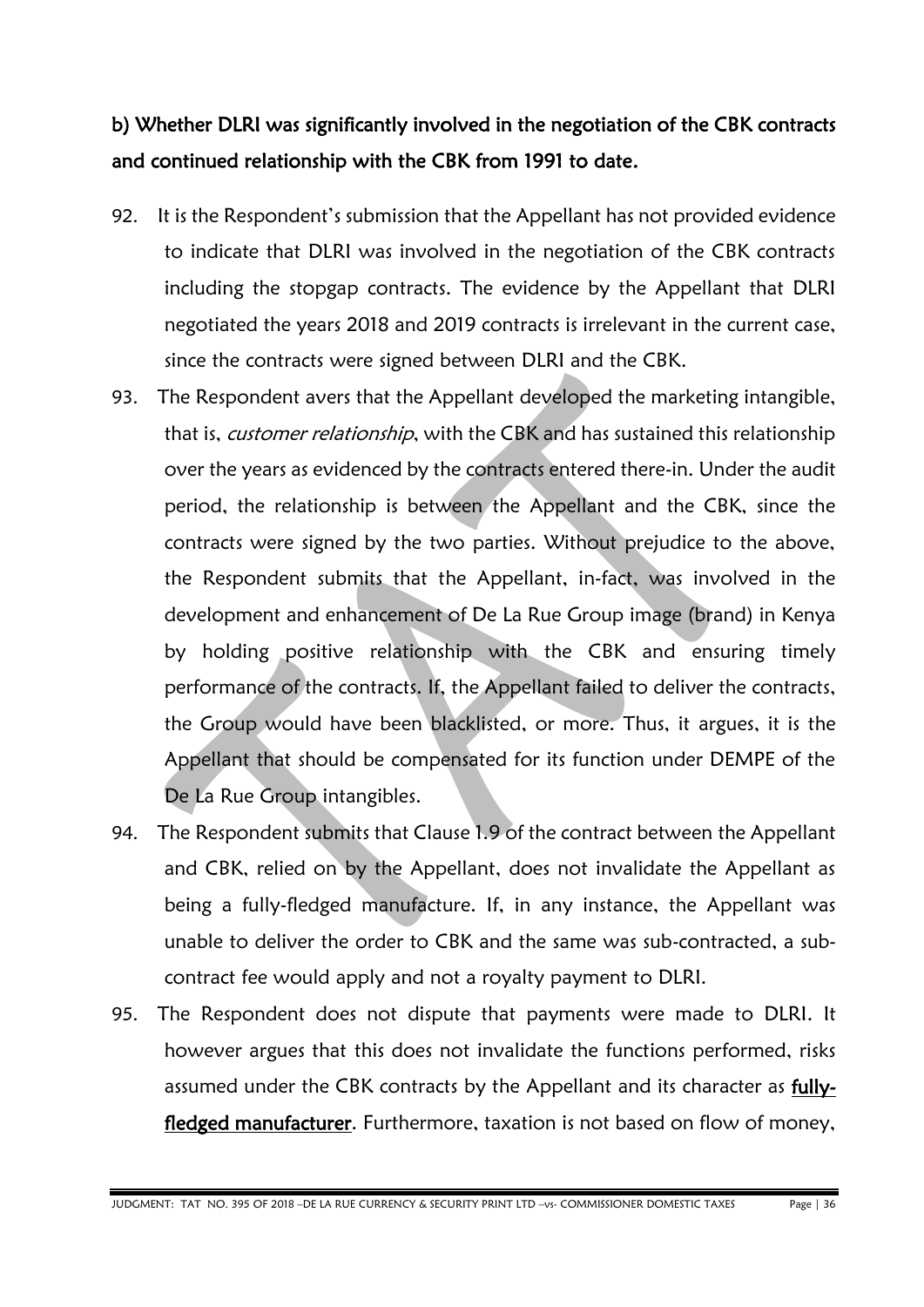or where the revenues are paid. The Respondent submits that the monies paid to DLRI also accrued interest which was declared by the Appellant.

# c) Whether the price of the banknote paper purchased by the Appellant from DLRI is at arm's length and thus the price includes the costs associated with the knowhow to manufacture and design of the banknote paper

- 96. The Respondent denies that there are any intangibles that accrued in the production of CBK banknotes that are not included in price of banknote paper, such as, print features and manufacturing processes. Furthermore, the Appellant has failed to identify the specific intangibles it purports to use in the printing of the notes, the dates these inventions were made, by whom, where and when the purported inventions were registered.
- 97. The Respondent submits that the Appellant purchases banknotes paper for the manufacture of Kenyan currency exclusively from DLRI. The Agreement between CBK and the Appellant provides the specification in relation to the banknote paper size, design, quality and security features to be embedded. The Appellant purchases bank note paper with all the security features already embedded in it. This implies that the cost associated with the know-how to manufacture and designing the banknote paper is already factored in the costing of the paper sold to the Appellant.
- 98. It is the Respondent's assertion that the security features as provided by the CBK remained the same over the years as contracted for. Therefore, the Appellant could not have introduced additional features on the banknotes they did not own. It is alleged that the Kenyan banknote has over 120 security features; the Appellant has not evidenced that the same were included under the CBK Contract. Even if the Kenyan banknotes have 120 security features, these features were specified by the CBK. In fact, most are patented by the CBK, as they are unique to the Kenyan Banknotes.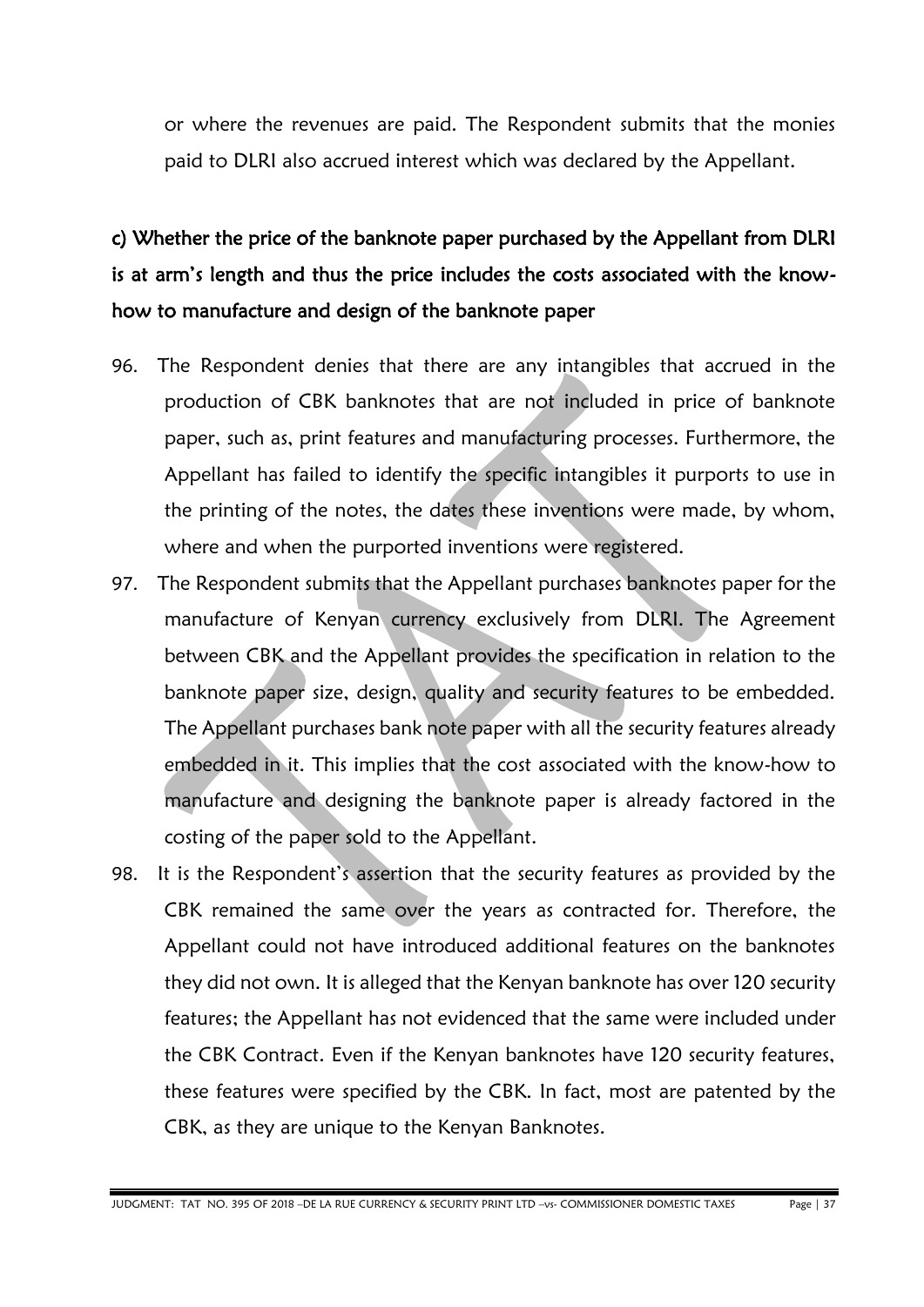- 99. The Respondent avers that the transfer pricing policy document ("TP document") specifies that the Appellant selected an external Comparable Uncontrolled Price (CUP) method to benchmark the price of the banknote paper. That in instances where there was shortage of capacity in DLRI paper mills, the Appellant purchased from third party suppliers for the same specification and in varying volumes. Thus, the price paid for paper by the Appellant was based on CUP method, which represents an arm's length price.
- 100. According to the Respondent, the Appellant indicated that the print and process intangibles includes ink mixing, printing of multiple features and both the front and back of banknotes with close registration (alignment), machine setup, drying and paper cutting; and that these are DLRI's proprietary knowledge utilized by the Appellant. The Appellant has however not demonstrated how this know-how was transferred from DLRI, by whom and when.
	- 101. The Respondent refers to Paragraph 6.17 of the OECD TP Guidelines, 2010 which specifies that:

"The compensation for the use of intangible property may be included in the price charged for the sale of goods when, for example, one enterprise sells unfinished products to another and, at the same time, makes available its experience for further processing of these products. Whether it could be assumed that the transfer price for the goods includes a licence charge and that, consequently, any additional payment for royalties would ordinarily have to be disallowed by the country of the buyer, would depend very much upon the circumstances of each deal and there would appear to be no general principle which can be applied except that there should be no double deduction for the provision of technology…"

102. The Respondent referenced Paragraph 6.105 of the OECD TP Guidelines, 2017 which it avers further amplified on the above and clearly provides that if the price of the IP is included in the value of the product, no separate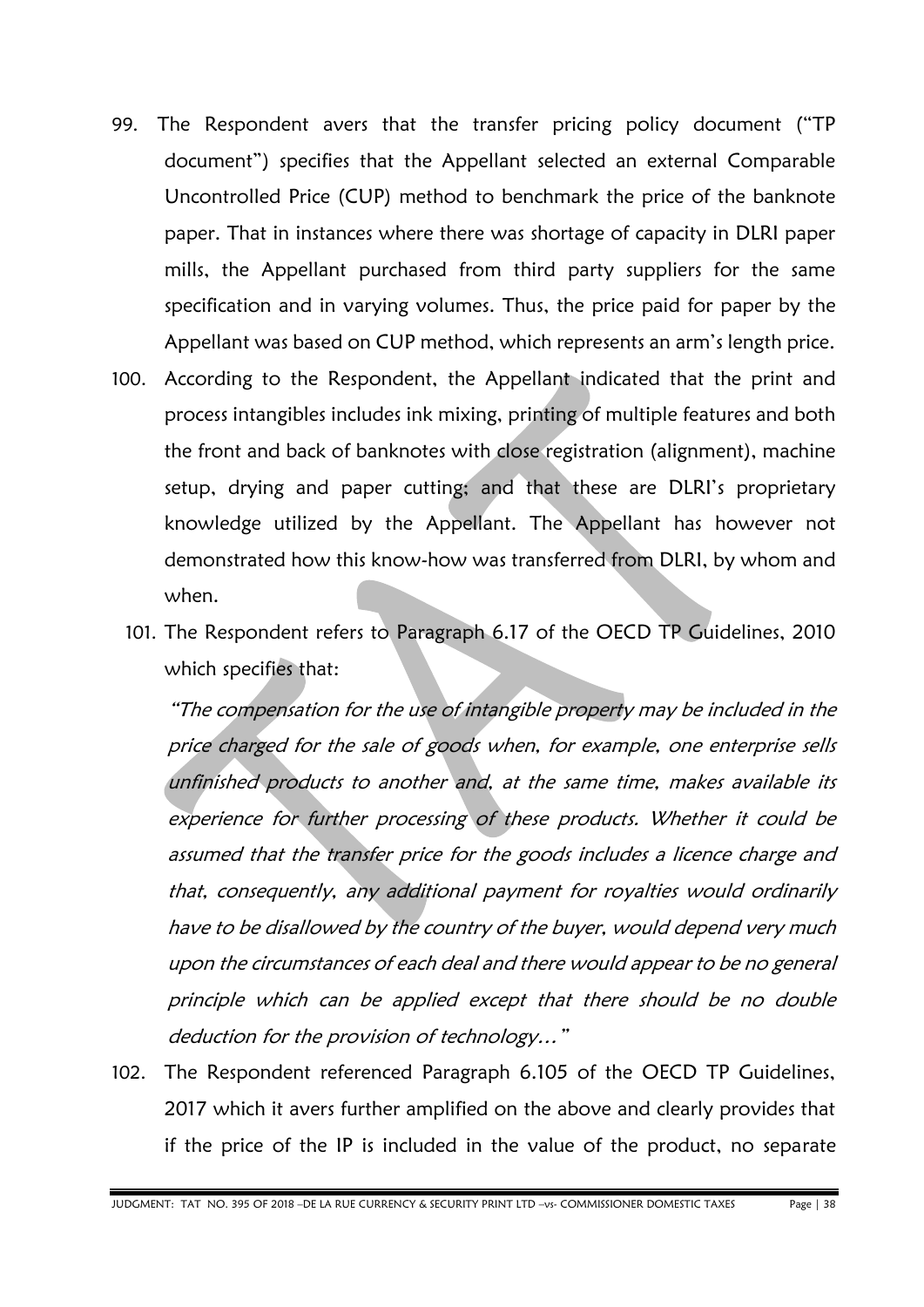royalty will be payable for the IP. Paragraph 6.20 of the OECD TP Guidelines, 2017 defines know-how as:

"Know-how and trade secrets are proprietary information or knowledge that assist or improve a commercial activity, but that are not registered for protection in the manner of a patent or trademark. Know-how and trade secrets generally consist of undisclosed information of an industrial, commercial or scientific nature arising from previous experience, which has practical application in the operation of an enterprise. Know-how and trade secrets may relate to manufacturing, marketing, research and development, or any other commercial activity. The value of know-how and trade secrets is often dependent on the ability of the enterprise to preserve the confidentiality of the know-how or trade secret…"

d) Whether the royalty payments by the Appellant to DLRI in relation to manufacture and sale of banknotes to CBK is justified, considering that the price of the Banknote Paper was adjudged arm's length and subsequent transfer of knowhow was charged separately.

- 103. According to the Respondent, it requested for supporting evidence from the Appellant to prove additional support and know-how that it received from DLRI, but the evidence availed did not indicate the intangibles used. In particular, the Appellant could not provide evidence of use of trademarks and copyrights due to DLRI, patents used or design work.
- 104. The Respondent submits that since the cost relating to technical assistance from DLRI was recharged separately to the Appellant, the Appellant cannot create a further liability in respect of the same payments under the guise of a royalty. This was further confirmed by the Respondent's witness during the hearing. According to the Respondent the Appellant did not avail any evidence to indicate that DLRI was involved in the process of manufacture of the banknotes sold to CBK. Nevertheless, the Appellant has employed highly

JUDGMENT: TAT NO. 395 OF 2018 –DE LA RUE CURRENCY & SECURITY PRINT LTD –vs- COMMISSIONER DOMESTIC TAXES Page | 39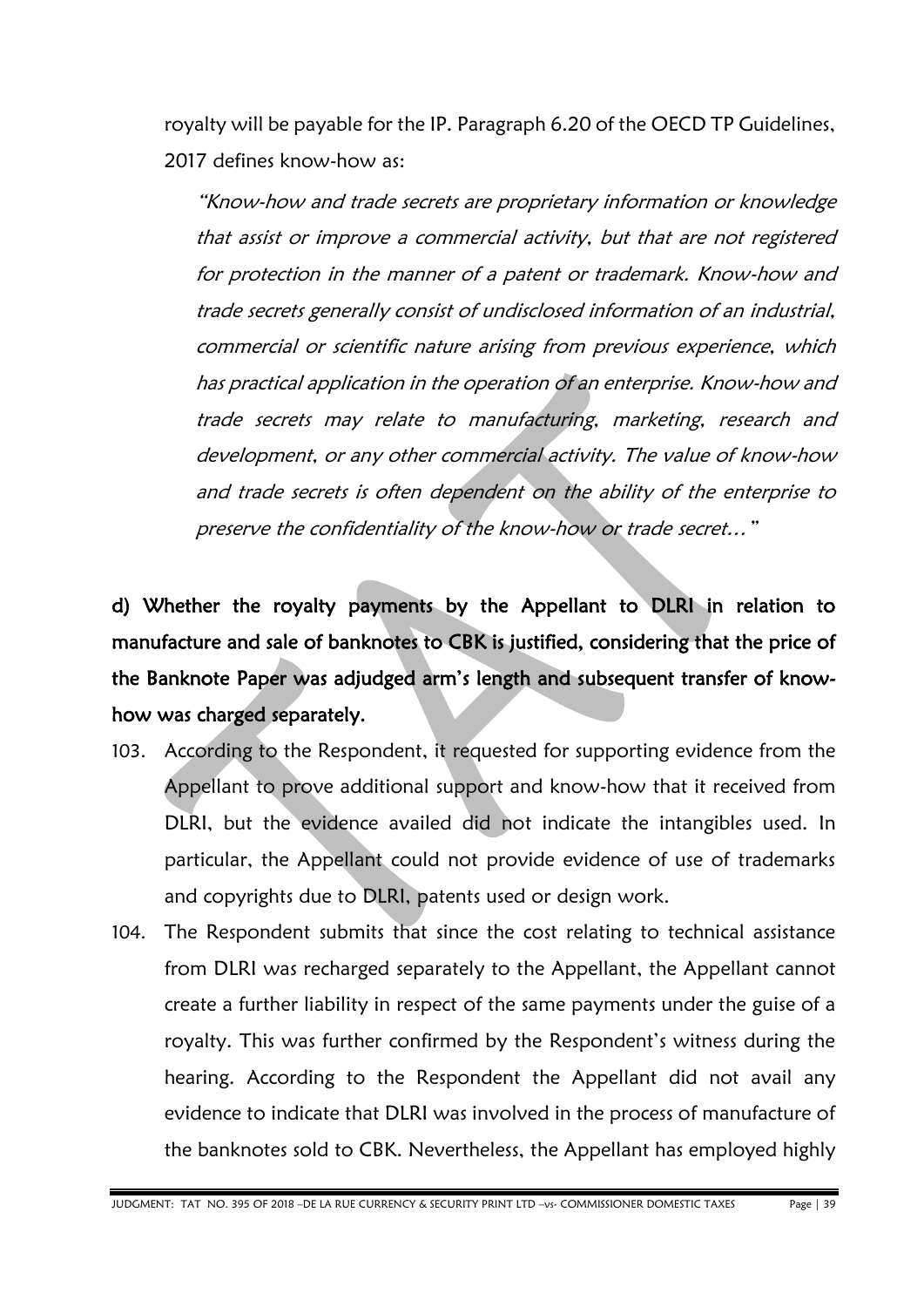skilled quality control workforce who ensures that the printed banknotes conform to the design and the specifications stated under the CBK contract.

- 105. It is the Respondent's assertion that the Appellant buys raw materials and semi-finished banknotes printing paper on its own account and holds inventories of the raw materials and finished bank notes. Thus, it bears the risks associated with both holding inventories and selling banknotes, including pricing risk. The contract between DLRI and the Appellant does not provide any indemnity from CBK claims in respect of defective bank notes that may be occasioned by DLRI's lapse on the part of the DLRI's purported technology. Further, the Appellant carries out all the economically significant activities.
- 106. The Respondent argues that the Appellant has over time created marketing intangible in the form of the contract relationship with the CBK. As a trusted partner of the government of Kenya, it is the Appellant that contracts with CBK and thus owns the marketing intangibles, *i.e.*, customer relationship. Previous long-term agreements between the Appellant and the CBK have contained provisions for biannual review and over time the Appellant has managed to sustain this relationship with CBK. The Appellant has highly skilled workforce who have been working with them for over ten years and are continuously trained on new and improved method of manufacture and quality control. It also invests in training its labour force. Furthermore, the Appellant owns all the specialized manufacturing equipment.
- 107. The Respondent reiterates that the Appellant owns all intangibles including the development, enhancement, maintenance, protection and exploitation (DEMPE) of the intangibles employed in the fulfilment of the CBK contract.
- 108. With respect of the Know-how and technical assistance agreement between the Appellant and CBK, the Respondent submits that there is no unique IP contributed by DLRI as the Appellant has established the know-how over the many years of experience in the business. Further, the Respondent notes that the company has not discussed or provided an analysis of the marketing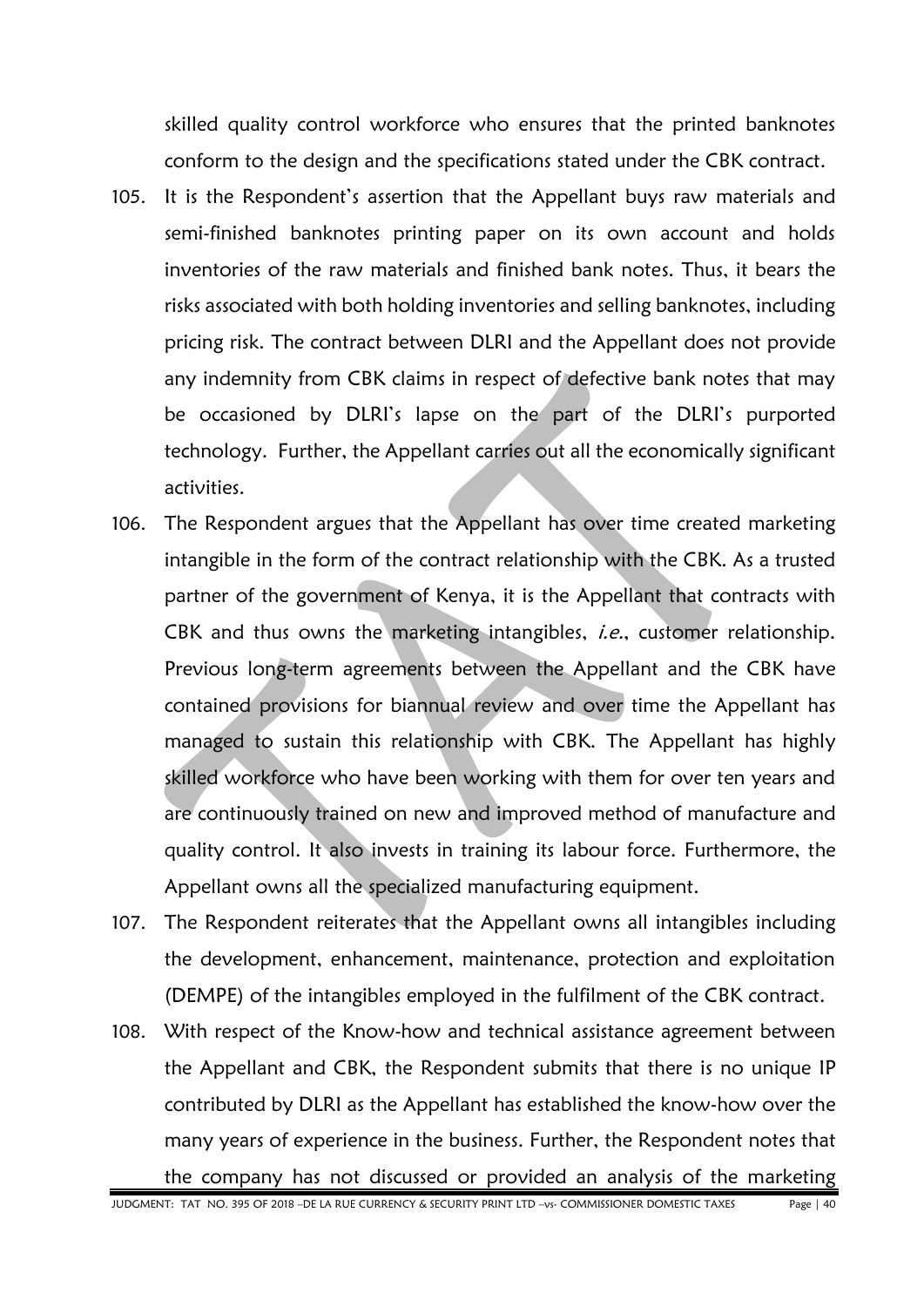intangible owned, developed and maintained by DLRI for the Kenyan market.

- 109. The Respondent avers that prior to the know-how agreement, the Appellant was still able to manufacture the banknotes and had been retained by CBK to carry out all functions towards delivery of printed banknotes for a long time. The processes and risks inherent in the business did not change after the signing of the agreement with DLRI. Thus, it argues, the Appellant assumes all the entrepreneurial risks associated with the manufacture for the banknotes sold to CBK.
- 110. It is the Respondent's assertion that on  $1<sup>st</sup>$  April 2010, the Appellant for the first time entered into a Know How Licence and Technical Assistance Agreement with DLRI. Accordingly, DLRI was to "grant" the Appellant a nonexclusive license to use the licensed know-how in the field of use of manufacture, have manufactured and to sell, or otherwise supply banknotes to CBK. The TP policy indicates that the Appellant selected Transactional Net Margin Method (TNMM) to benchmark the arm's length return for the company after payment of the residual royalty to DLRI on sales to CBK. The reward for the Appellant was on full cost plus a mark-up of 11% after payment of the residual royalty on sales to CBK.
- 111. The Know How Licence and Technical Assistance Agreement provides that: "The know-how shall include, as reasonably required in the licensed manufacture and sale of licensed products to the Central Bank…." The Respondent therefore reiterates that the contract for manufacture of bank notes is between the Appellant and CBK. At no point did DLRI license the Appellant to manufacture bank notes on its behalf as alluded to by the
- 112. The Respondent further avers that as a result of the Appellant operating in Kenya since the year 2002, carrying out the same functions and taking on full rights, obligations and risks under its contract with CBK and also as it is

Appellant.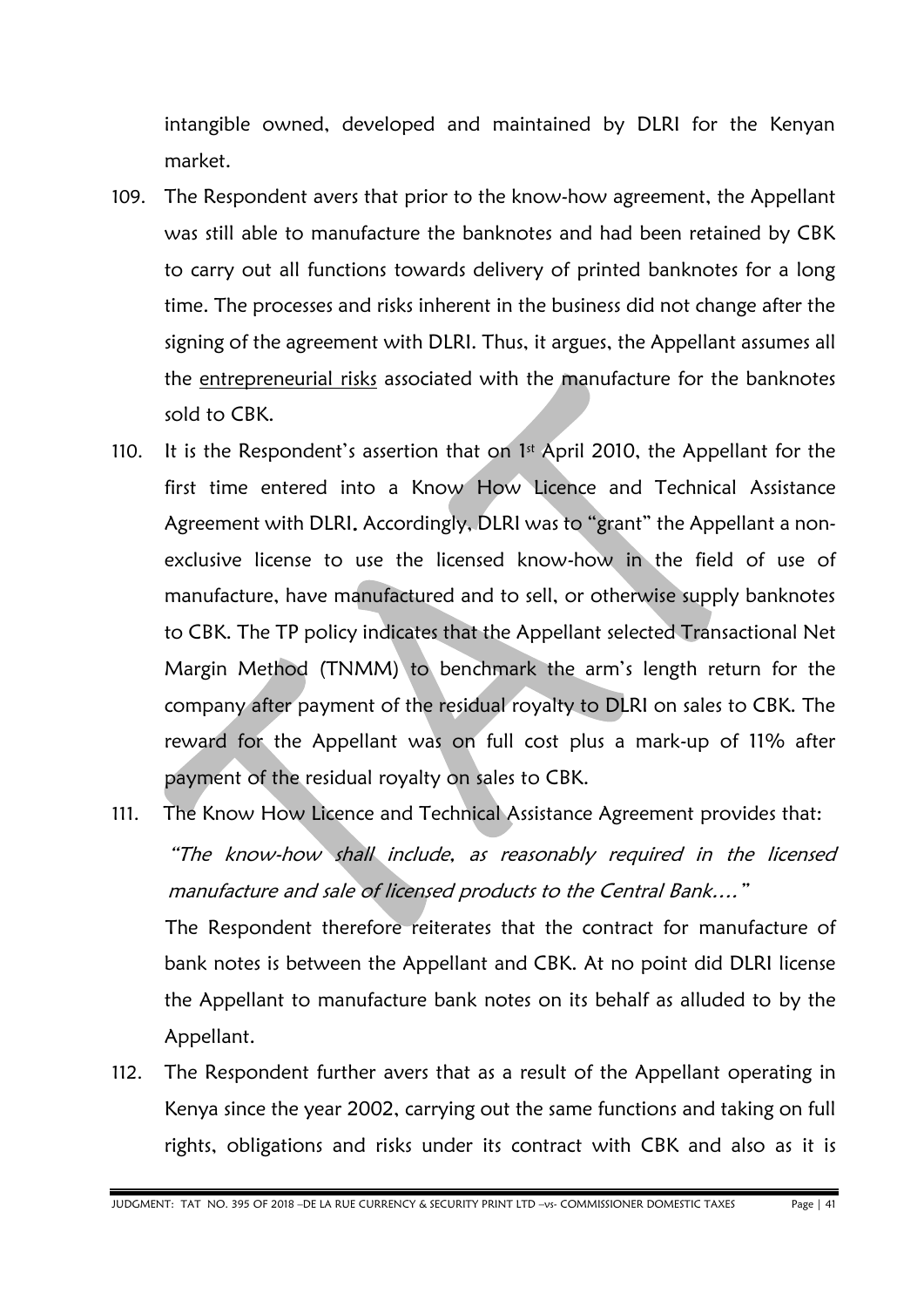undisputed that prior to the 2010 agreement, no royalties were paid to DLRI; it therefore follows that the introduction of a "royalty" charge was a scheme designed to erode the tax base of the Appellant as the company was at the time subject to a Corporate Tax rate of 25% and four years later was to increase to 30%.

- 113. It is the Respondent's assertion that the Appellant has overtime created marketing intangible in the form of the contract relationship with the CBK. As a trusted partner of the government of Kenya it is the Appellant that contracts with CBK and thus owns the marketing intangible, *i.e.*, customer relationship since the year 2002. These long-term agreements between the Appellant and the CBK contain provisions for bi-annual review and the Appellant has over time managed to sustain this relationship with CBK and cannot therefore be paying royalty to DLRI. Hence, the contract and longterm relationship with CBK is a key value driver in the business.
- 114. The Respondent avers that though the Agreement between DLRI and the Appellant specifies that the Appellant may from time to time make request from DLRI for the specified know-how, the Respondent notes that no such requests were made by the Appellant to DLRI for the period under review.
- 115. The Respondent cited Paragraph 6.133 of the OECD TP Guidelines which provides that:

"… in matters involving the transfer of intangibles or rights in intangibles it is important not to simply assume that all residual profit, after a limited return to those providing functions, should necessarily be allocated to the owner of intangibles. The selection of the most appropriate transfer pricing method should be based on a functional analysis that provides a clear understanding of the MNE's global business processes and how the transferred intangibles interact with other functions, assets and risks that comprise the global business. The functional analysis should identify all factors that contribute to value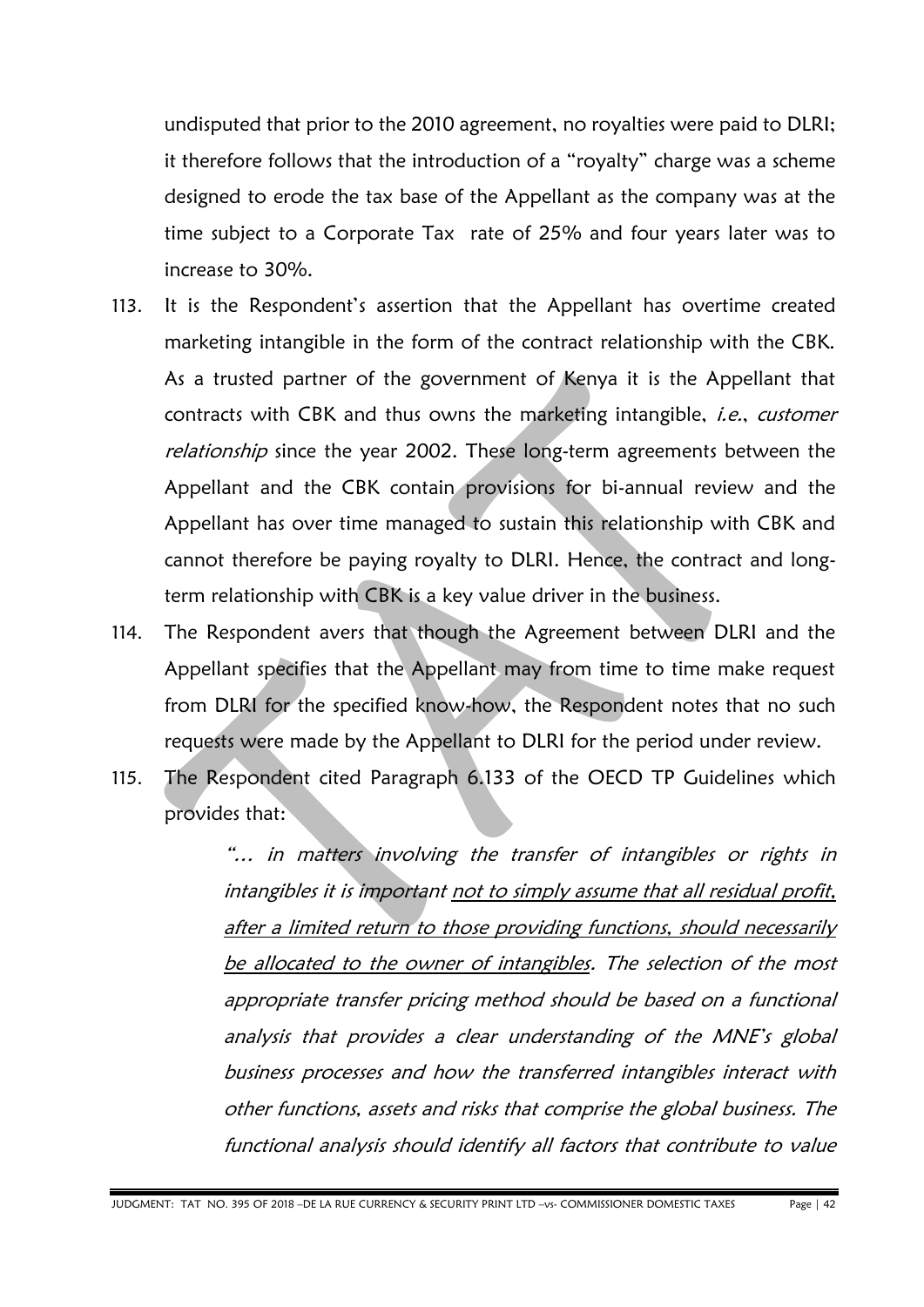creation, which may include risks borne, specific market characteristics, location, business strategies, and MNE group synergies among others. The transfer pricing method selected, and any adjustments incorporated in that method based on the comparability analysis, should take into account all of the relevant factors materially contributing to the creation of value, not only intangibles and routine functions."

- 116. The Respondent submits that the Appellant purchases printing hardware and software from the Group and claims either these expenses in its tax computations as capital allowances or a direct expense in form of recharges to the Group. It therefore follows that any further compensation of intangibles that are already embedded when purchasing the machines or recovered through recharges for software is a double charge.
- 117. On the IP from DLRI used, the Appellant states that the know-how license grants those patents, trademark, copyrights, manufacturing know-how and marketing intangibles to be used in the manufacturing and hence DLRI deserves all the residual profit from the business. The Respondent reiterates that banknote features were specified by the client, in the contract with CBK and are therefore not IP from DLRI. The Appellant has not demonstrated that the technology in the hardware and software has not been paid for by the Appellant through the payments made for the purchase of machinery and payments for the software.
- 118. The Appellant alleges that DLRI supports it in the functions of sales, training, shipping/logistics, equipment procurement, health and safety, systems, quality contract and procurement. The Respondent submits that these are not IPs from DLRI, and that the Appellant performs the above functions in-house.
- 119. On the trademarks and marketing intangibles, the Respondent denies that there is any evidence of the marketing activities done by DLRI in Kenya or how those activities have enabled the Appellant to obtain and maintain the relationship with CBK over the years. In fact, CBK has been a customer of the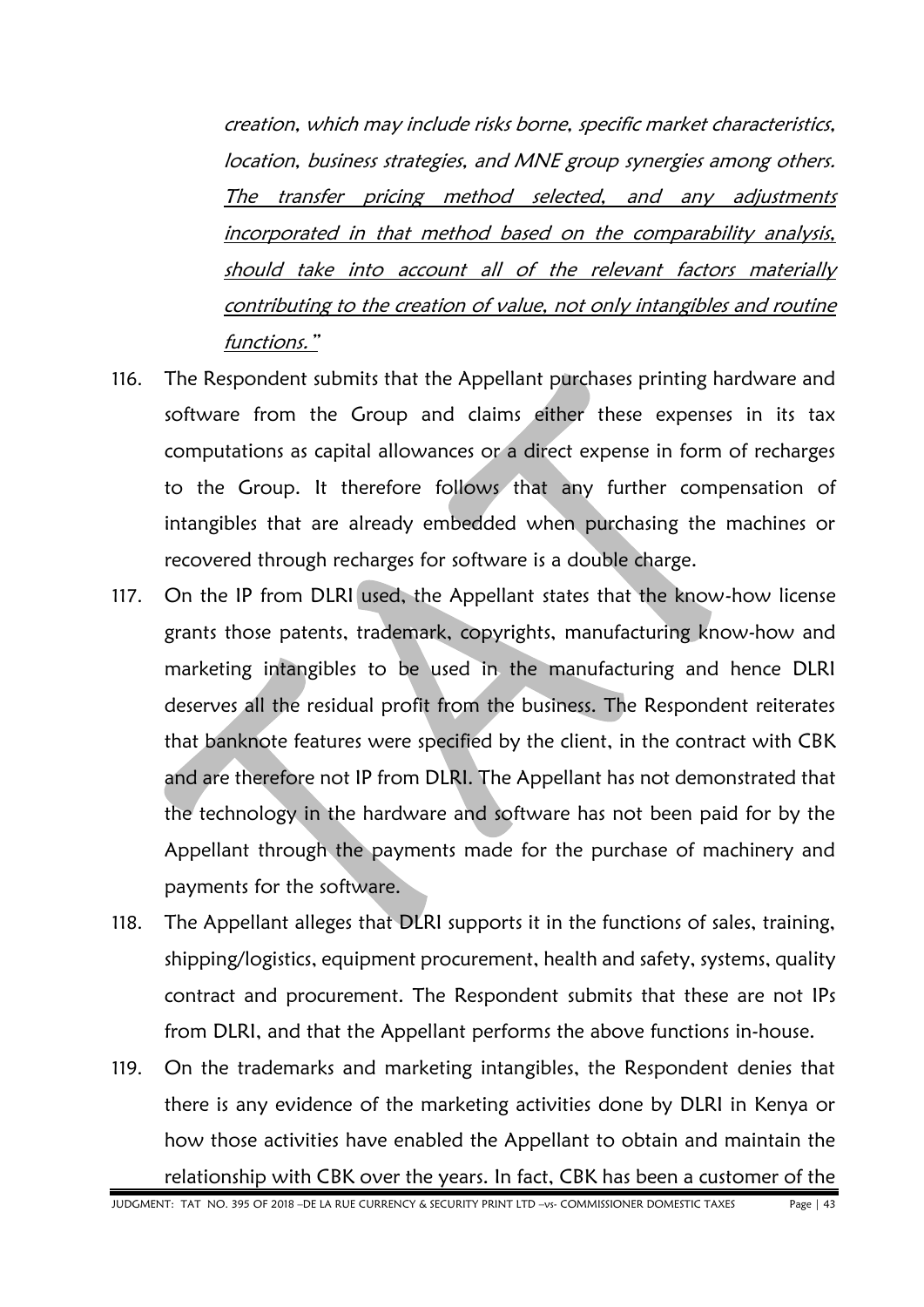Appellant since 2002, long before the know-how agreement was entered into. Further, the marketing of the brand name benefits the shareholders at the parent company and the Appellant is only part of that group. The use of a group name, a right which is granted in the corporate law-based articles of incorporation, is a non-chargeable expense. Furthermore, there is no registered trademark that the Appellant utilizes for the purpose of production and supply of the currencies. The bank note does not feature any trademark of De La Rue Group and therefore the Appellant has nothing to pay for.

- 120. On the manufacturing know-how, the Respondent submits that it is not in contention that the Appellant has manufacturing know-how with the operation of its local manufacturing facilities. In fact, the Appellant has highly skilled workforce who have been working with the company for over ten years and are continuously trained on new and improved method of manufacture and quality control. The TP policy document fortifies this by stating that the Appellant has manufacturing know-how associated with the operation of its local manufacturing facilities. The Appellant pays a management fee on the transfer of know-how from the seconded DLRI employees. These employees bring the know-how for which the Appellant pays for.
- 121. The Respondent further submits that the materials, banknote paper, the plates and ink, used in the manufacture of the CBK banknotes were sourced from DLRI at arm's length. Furthermore, some features noted in the banknote are as a result of the printing machine specification and the type of the ink applied, such as, the feel of the banknote, of which the IPs were embedded in the transfer price of the above materials.

### e) Whether the letter by the Cabinet Secretary Treasury has any relevance to the current case.

122. The Respondent submits that the letter from the National Treasury does not apply to the Appellant in this case. The letter does not address itself on the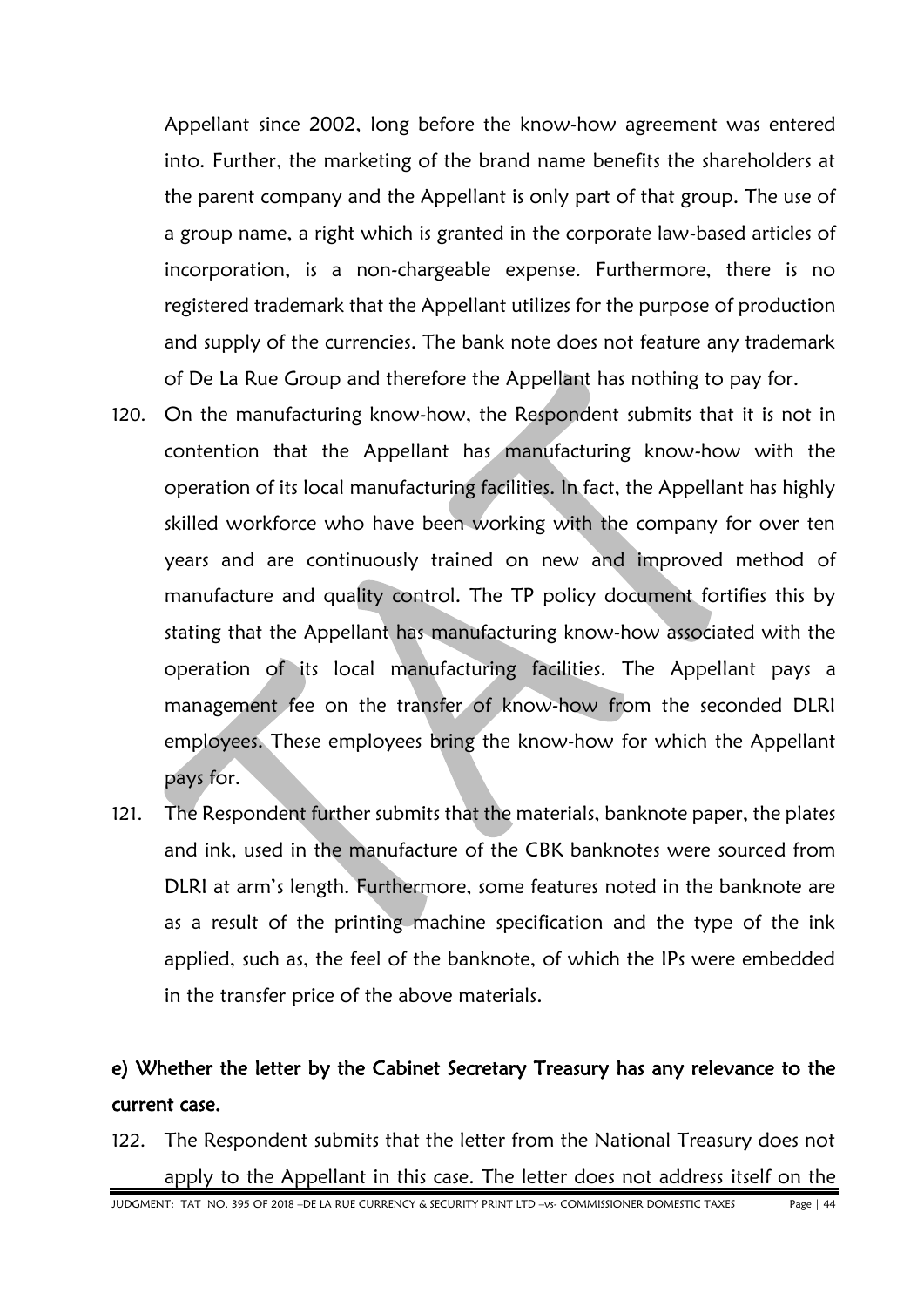issue of taxability of royalties but seeks to govern the relationship between parties in the yet to commence currency printing contract entered between DLRI and the CBK. It cannot therefore be assumed that it would apply to the contract between the Appellant and CBK.

- 123. Furthermore, the letter is dated  $13<sup>th</sup>$  October 2017 whereas the royalty in question relates to period July 2013 to June 2017. It is worthwhile noting that the letter does not state that it would apply retrospectively. During the hearing, the Respondent's witness confirmed that the letter did not have any bearing on the audit period herein as had been stated in the Objection Decision dated 2nd November 2018. It is also clear that this letter referred to a new contract between CBK and DLRI and did not in any way refer to the taxability of royalties.
- 124. The Respondent argues that the National Treasury letter cannot be interpreted as a decision, tax law, or a directive to KRA. The letter has not referenced any Section of the Income Tax Act or Tax Procedures Act. If the Respondent were to take the letter as the Appellant would wish, this would amount to Advance Price Ruling whereas there is no legal framework for such.
- 125. The Respondent submits that the Appellant's allegation that the Respondent's officer was involved in the deliberation of the National Treasury that took place in May and July 2017 is not supported. Nonetheless, it is not unusual for the Respondent to work in conjunction with Ministries where such discussions take place. However, any focus on tax and the outcome thereof is well documented and communicated to all parties. In the instant case, the Appellant has not produced any evidence/minutes of the alleged meeting and the resolutions passed to support its claim that the Respondent okayed the transaction.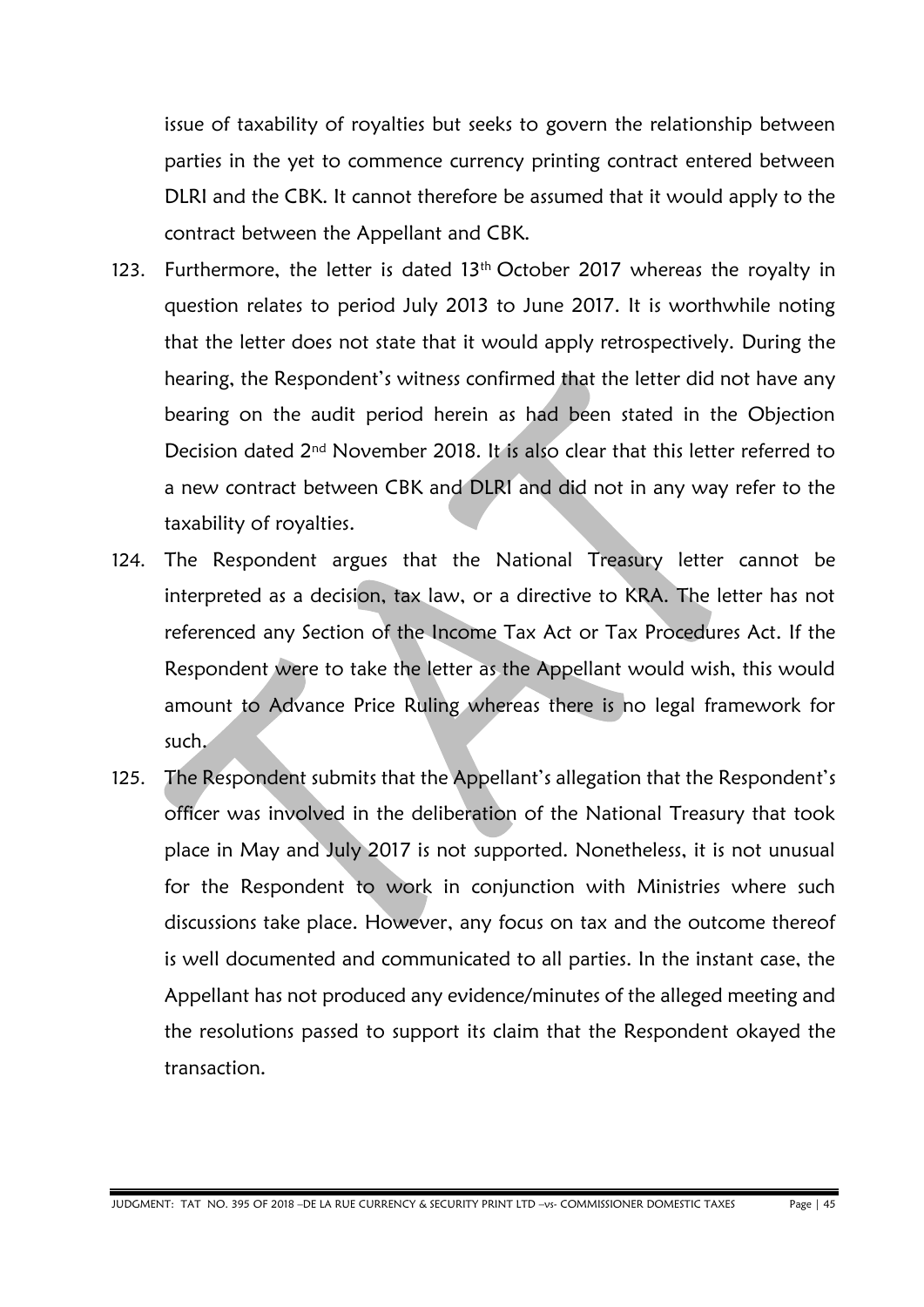126. Further to the above, the Respondent avers, no decision taken by the National Treasury was communicated to the Respondent on taxation of royalties and whether it had vacated retrospectively the tax on royalties charged on the purported transfer of the IPs.

f) Whether the Respondent should have assessed tax under Section 18(3) or Section 16(1) of the Income Tax Act, where the royalty payments by the Appellant to DLRI were adjudged not wholly and exclusively incurred for the production of the appellant income.

- 127. The Respondent submits that it disallowed the royalty payments by the Appellant to DLRI under Section 16(1) of the Income Tax Act for the following reasons:
	- (a) That the allowability of expense is governed by Sections 15 and 16 of the Income Tax Act (ITA). Section 18(3) of the Income Tax Act is applicable in testing the price charged on controlled transactions between Associated Enterprises.
	- (b) That provision of the Transfer Pricing policy is a requirement of the Income Tax Act (Transfer Pricing) Rules, 2006 that set out the controlled transactions between the Associated Enterprises and the pricing for the same.
	- (c) Article 13(4) of the UK/Kenya Double Taxation Agreement states that:

"Where, owing to a special relationship between the payer and the recipient or between both of them and some other person, the amount of the royalties paid, having regard to the use, right or information for which they are paid, exceeds the amount which would have been agreed upon by the payer and the recipient in the absence of such relationship, the provisions of this article shall apply only to the lastmentioned amount. In that case, the excess part of the payments shall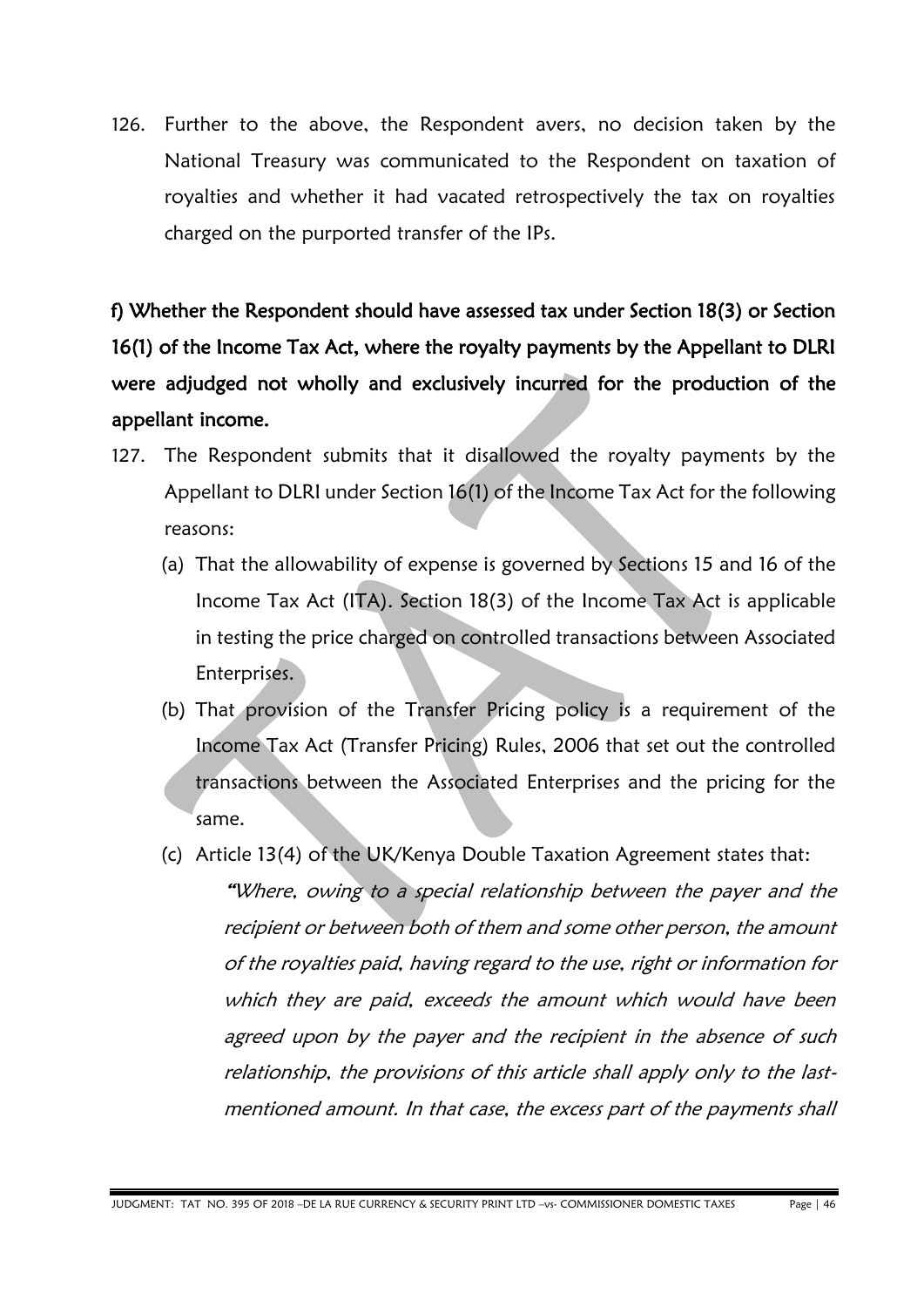remain taxable according to the law of each Contracting State, due regard being had to the other provisions of this Agreement."

- (d) That clear grounds for disallowing the royalty payments were provided in the Commissioner's Objection Decision of 2nd November 2018. The Appellant has not provided any evidence to indicate the transfer of the IP licensed by DLRI and how the same was applied to manufacture the banknotes sold to CBK. Thus, a third party will not be willing to pay for the IPs with no benefit(s) accruing.
- 128. The Respondent therefore determined that the transfer price of the banknote paper purchased from DLRI at arm's length and included the cost of the intangible applied to manufacture the paper. Paragraph 6.17 of the OECD TP Guidelines, 2010 specifies that:

"…Whether it could be assumed that the transfer price for the goods includes a licence charge and that, consequently, any additional payment for royalties would ordinarily have to be disallowed by the country of the buyer…"

129. Therefore, the Respondent relied on the provision of Section 15 and 16 of the Income Tax Act to examine whether the royalty payments were expenditure were wholly and exclusively incurred for production of the Appellant's income.

### g) Whether, the tax shortfall penalty is charged under Section 84 of Tax Procedure Act, 2015 or Section 72D of the ITA.

130. The Respondent denies that it wrongfully and irregularly imposed a tax shortfall penalty under Section 84 and reiterates that penalties are charged on any unpaid taxes under Section 72D of the Income Tax Act. Section 72D states that:

"Where any amount of tax remains unpaid after the due date a penalty of twenty percent shall immediately become due and payable. …"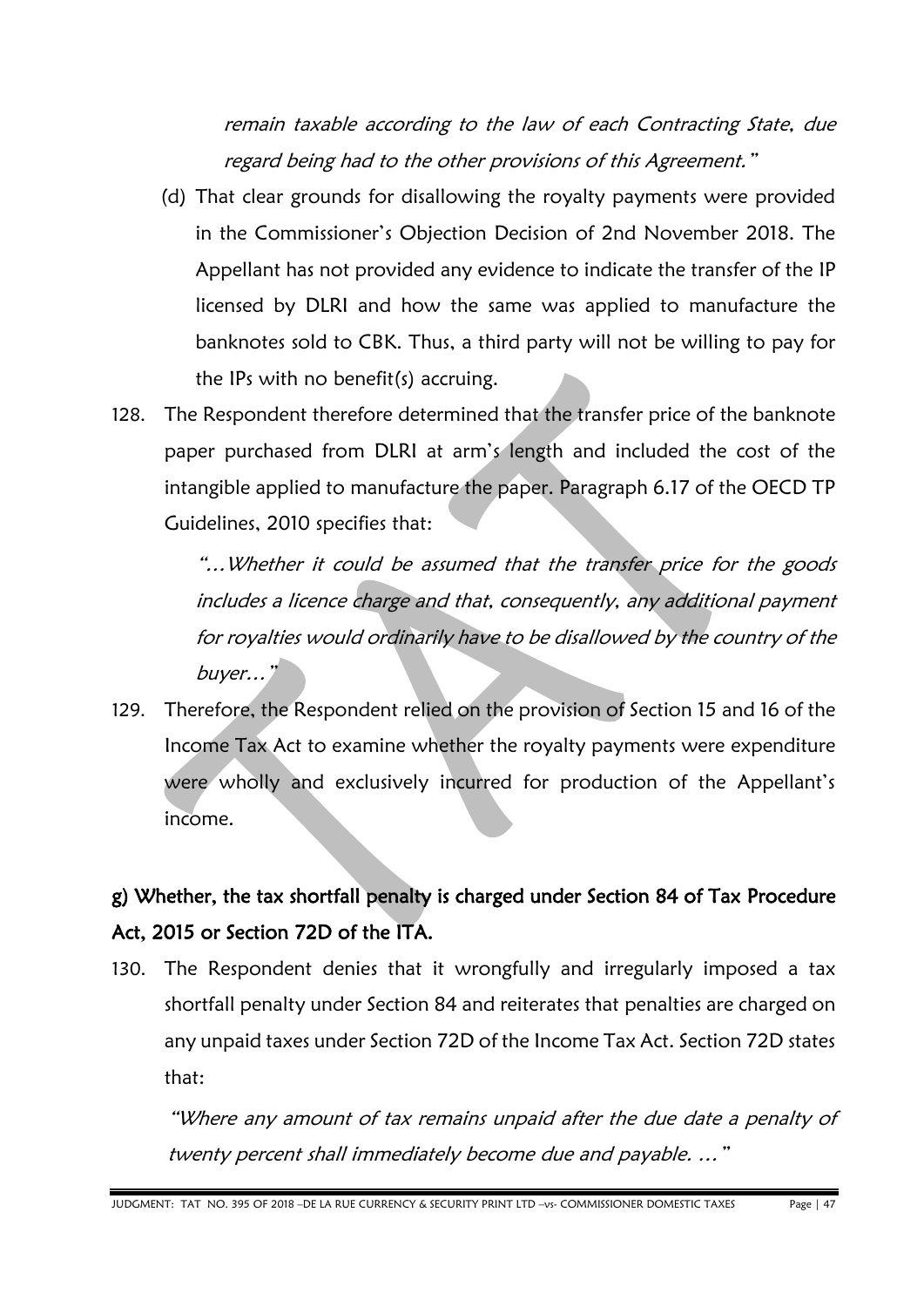## h) Whether credit on the 15% Withholding Tax paid by the Appellant is allowable in respect of the royalty payments to DLRI.

- 131. The Respondent submits that Section 10 of the Income Tax Act provides that payment(s) made by a resident person to a person (resident or non-resident) in the nature of royalty (in this case), the same is an income derived in Kenya and tax is deductible per the provision of Section 35(1)(b) of the Income Tax Act. The royalty payments to DLRI were charged tax at the rate of 15% as per the provision of Article 13(2) of the UK/Kenya Double Taxation Agreement.
- 132. The Respondent further notes that Section 10 of the Income Tax Act specifies that, for the purpose of Income Tax Act, where a resident person or a person having a permanent establishment in Kenya makes a payment to any other person in respect of … a royalty or natural resource income … the same shall be deemed to be income which accrued in or was derived from Kenya. Therefore, Withholding Tax is applicable on royalty payments as per the provision of Section 35(1) of the Income Tax Act and Article 13(2) of the UK/Kenya Double Taxation Agreement.
- 133. It is the Respondent's submission that Article 13(2) of the UK/Kenya Double Taxation Agreement specifies that royalty payments made by a resident person in Kenya to a resident of UK, are subject to tax in Kenya at the rate of tax not exceeding 15 per cent of the gross amount of the royalties.
- 134. The Respondent submits that there is no nexus between payment of Withholding Tax on a qualifying expense as per the provision of Section 35 of the ITA and the allowance or non-allowance of an expense under Section 15 and 16 of the ITA and payment. No provision in the Income Tax Act allows for credit on Withholding Tax paid on an expense adjudged not to have been incurred wholly and exclusively for the production of income. Regardless, "a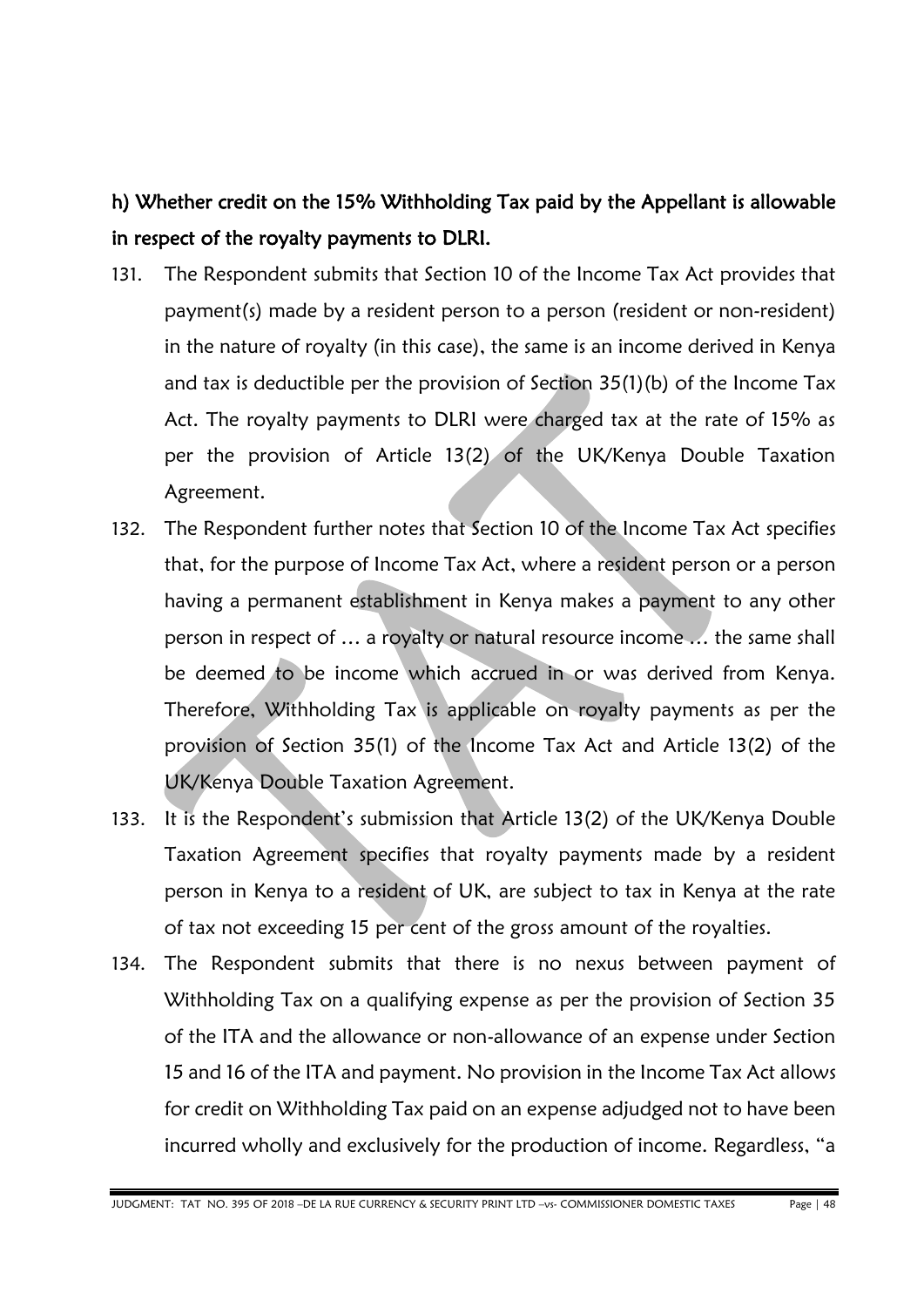corresponding adjustment" should be made on amounts already paid to DLRI as royalties as guided by Para 4.66 of the OECD TP Guidelines, 2017.

### i) Whether this dispute ought to be subjected to Mutual Agreement Procedure as provided for under Kenya-UK Double Tax Avoidance Agreement (DTA)

- 135. The Appellant filed a request dated  $17<sup>th</sup>$  June 2019 with the HMRC seeking for the matter to be resolved through the Mutual Agreement Procedure (MAP) on the basis of the DTA between Kenya and the United Kingdom. The Appellant then filed a Notice of Motion at the Tribunal seeking for the matter at the Tribunal to be stayed pending completion of the MAP provided for under Article 29 of the DTA.
- 136. It was the Respondent's assertion that the Tribunal delivered a ruling dated 29<sup>th</sup> January 2021 stating that there is nothing that prevents the MAP from running concurrently with the Tribunal's proceedings. It was determined that the Appeal before the Tribunal should proceed for determination on its own merit notwithstanding the MAP which has been initiated at the instance of the Appellant.
- 137. The Respondent submits that the MAP is still on-going and should not bar the hearing of this dispute under TAT proceedings.

#### The Respondent's Prayers

- 138. The Respondent therefore prays that:
	- a) The Appellant's Appeal be dismissed for lack of merit.
	- b) The Respondent's confirmed Assessment be upheld.
	- c) The Respondent be awarded the costs of the Appeal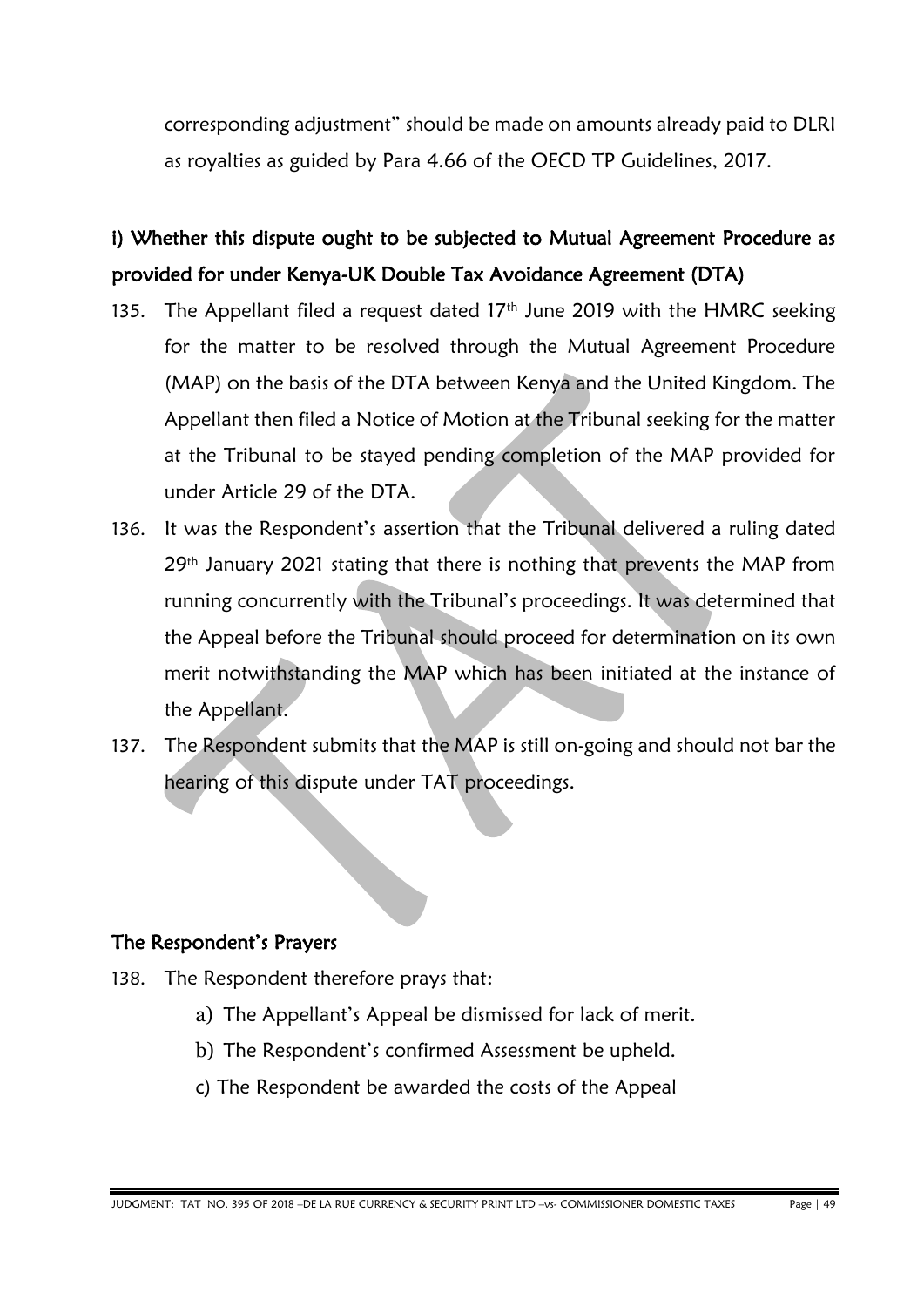#### ISSUES FOR DETERMINATION

- 139. After considering the submissions by both parties, along with the documents filed by each party in support of its case as well as the evidence of the witnesses, the Tribunal is of the view that the issues for determination are as follows:
	- i) Whether the Appellant is a Licensed Contract Manufacturer for DLRI or a fully-fledged manufacturer in the execution of the contract with CBK
	- ii) Whether DLRI owned essential intangible assets and provided essential know-how and technical assistance to the Appellant to perform the functions under its contract with CBK.
	- iii) Whether the price of the bank note paper purchased by the Appellant from DLRI is an arm's length price which includes the cost associated with the know how to manufacture and design the bank note.
	- iv) Whether the letter by the Cabinet secretary of the National Treasury created a binding decision on the Respondent.
	- v) Whether credit on the 15% Withholding Tax paid by the Appellant is allowable in respect of the royalty payments to DLRI and whether the Respondent applied the correct Corporation Tax rate in arriving at the amount assessed.
	- vi) Whether the dispute ought to be subjected to Mutual Agreement Procedure as per the Kenya-UK Double Tax Avoidance Agreement

#### ANALYSIS AND FINDINGS

- i. Whether the Appellant is a Licensed Contract Manufacturer for DLRI or a fullfledged manufacturer in the execution of the contract with CBK
- 140. According to the OECD TP Guidelines, the determination of whether the Appellant was a contract manufacturer, or a full-fledged manufacturer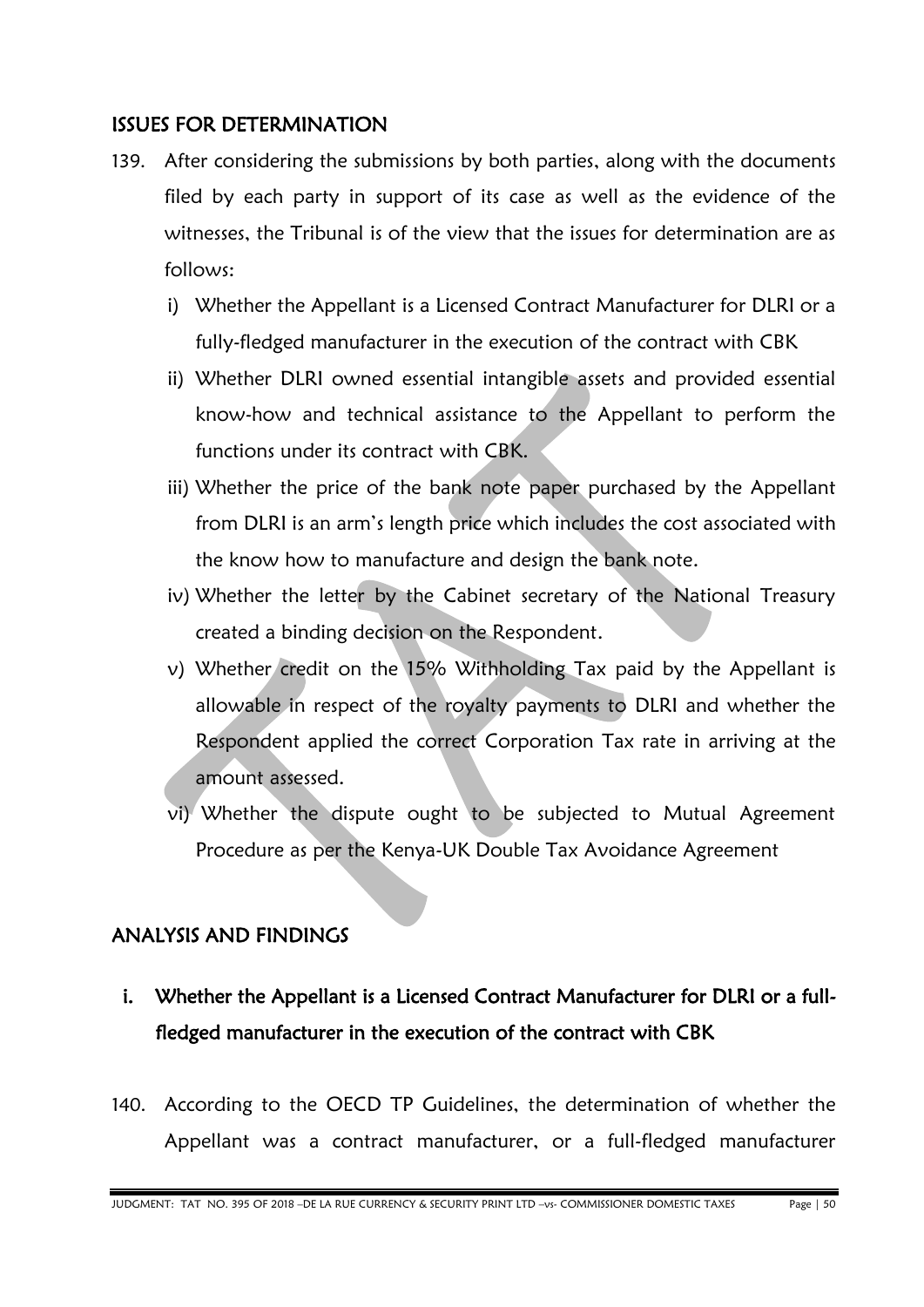depends on the role(s) undertaken under the contract, ownership of the assets required to perform these roles under the contract as well as the (economically significant) risks assumed by the Appellant. A contract manufacturer simply performs manufacturing functions, does not own valuable tangible or intangible assets and does not make any significant or unique contribution to the process and the end product. A contract manufacturer also incurs relatively lower levels of risk in their transactions.

- 141. The full-fledged manufacturer may be responsible for activities such as production planning, input procurement, supply chain management, quality control, long term capacity utilization planning and potentially selling to third-party customers. The full-fledged manufacturer also bears a range of risks associated with those activities, such as product liability, warranty, market demand and pricing risk.
- 142. The contract manufacturer is instructed by its principal on what to produce, in what quantities and what quality it should produce. It bears very low risk as to quality of the product when delivered to the final customer. Further, an assurance should exist from the principal that all the products manufactured by the contract manufacturer shall be purchased by the principal.
- 143. In this case, the Tribunal is not convinced that the Appellant acted as a contract manufacturer on behalf of DLRI for the following reasons:
	- a) The contract for manufacture has been entered directly between the Appellant and the CBK;
	- b) The quantities to be produced as per the contract are agreed directly between the Appellant as a party to the contract and CBK. There is nothing to indicate that there was another principal (such as DLRI) who guaranteed to purchase all the banknotes produced by the Appellant;
	- c) There is no evidence that DLRI is a party to the contract or that it bears significant risk in the event of non-performance of the contract by the Appellant. In fact, the sample agreements provided explicitly state that the Appellant shall bear the risk in case the banknotes are damaged or destroyed,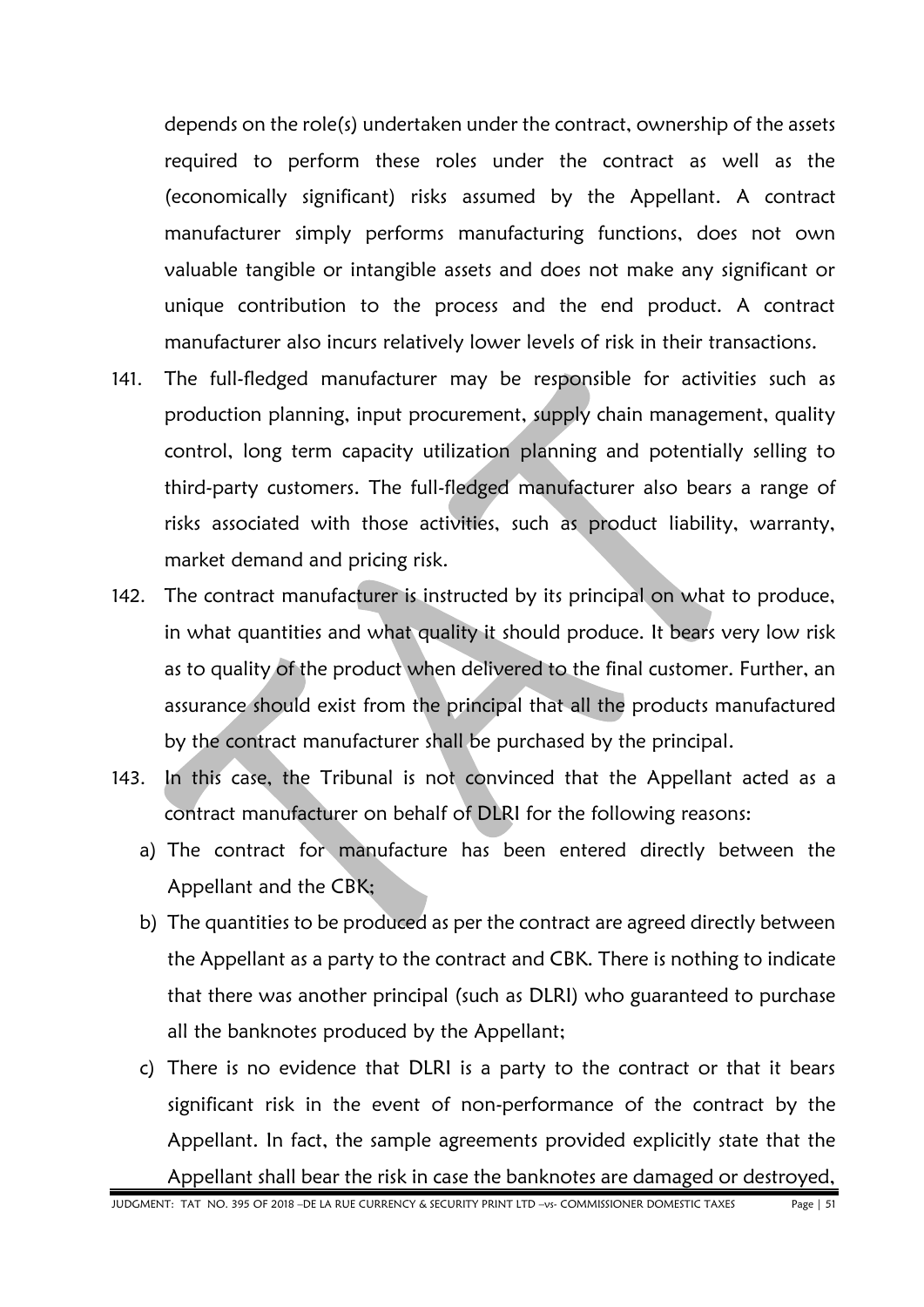lost or stolen and even where forged banknotes enter into circulation as a result of the negligent actions or omissions of the Appellant.

144. The Tribunal is of the view that the Appellant has not successfully demonstrated that DLRI carried out activities such as production planning, input procurement, supply chain management, quality control, long term capacity utilization planning and potentially selling to third-party customers or that it bore the risks associated with those activities, such as product liability, warranty, market demand and pricing risk.

## ii. Whether DLRI owned essential intangible assets and provided essential knowhow and technical assistance to the Appellant to perform the functions under its contract with CBK

- 145. The Appellant has argued that DLRI owns valuable assets that were necessary for the fulfilment of the contract between the Appellant and CBK. In particular, that DLRI carried out research and development and therefore owned the product and process IP. It further listed various support services that it provided such as sales, training, equipment procurement, systems and security audits etc.
- 146. The Appellant further argued that DLRI held the customer relationship with CBK since it has been significantly involved in the contract for the manufacture of banknotes for CBK from the onset and subsequent negotiations leading up to the signing of the contract between the Appellant and CBK. It further argued that payments under the contract were paid directly to DLRI rather than the Appellant.
- 147. On review of these facts the Tribunal was not satisfied as to the nature of technical assistance that was provided under the Know-how Licence and Technical Assistance Agreement relied on by the Appellant or that indeed the existence of the customer relationship between DLRI and CBK would warrant the payment of the royalties determined under that contract.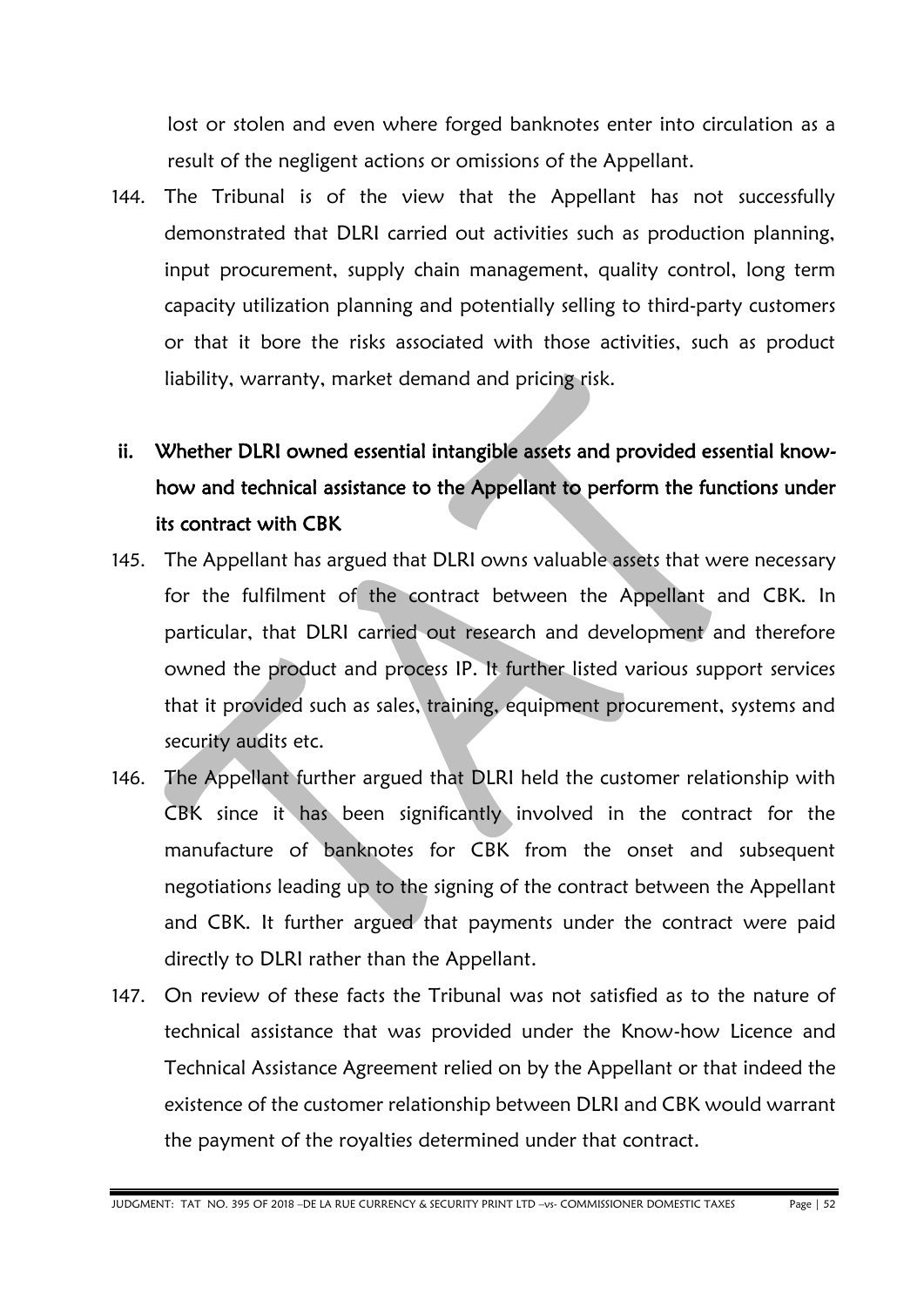- 148. The Tribunal is not convinced of the Appellant's contention that the Appellant does not have any capacity to manage the legal details or indeed all of the services that it lists as being provided by DLRI. The Appellant's organogram submitted in its own documents shows that it has departments and personnel who carry out roles such as production planning and logistics, security and risk audits, engineers and quality assurance managers, operations managers and human resources. No evidence has been submitted to show the exact technical services that were carried out by DLRI, above and beyond the normal operations of the Appellant.
- iii. Whether the price of the bank note paper purchased by the Appellant from DLRI is an arm's length price which includes the cost associated with the know how to manufacture and design the bank note
- 149. Based on the above analysis, we find that there were no service or intangible assets that warranted a separate charge for a royalty. Indeed, as the Respondent has pointed out that all security features relating to the banknotes were already incorporated on the paper purchased by the Appellant from DLRI to be used to print the banknotes under the contract that the Appellant had with CBK. Further the features to be included in the banknotes was held by CBK. Thus, it is unclear what which IP the Appellant received from DLRI.
- 150. It was also noted that any management assistance provided such as secondment of employees of DLRI was compensated by payment of a management fee by the Appellant.
- 151. As such, the Tribunal finds that any technical support or IP provided by DLRI to the Appellant was fully compensated in the price charged by DLRI for the paper on which the banknotes were to be printed.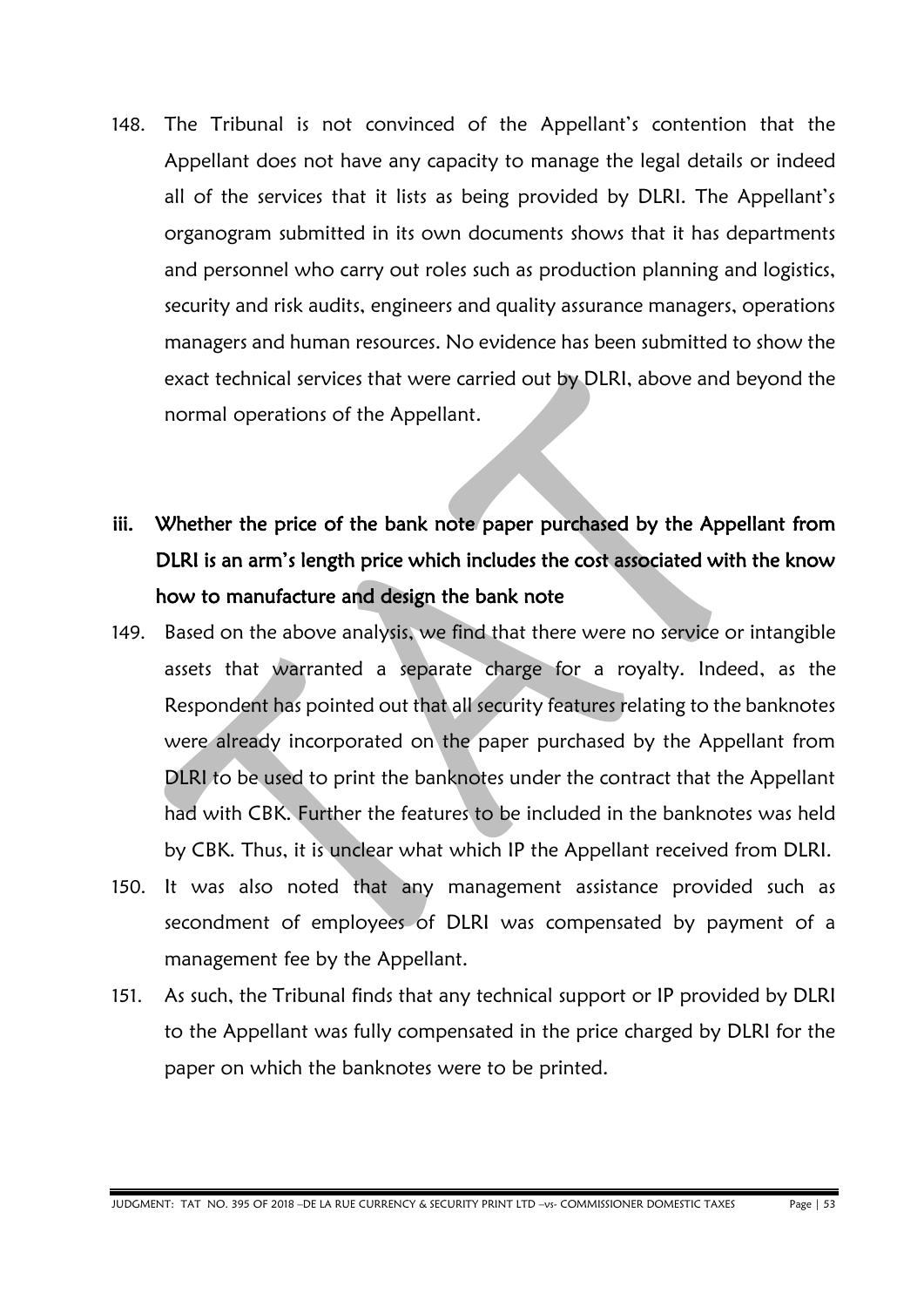### iv. Whether the letter by the Cabinet secretary of the National Treasury created a binding decision on the Respondent

- 152. The Appellant sought to rely on the letter from the National Treasury dated 13<sup>th</sup> October 2017 in which the Cabinet Secretary for Finance stated that it was satisfied with the terms of the Know-how Licence and Technical Assistance Agreement.
- 153. The Tribunal took time to keenly peruse this letter from the National Treasury. It was noted that the letter referred to the Business Transfer Agreement in which the National Treasury (which was a party to the Agreement) was required as a condition precedent to ascertain that it was satisfied with the terms. The letter stated thus:

"..having confirmed in writing that it is satisfied with the terms of any Know How Licence and Technical Assistance Agreement and Pricing Agreement for the sub-contracting of Intra Group Security Printed Banknotes (whatever name is given to such contracts) between De La Rue International Limited (or any other De La Rue Group Company) and the Company whether such contracts be existing and be part of the Transferred Contracts under this agreement or proposed to be entered into'

- 154. A review of the letter indicates that the said letter was written on 13<sup>th</sup> October 2017 in compliance with this condition precedent to state that it is satisfied with the terms of the Know How Licence and Technical Assistance Agreement and Pricing Agreement for the sub-contracting of Intra Group Security Printed Banknotes, subject to the revisions that were agreed to and documented between yourselves and ourselves.
- 155. The Appellant appears to be arguing that the National Treasury, via this letter has acknowledged the existence of the Know How Licence and Technical Assistance and further, that it is content with the price that has been determined therein for the payment of the royalties. This is, in our view an extrapolation of the contents of the letter.

JUDGMENT: TAT NO. 395 OF 2018 –DE LA RUE CURRENCY & SECURITY PRINT LTD –vs- COMMISSIONER DOMESTIC TAXES Page | 54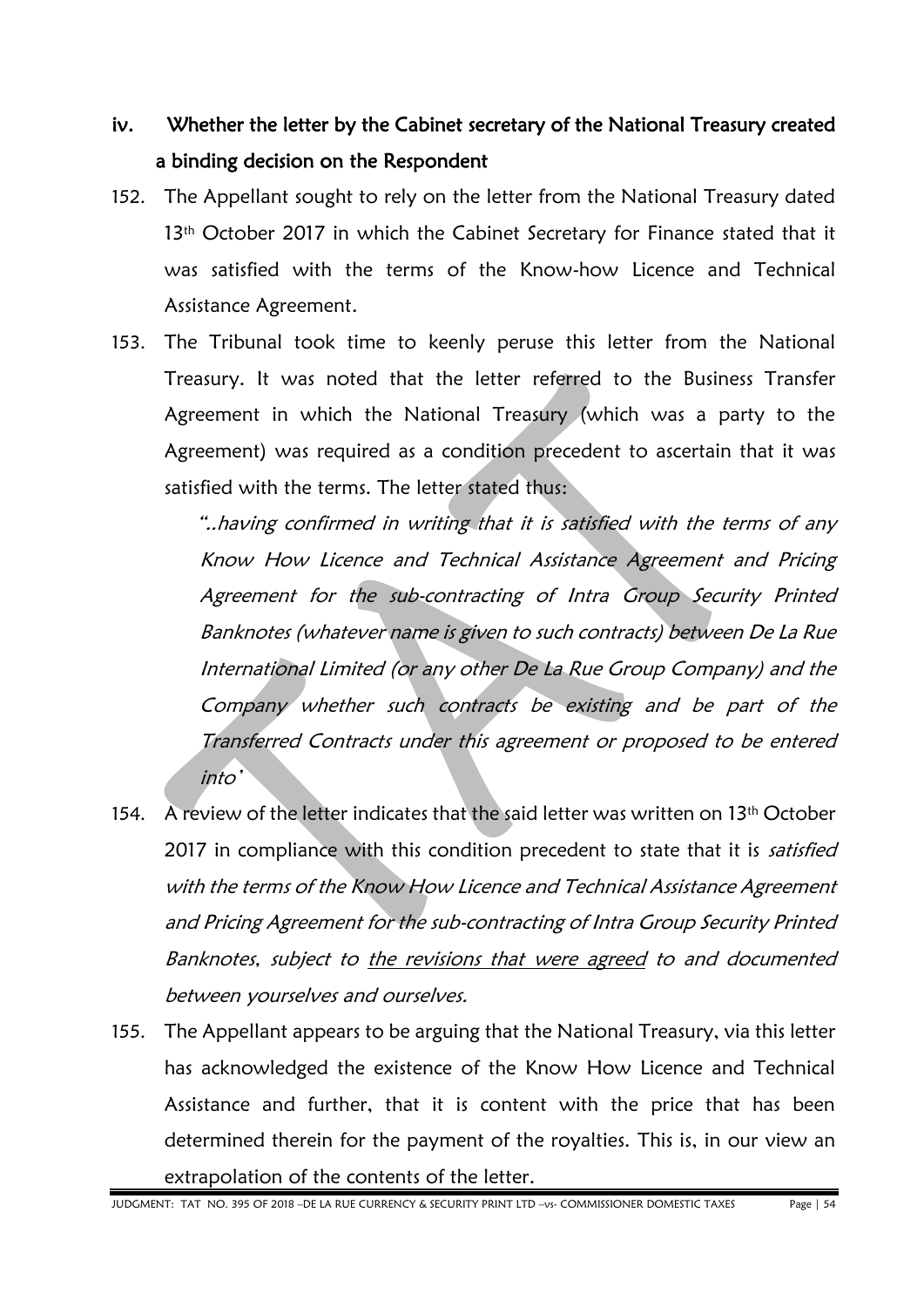- 156. The said letter was written in 2017 whereas the audit that forms the basis of the case at hand relates to an audit for the period 2013-2017. It is unclear how this contract applies to the assessment at hand.
- 157. Further, Article 210 of the Constitution of Kenya, 2010 provides that: "(1) No tax or licensing fee may be imposed, waived or varied except as provided by legislation."
- 158. Accordingly, any agreements or decisions made by the National Treasury that relate to taxation, whether imposing tax or exempting tax must be backed by or based on the law. An agreement by the government that for instance provides for an exemption of taxes can only, by law, be effective if such exemption is provided for under the First Schedule the Income Tax Act and subsequently gazette into law.
- 159. Based on the submissions made by the parties, it is at once clear that the question of know-how, technical assistance and the amount of royalties payable-as it pertains to the tax payable and a finding of the National Treasury as to the pricing of this royalty payment is a technical transfer pricing issue. In the mind of this Tribunal, an agreement by the National Treasury to this particular provision, particularly on the royalty amount payable could only be for purposes of determining whether this was a suitable price.
- 160. The averment that the National Treasury examined and was satisfied with the need for and the transfer pricing arrangement in respect of the Know How License and technical Assistance Agreement the contents would amount to what is known in International Transfer Pricing parlance as an Advance Pricing Agreement. The Glossary of Terms in the Transfer Pricing Guidelines defines an Advance Pricing Agreement to mean:

"An arrangement that determines, in advance of controlled transactions, an appropriate set of criteria (e.g. method, comparables and appropriate adjustments thereto, critical assumptions as to future events) for the determination of the transfer pricing for those transactions over a fixed period of time. An advance pricing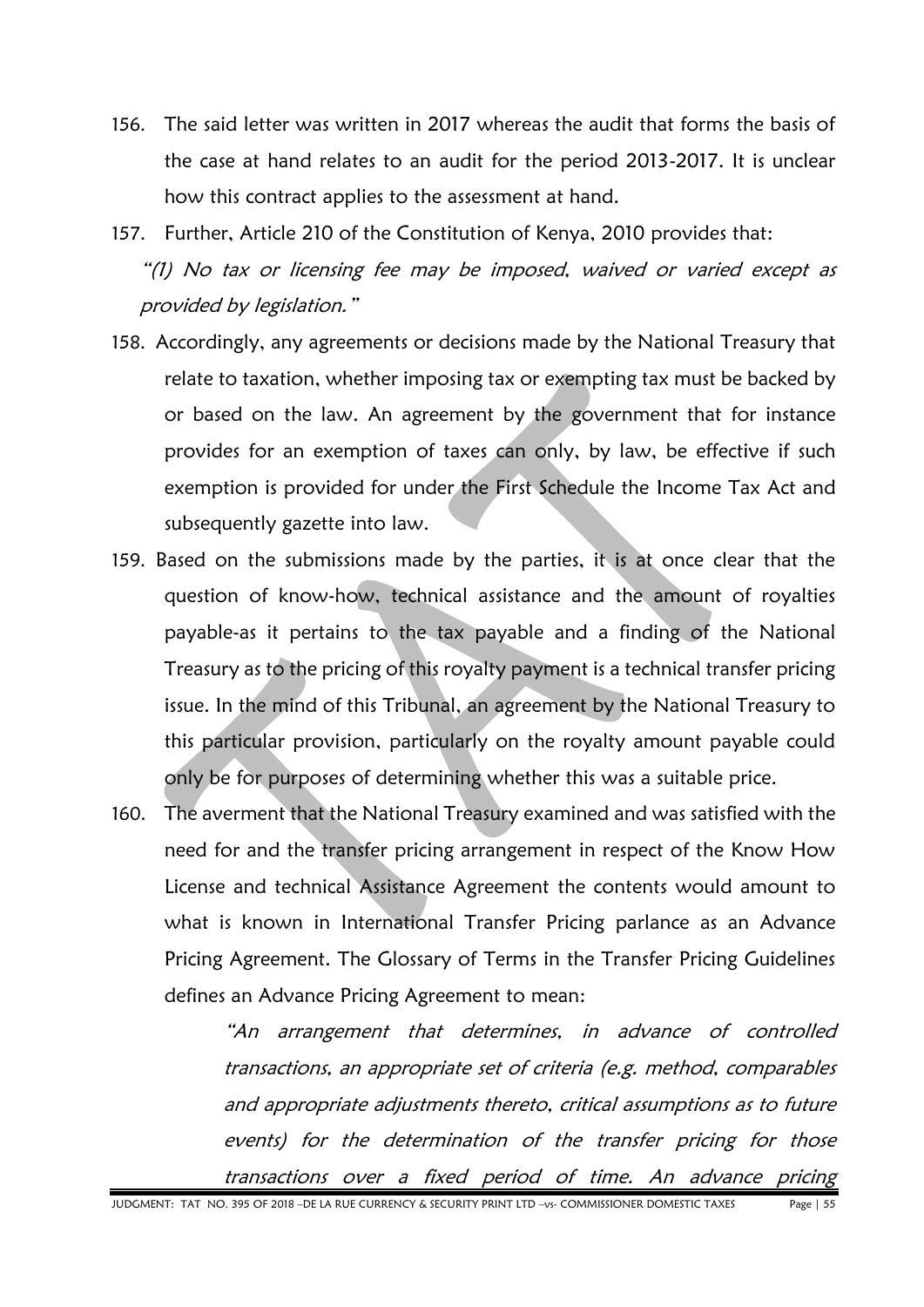arrangement may be unilateral involving one tax administration and a taxpayer or multilateral involving the agreement of two or more tax administrations."

- 161. The Appellant has not demonstrated that the National Treasury or indeed the Respondent reviewed all the aspect of the Know how license and technical assistance or that it reviewed the amount of royalties payable and satisfied itself that on reviewing the price between these related parties, it determined that this was a suitable transfer price. Even if this was the case, the issuing of an Advance Pricing Agreement must be couched in law under the Tax statutes and would be under the purview of the Respondent. Despite the Appellant's averments to the contrary, Advance Pricing Agreements have not been incorporated into the Kenyan tax laws. As such, it would be impossible for one to not only claim its existence but for this Tribunal to apply it.
- v. Whether credit on the 15% withholding tax paid by the Appellant is allowable in respect of the royalty payments to DLRI and whether the Respondent applied the correct corporation tax rate for the year 2014 in arriving at the amount assessed
- 162. The Appellant argues that the Respondent is seeking to benefit twice. Having received withholding tax on the royalty payment made to a non-resident person (DLRI) it is now seeking to add back and tax the entire amount at the Corporation Tax of 30% and charge it on the Appellant. The Appellant argues that this treatment is contradictory and goes against the good faith avoidance of double taxation as enshrined in the Kenya-UK Double Tax Agreement.
- 163. It is the Tribunal's view that Withholding Tax is deducted on income that is earned by another party and is therefore a tax charged on the party that receives the income. In this case, the Withholding Tax was incurred by DLRI although it was withheld by the Appellant. Such a tax cannot be offset against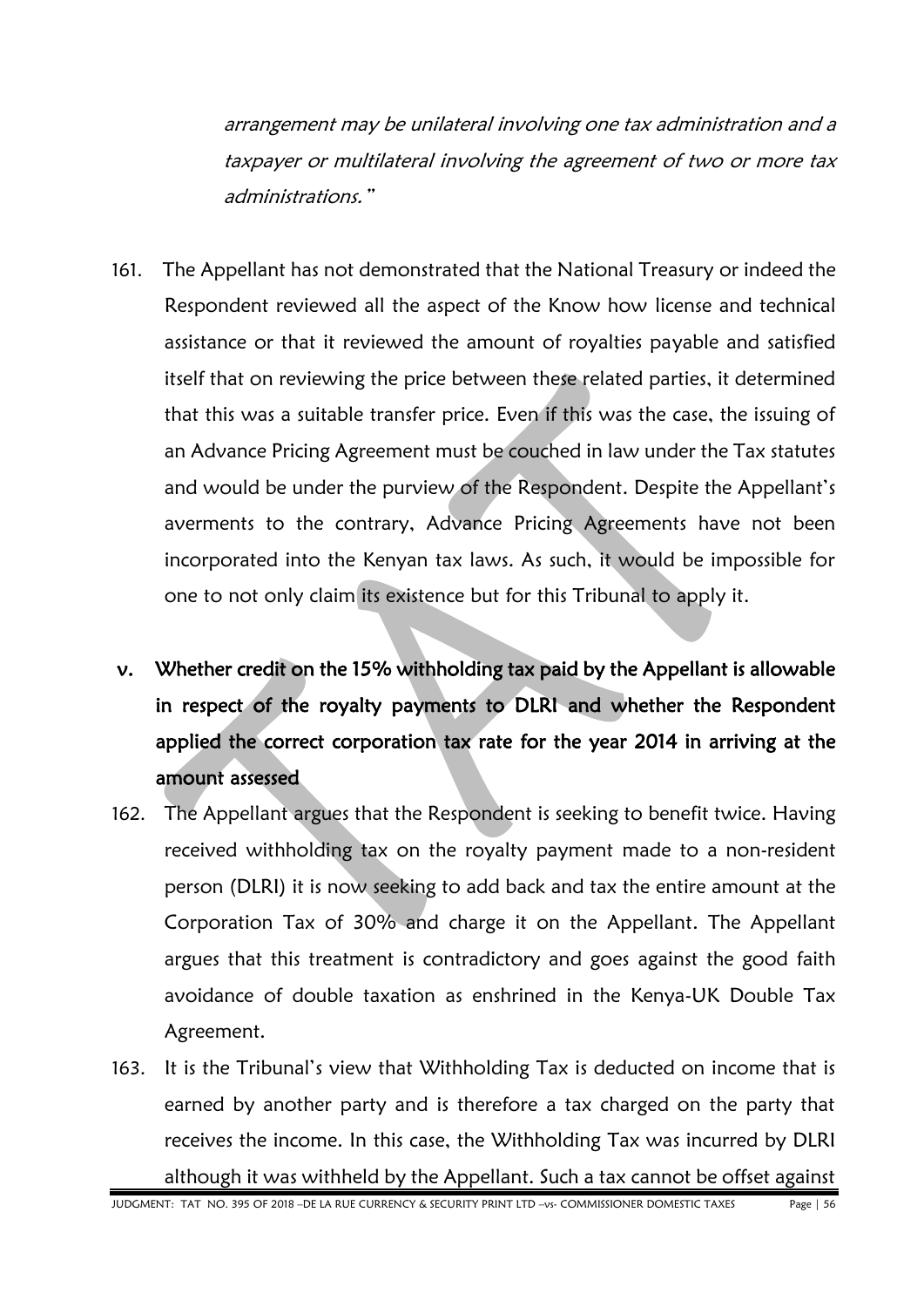the tax charged or sought to be charged on the Appellant who is a separate legal entity and a different taxpayer.

- 164. While this may result in a double taxation on the same amount, the adjustment to be made cannot be done for the benefit of the Appellant as the Withholding Tax was only accounted for by it but was actually a liability suffered by DLRI. We concur with the Respondent that the rules of international tax and the Transfer Pricing Rules in particular provide for a corresponding adjustment to be made that would allow DLRI to seek redress from the Tax Authority in its place of residence.
- 165. With regard to the applicable Corporation Tax rate, the Respondent has neither disputed nor presented any argument rebutting that the Appellant, in its status as an EPZ enterprise, still enjoyed a reduced rate of 25% during part of the period under audit, that is, the year 2014. As the Appellant was an EPZ Enterprise during this period, then the Corporation Tax rate that was applicable at the time should also have been applied by the Respondent in the assessment. The amount assessed should therefore be adjusted accordingly to apply the correct tax rate in determining taxes due from the year 2014.

## vi. Whether the dispute ought to be subjected to Mutual Agreement Procedure as per the Kenya-UK Double Tax Avoidance Agreement

166. The above question was considered in great length by this Tribunal when raised as a Preliminary Objection by the Appellant. The Tribunal shall not belabour on this matter further and the Ruling issued on 29<sup>th</sup> January 2019 is applicable with regard to this issue. Suffice it to say, nothing in the OECD and UN commentaries require that MAP proceedings take precedence over local proceedings.